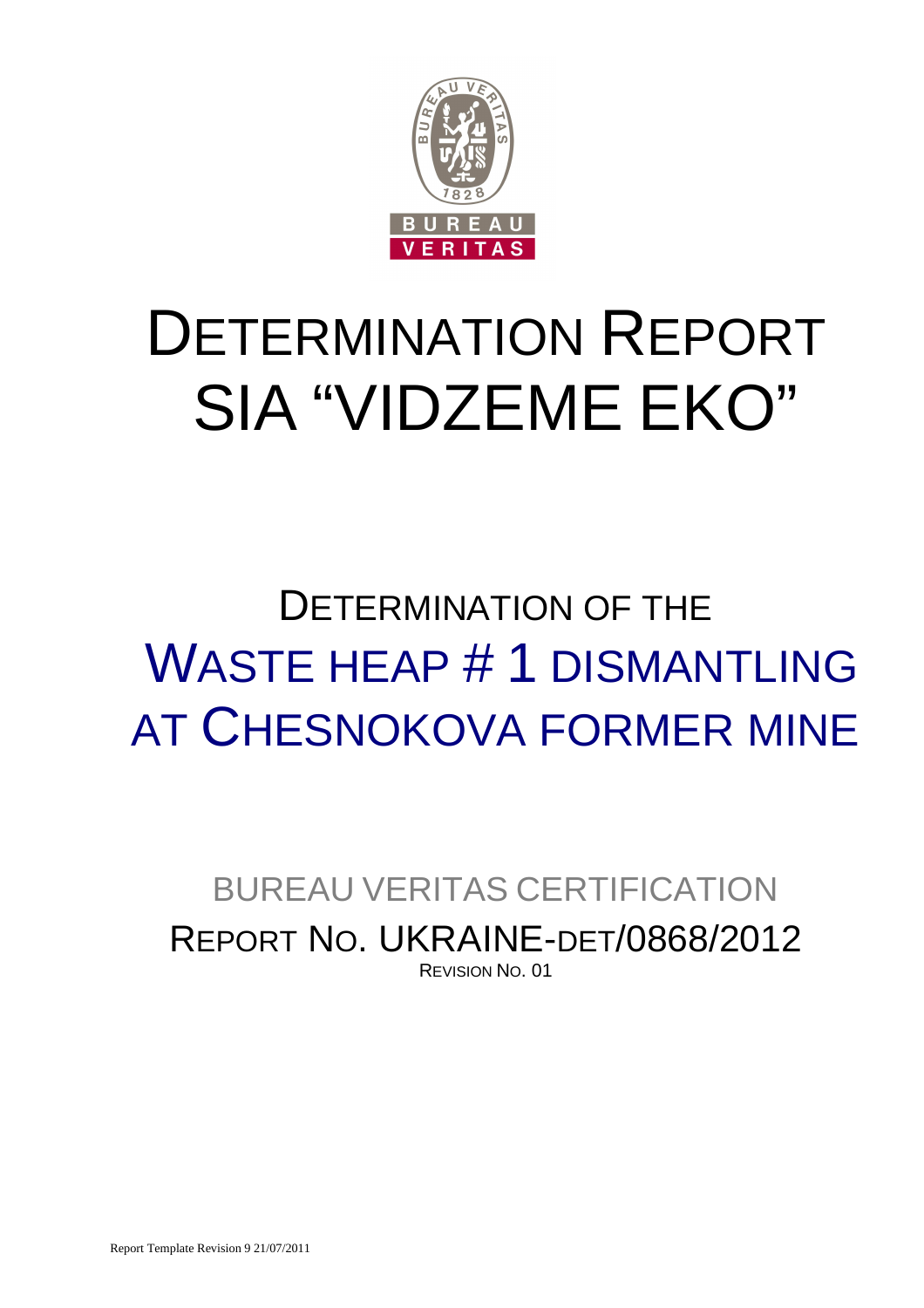



| Date of first issue:<br>07/12/2012                                                                                                                                                                                                                                                                                                                                                                                                                                                                                                                                                                                                              |                        | Organizational unit:<br><b>Bureau Veritas Certification</b><br><b>Holding SAS</b> |                                                                                          |  |
|-------------------------------------------------------------------------------------------------------------------------------------------------------------------------------------------------------------------------------------------------------------------------------------------------------------------------------------------------------------------------------------------------------------------------------------------------------------------------------------------------------------------------------------------------------------------------------------------------------------------------------------------------|------------------------|-----------------------------------------------------------------------------------|------------------------------------------------------------------------------------------|--|
| Client:<br>SIA "Vidzeme Eko"                                                                                                                                                                                                                                                                                                                                                                                                                                                                                                                                                                                                                    |                        | Client ref.:<br><b>Victor Tkachenko</b>                                           |                                                                                          |  |
| Summary:<br>Bureau Veritas Certification has made the determination of the "Waste heap # 1 dismantling at<br>Chesnokova former mine" project of SIA "Vidzeme Eko" located in Stakhanov town, Luhansk Region,<br>Ukraine on the basis of UNFCCC criteria for the JI, as well as criteria given to provide for consistent project<br>operations, monitoring and reporting. UNFCCC criteria refer to Article 6 of the Kyoto Protocol, the JI rules and<br>modalities and the subsequent decisions by the JI Supervisory Committee, as well as the host country criteria.                                                                           |                        |                                                                                   |                                                                                          |  |
| The determination scope is defined as an independent and objective review of the project design document,<br>the project's baseline study, monitoring plan and other relevant documents, and consisted of the following<br>three phases: i) desk review of the project design and the baseline and monitoring plan; ii) follow-up interviews<br>with project stakeholders; iii) resolution of outstanding issues and the issuance of the final determination report<br>and opinion. The overall determination, from Contract Review to Determination Report & Opinion, was<br>conducted using Bureau Veritas Certification internal procedures. |                        |                                                                                   |                                                                                          |  |
| The first output of the determination process is a list of Clarification and Corrective Action Requests (CL and<br>CAR), presented in Appendix A. Taking into account this output, the project proponent revised its project<br>design document.                                                                                                                                                                                                                                                                                                                                                                                                |                        |                                                                                   |                                                                                          |  |
| In summary, it is Bureau Veritas Certification's opinion that the project correctly applies Guidance on criteria for<br>baseline setting and monitoring and meets the relevant UNFCCC requirements for the JI and the relevant host<br>country criteria.                                                                                                                                                                                                                                                                                                                                                                                        |                        |                                                                                   |                                                                                          |  |
|                                                                                                                                                                                                                                                                                                                                                                                                                                                                                                                                                                                                                                                 |                        |                                                                                   |                                                                                          |  |
| Report No.:<br>UKRAINE-det/0868/2012                                                                                                                                                                                                                                                                                                                                                                                                                                                                                                                                                                                                            | Subject Group:<br>JI   |                                                                                   | <b>Indexing terms</b>                                                                    |  |
| Project title:<br>Waste heap # 1 dismantling at Chesnokova<br>former mine                                                                                                                                                                                                                                                                                                                                                                                                                                                                                                                                                                       |                        |                                                                                   |                                                                                          |  |
| Work carried out by Qualfle<br>Svitlana Gariyenchyky Team Leader, Lead<br>Verifier                                                                                                                                                                                                                                                                                                                                                                                                                                                                                                                                                              |                        | $\boxtimes$                                                                       | No distribution without permission from the<br>Client or responsible organizational unit |  |
| Vyacheslav Yeriomin - Team Member, Verifier<br>Work reviewed by:                                                                                                                                                                                                                                                                                                                                                                                                                                                                                                                                                                                |                        |                                                                                   |                                                                                          |  |
| Ivan Sokolov - Internal Technical Reviewer                                                                                                                                                                                                                                                                                                                                                                                                                                                                                                                                                                                                      |                        |                                                                                   | Limited distribution                                                                     |  |
| Vasyl kobzar - Technical Specialist                                                                                                                                                                                                                                                                                                                                                                                                                                                                                                                                                                                                             |                        |                                                                                   |                                                                                          |  |
| Work approved by:<br><b>Rureau Vert Avenue Control Prince Control Control Control Control Control Control Control Control Control Control Control Control Control Control Control Control Control Control Control Control Control Control Control Con</b>                                                                                                                                                                                                                                                                                                                                                                                       |                        | <b><i><u><u>Ertification</u></u></i></b>                                          | Unrestricted distribution                                                                |  |
| Date of this revision:<br>Rev. No.:<br>10/12/2012<br>01                                                                                                                                                                                                                                                                                                                                                                                                                                                                                                                                                                                         | Number of pages:<br>52 |                                                                                   |                                                                                          |  |

1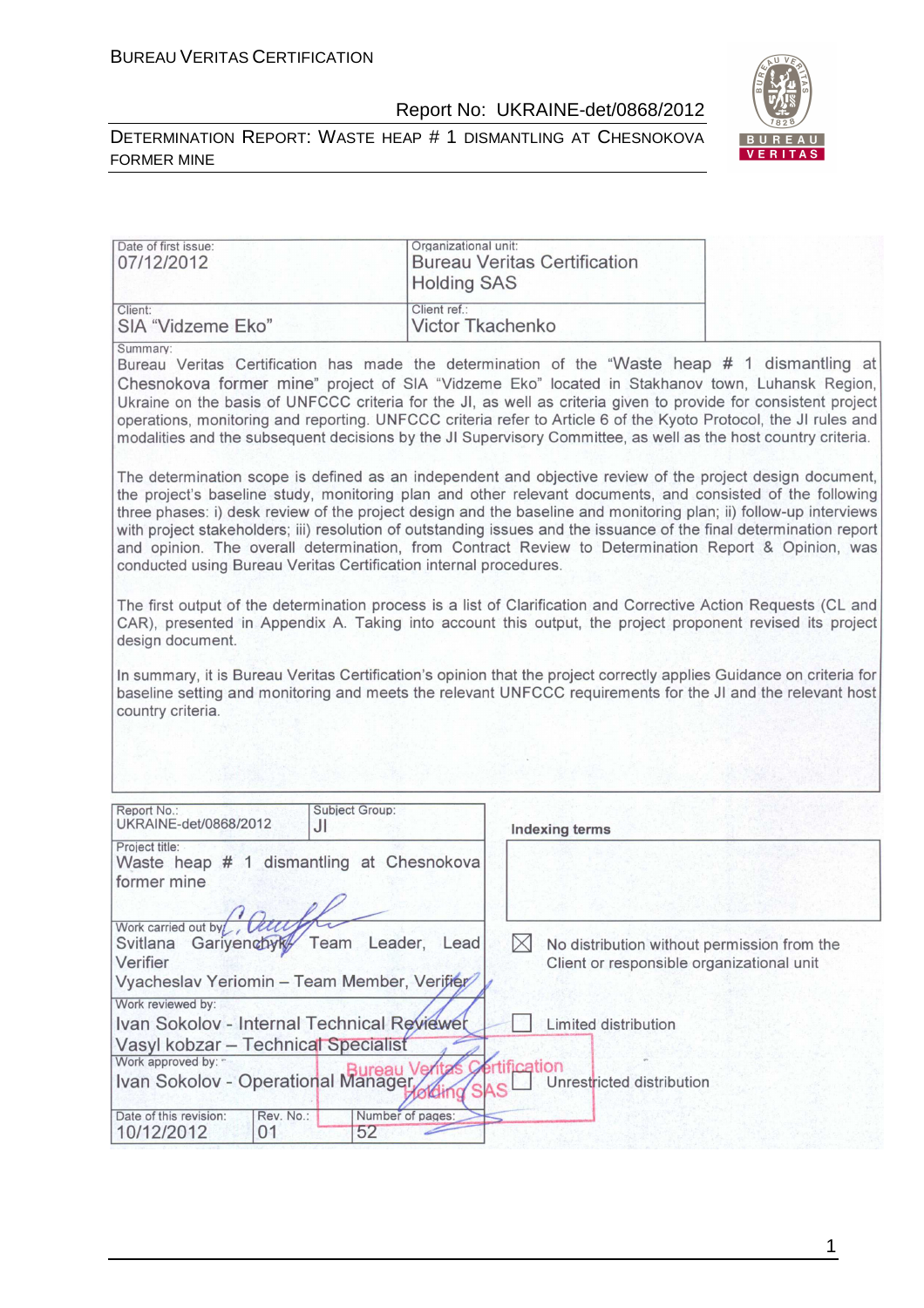DETERMINATION REPORT: WASTE HEAP # 1 DISMANTLING AT CHESNOKOVA FORMER MINE

### **Table of Contents Page 2014**

| $\mathbf{1}$<br>1.1                 | Objective                                                                                                        | 3                        |
|-------------------------------------|------------------------------------------------------------------------------------------------------------------|--------------------------|
| 1.2<br>1.3                          | Scope<br>Determination team                                                                                      | 3<br>3                   |
| $\overline{2}$<br>2.1<br>2.2<br>2.3 | <b>Review of Documents</b><br>Follow-up Interviews<br>Resolution of Clarification and Corrective Action Requests | $\overline{4}$<br>5<br>5 |
| 3                                   |                                                                                                                  |                          |
| $\overline{4}$                      |                                                                                                                  |                          |
| 4.1                                 | Project approvals by Parties involved (19-20)                                                                    | $\overline{7}$           |
| 4.2                                 | Authorization of project participants by Parties involved (21)                                                   | 8                        |
| 4.3                                 | Baseline setting (22-26)                                                                                         | 8                        |
| 4.4                                 | Additionality (27-31)                                                                                            | 12                       |
| 4.5                                 | Project boundary (32-33)                                                                                         | 12                       |
| 4.6                                 | Crediting period (34)                                                                                            | 13                       |
| 4.7                                 | Monitoring plan (35-39)                                                                                          | 14                       |
| 4.8                                 | Leakage (40-41)                                                                                                  | 19                       |
| 4.9                                 | Estimation of emission reductions or enhancements of net removals<br>$(42-47)$                                   | 20                       |
| 4.10                                | Environmental impacts (48)                                                                                       | 22                       |
| 4.11                                | Stakeholder consultation (49)                                                                                    | 22                       |
| 4.12                                | Determination regarding small scale projects (50-57)                                                             | 22                       |
| 4.13                                | Determination regarding land use, land-use change and forestry                                                   | 22                       |
| 4.14                                | (LULUCF) projects (58-64)<br>Determination regarding programmes of activities (65-73)                            | 22                       |
|                                     |                                                                                                                  |                          |
| 5                                   | SUMMARY AND REPORT OF HOW DUE ACCOUNT WAS<br>TAKEN OF COMMENTS RECEIVED PURSUANT TO                              |                          |
| 6                                   |                                                                                                                  |                          |
| $\overline{7}$                      |                                                                                                                  |                          |
|                                     |                                                                                                                  |                          |

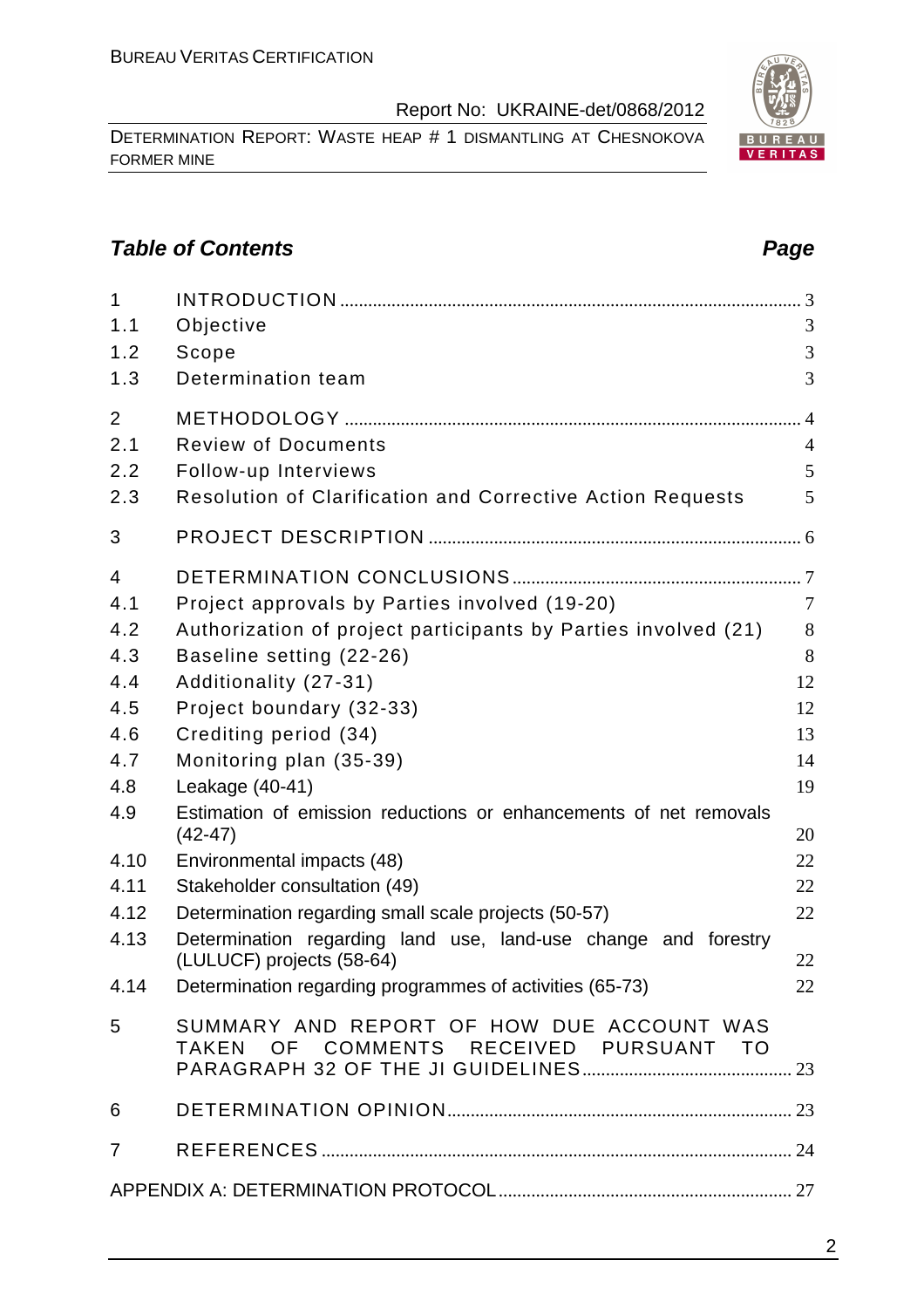DETERMINATION REPORT: WASTE HEAP # 1 DISMANTLING AT CHESNOKOVA FORMER MINE



### **1 INTRODUCTION**

SIA "Vidzeme Eko" has commissioned Bureau Veritas Certification to determine its JI project "Waste heap #1 dismantling at Chesnokova former mine" (hereafter called "the project") at Stakhanov town, Luhansk Region, Ukraine.

This report summarizes the findings of the determination of the project, performed on the basis of UNFCCC criteria, as well as criteria given to provide for consistent project operations, monitoring and reporting.

### **1.1 Objective**

The determination serves as project design verification and is a requirement of all projects. The determination is an independent third party assessment of the project design. In particular, the project's baseline, the monitoring plan (MP), and the project's compliance with relevant UNFCCC and host country criteria are determined in order to confirm that the project design, as documented, is sound and reasonable, and meets the stated requirements and identified criteria. Determination is a requirement for all JI projects and is seen as necessary to provide assurance to stakeholders of the quality of the project and its intended generation of emission reduction units (ERUs).

UNFCCC criteria refer to Article 6 of the Kyoto Protocol, the JI rules and modalities and the subsequent decisions by the JI Supervisory Committee, as well as the host country criteria.

### **1.2 Scope**

The determination scope is defined as an independent and objective review of the project design document, the project's baseline study and monitoring plan and other relevant documents. The information in these documents is reviewed against Kyoto Protocol requirements, UNFCCC rules and associated interpretations.

The determination is not meant to provide any consulting towards the Client. However, stated requests for clarifications and/or corrective actions may provide input for improvement of the project design.

### **1.3 Determination team**

The determination team consists of the following personnel:

Svitlana Gariyenchyk

Bureau Veritas Certification Team Leader, Climate Change Verifier

Vyacheslav Yeriomin

Bureau Veritas Certification Climate Change Verifier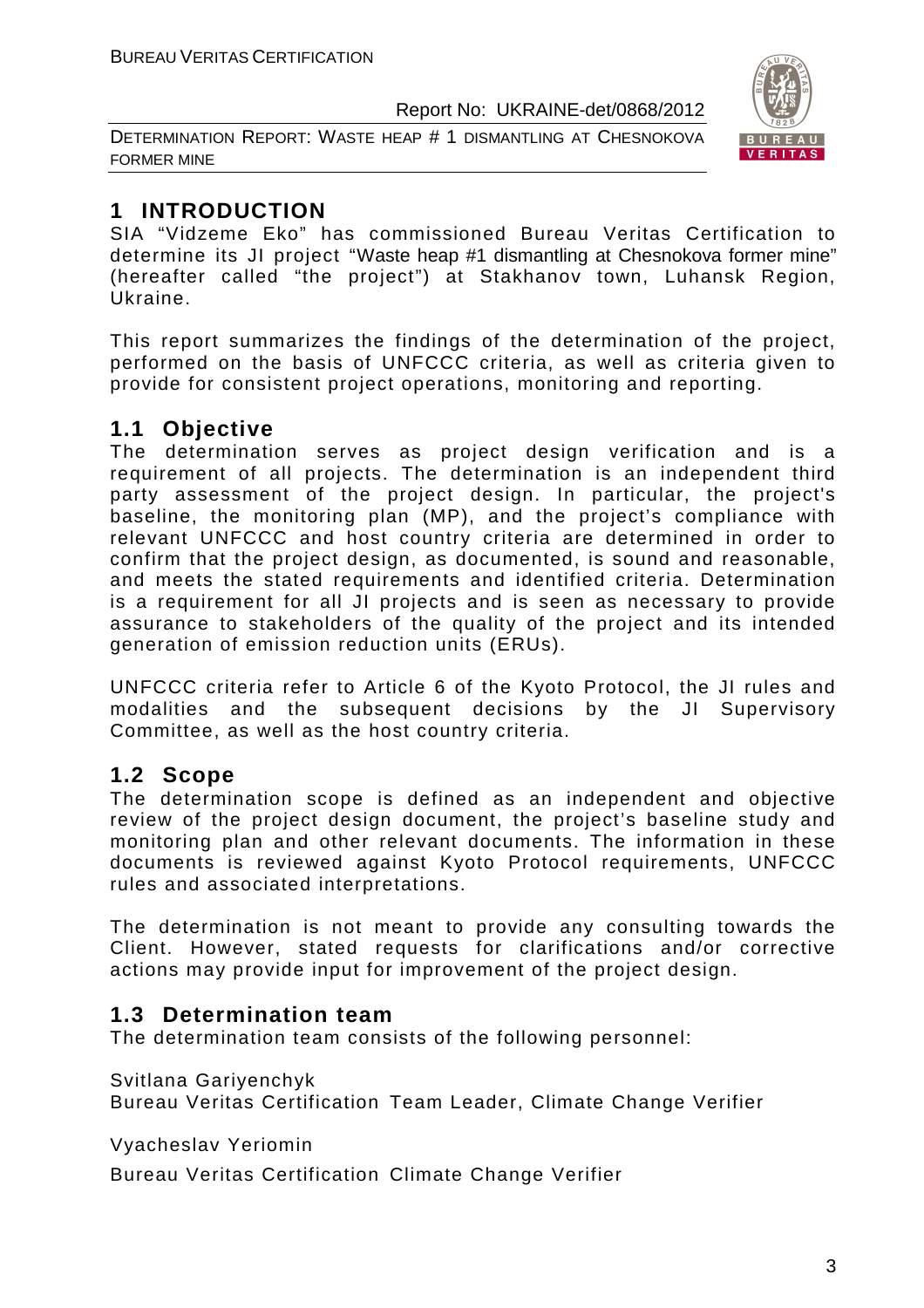DETERMINATION REPORT: WASTE HEAP # 1 DISMANTLING AT CHESNOKOVA FORMER MINE



This determination report was reviewed by:

Ivan Sokolov Bureau Veritas Certification, Internal reviewer

Vasyl Kobzar

Bureau Veritas Certification, Technical Specialist

### **2 METHODOLOGY**

The overall determination, from Contract Review to Determination Report & Opinion, was conducted using Bureau Veritas Certification internal procedures.

In order to ensure transparency, a determination protocol was customized for the project, according to the version 01 of the Joint Implementation Determination and Verification Manual, issued by the Joint Implementation Supervisory Committee at its 19 meeting on 04/12/2009. The protocol shows, in a transparent manner, criteria (requirements), means of determination and the results from determining the identified criteria. The determination protocol serves the following purposes:

- It organizes, details and clarifies the requirements a JI project is expected to meet;
- It ensures a transparent determination process where the determiner will document how a particular requirement has been determined and the result of the determination.

The completed determination protocol is enclosed in Appendix A to this report.

### **2.1 Review of Documents**

The Project Design Document (PDD) submitted by SIA "Vidzeme Eko" and additional background documents related to the project design and baseline, i.e. country Law, Guidelines for users of the joint implementation project design document form, Approved CDM methodology and/or Guidance on criteria for baseline setting and monitoring, Kyoto Protocol, Clarifications on Determination Requirements to be Checked by an Accredited Independent Entity were reviewed.

To address Bureau Veritas Certification corrective action and clarification requests, SIA "Vidzeme Eko" revised the PDD and resubmitted it on 07/12/2012.

The determination findings presented in this report relate to the project as described in the PDD version(s) 2.0.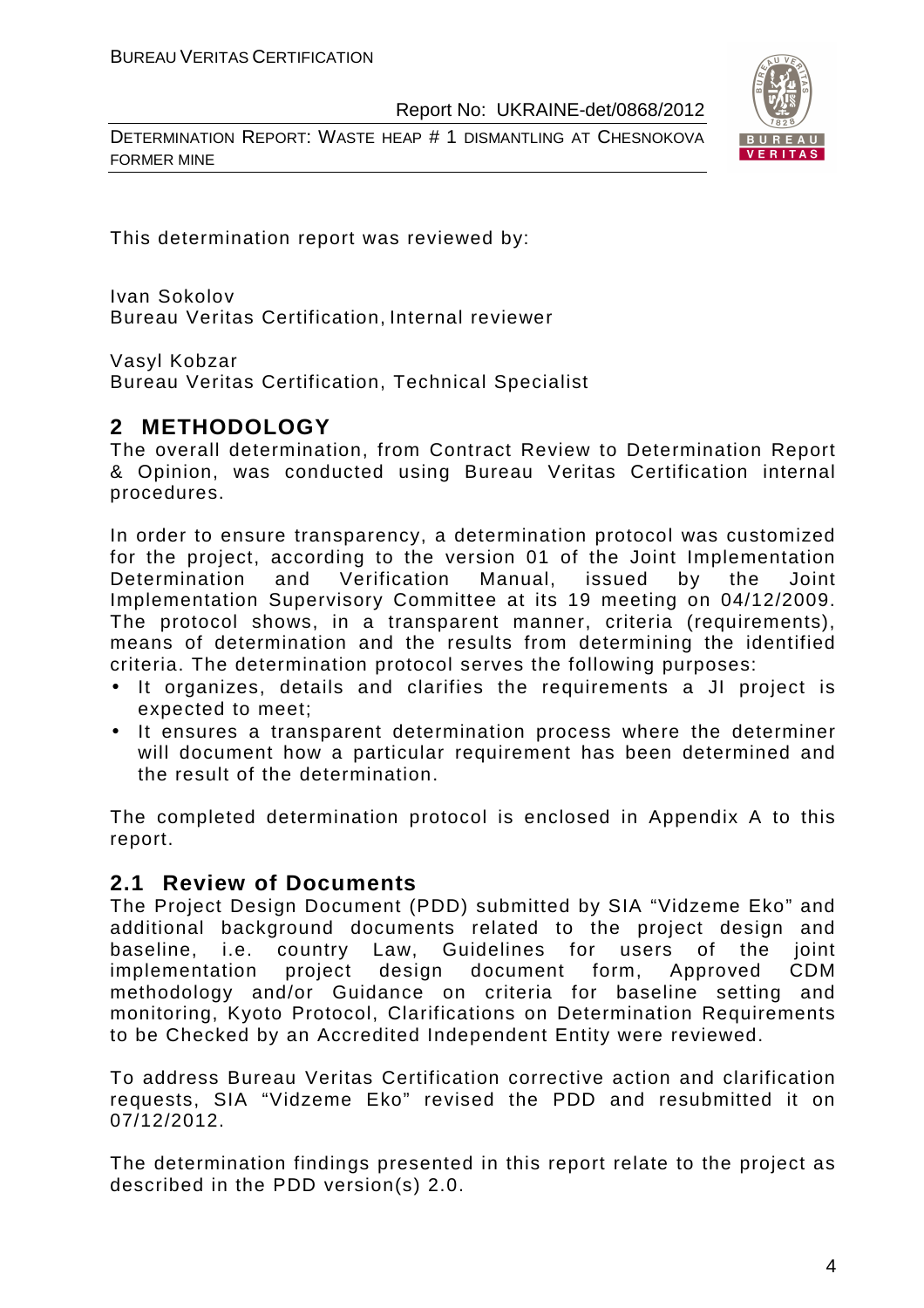DETERMINATION REPORT: WASTE HEAP # 1 DISMANTLING AT CHESNOKOVA FORMER MINE



### **2.2 Follow-up Interviews**

On 01/12/2012 Bureau Veritas Certification performed on-site interviews with project stakeholders to confirm selected information and to resolve issues identified in the document review. Representatives of "Ingredient" Ltd and SIA "Vidzeme Eko" were interviewed (see References). The main topics of the interviews are summarized in Table 1.

| Interviewed<br>organization | <b>Interview topics</b>                                    |
|-----------------------------|------------------------------------------------------------|
| "Ingredient" Ltd            | <b>Project History</b><br>➤                                |
|                             | Project Approach<br>➤                                      |
|                             | Project boundary<br>➤                                      |
|                             | <b>Implementation Schedule</b>                             |
|                             | $\triangleright$ Organization structure                    |
|                             | $\triangleright$ Authorities and responsibilities          |
|                             | $\triangleright$ Training of personnel                     |
|                             | Quality management procedures and technologies<br>➤        |
|                             | Records on rehabilitation/implementation of equipment<br>➤ |
|                             | Metering equipment control                                 |
|                             | Metering record keeping system, database<br>➤              |
|                             | $\triangleright$ Technical documentation                   |
|                             | Monitoring plan and procedures<br>➤                        |
|                             | $\triangleright$ Permits and licenses                      |
| <b>CONSULTANT</b>           | Baseline methodology<br>≻                                  |
| SIA "Vidzeme Eko"           | Monitoring plan<br>➤                                       |
|                             | <b>Additionality proofs</b><br>➤                           |
|                             | Calculation of emission reductions                         |

#### **Table 1 Interview topics**

### **2.3 Resolution of Clarification and Corrective Action Requests**

The objective of this phase of the determination is to raise the requests for corrective actions and clarification and any other outstanding issues that needed to be clarified for Bureau Veritas Certification positive conclusion on the project design.

If the determination team, in assessing the PDD and supporting documents, identifies issues that need to be corrected, clarified or improved with regard to JI project requirements, it will raise these issues and inform the project participants of these issues in the form of:

(a) Corrective action request (CAR), requesting the project participants to correct a mistake in the published PDD that is not in accordance with the (technical) process used for the project or relevant JI project requirement or that shows any other logical flaw;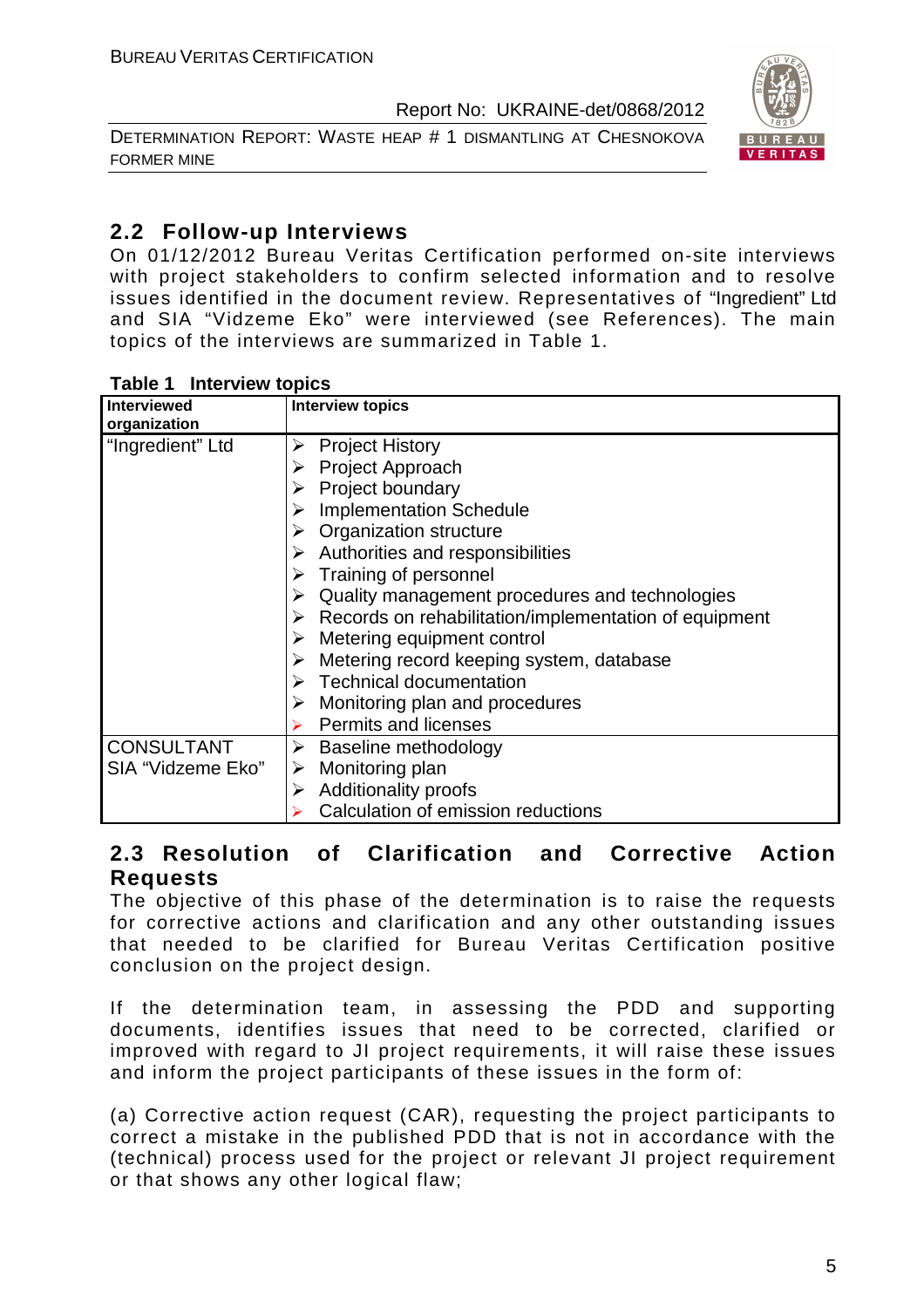DETERMINATION REPORT: WASTE HEAP # 1 DISMANTLING AT CHESNOKOVA FORMER MINE



(b) Clarification request (CL), requesting the project participants to provide additional information for the determination team to assess compliance with the JI project requirement in question;

(c) Forward action request (FAR), informing the project participants of an issue, relating to project implementation but not project design, that needs to be reviewed during the first verification of the project.

The determination team will make an objective assessment as to whether the actions taken by the project participants, if any, satisfactorily resolve the issues raised, if any, and should conclude its findings of the determination.

To guarantee the transparency of the verification process, the concerns raised are documented in more detail in the determination protocol in Appendix A.

### **3 PROJECT DESCRIPTION**

Proposed project consists in full dismantling of waste heap #1 of Chesnokova mine with sorting and enrichment of obtained coal containing rock mass.

Proposed project encompasses abovementioned waste heaps #1 of Chesnokova mine and enrichment plant situated at Volodarsky village, Sverdlovsk District, Luhansk Region.

"Ingredient" Ltd is owner of waste heaps and process the coal containing rock mass at abovementioned enrichment plant on contract basis.

Technologies employed in the project activity are described below

Bulldozers rise to the top of the dump on its tail section. Dismantling of dump with bulldozers is carried by horizontal layers, after lowering the height of dump to 25-30 m, allowed dismantling by slope (15 °) layers. A combined method for the dump dismantling is used, when after decline by bulldozers to lower layer height, in which entrance road can be constructed, further dismantling is carried out by excavators with direct loading rock into vehicles (dump trucks).

On the second stage, the rock mass is delivered to the enrichment plant of Volodarsky urban village for further enrichment. The rock mass is supplied to the inertial screening sifter for the pre-classification by class of 100 mm. After the pre-classification, the coal mass delivered to the preparatory screening to sifter GIL-52a by dry or wet mode. Beneficiation of large class 13 mm is made on heavy media separator STK 32-55010, and beneficiation of small class 3-13 mm - at hydrocyclone GTSM-63011. Next, washing of the suspension of beneficiation products and dehydrating products by dressing screens and centrifuge take place, regeneration suspension at electromagnetic separator. Thus the water in this process is used in closed loop. Beneficiation products (coal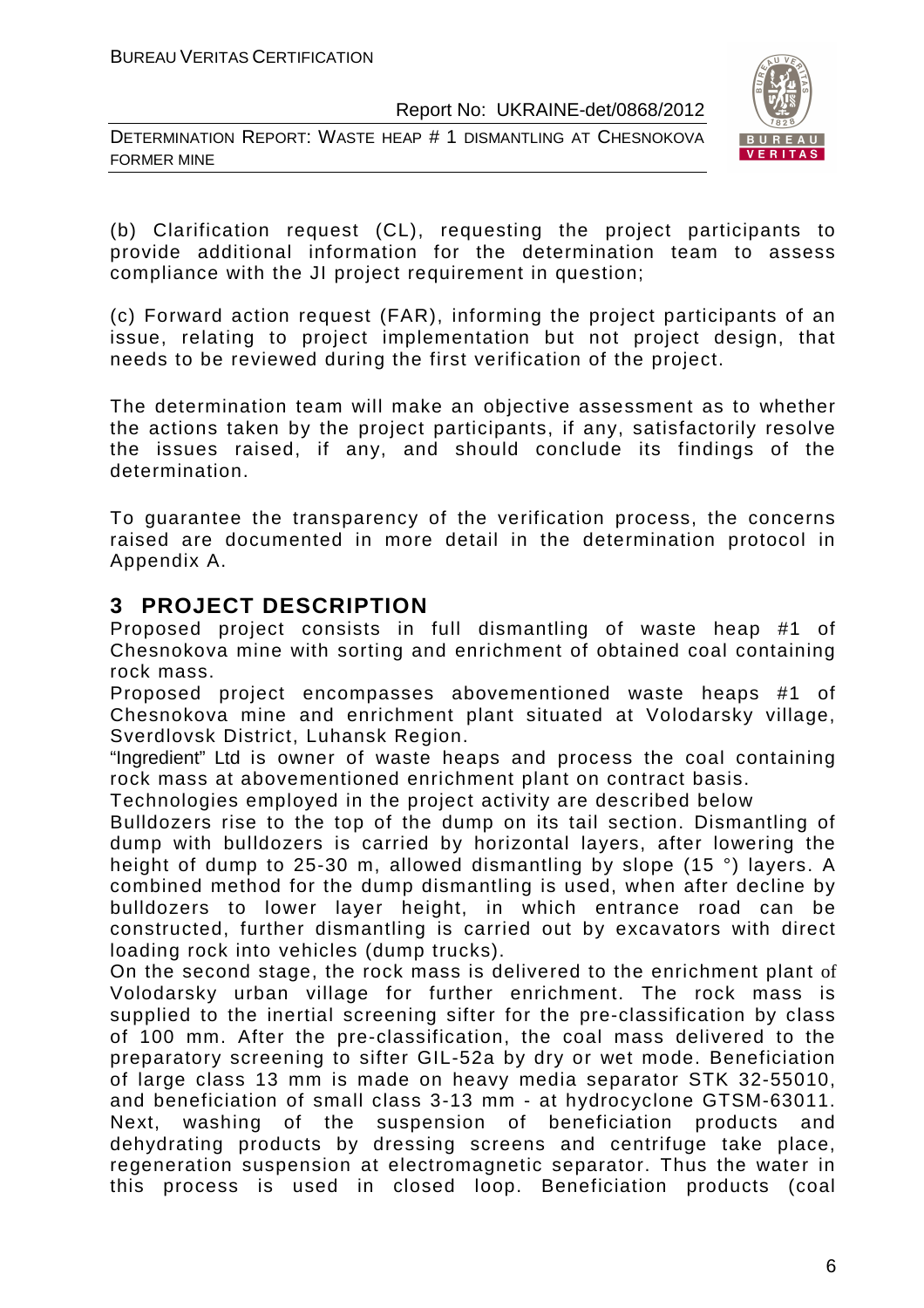DETERMINATION REPORT: WASTE HEAP # 1 DISMANTLING AT CHESNOKOVA FORMER MINE



concentrate) are transported by conveyor belt into bins for further shipment to the consumer. Waste is transported to the flat dump

The proposed project is aimed at reducing anthropogenic emissions. Emission reductions created by:

- Elimination of greenhouse gases sources associated with waste heaps burning, by extracting coal from the rock dumps;

- Reduction of uncontrolled methane emissions due to replacement of coal that would have been extracted through mining;

- Reduction of electricity consumption at waste heap dismantling in comparison to electricity consumption at coal mine.

Identified problem areas for project descriptions, project participants' responses and conclusions of Bureau Veritas Certification are described in Annex A (refer to CAR01-CAR05)

### **4 DETERMINATION CONCLUSIONS**

In the following sections, the conclusions of the determination are stated.

The findings from the desk review of the original project design documents and the findings from interviews during the follow up visit are described in the Determination Protocol in Appendix A.

The Clarification and Corrective Action Requests are stated, where applicable, in the following sections and are further documented in the Determination Protocol in Appendix A. The determination of the Project resulted in 16 Corrective Action Requests and 0 Clarification Requests.

The number between brackets at the end of each section corresponds to the DVM paragraph

### **4.1 Project approvals by Parties involved (19-20)**

The project has already received Letter of Endorsement #3776/23/7 dated 07/12/2012 issued by State Environmental Investment Agency.

The Bureau Veritas Certification obtained Letter of Endorsement from SIA "Vidzeme-Eko" and doesn't doubt in its authenticity.

As for this time no written project approvals of the project from the Parties Involved are available (see CAR07 pending till the Host Party LoA received). After receiving Determination Report from the Accredited Independent Entity (AIE) project documentation will be submitted to the Ukrainian Designated Focal Point (DFP) which is State Environment Investment Agency for receiving the Letter of Approval.

The written approvals from the other Party will be obtained later on.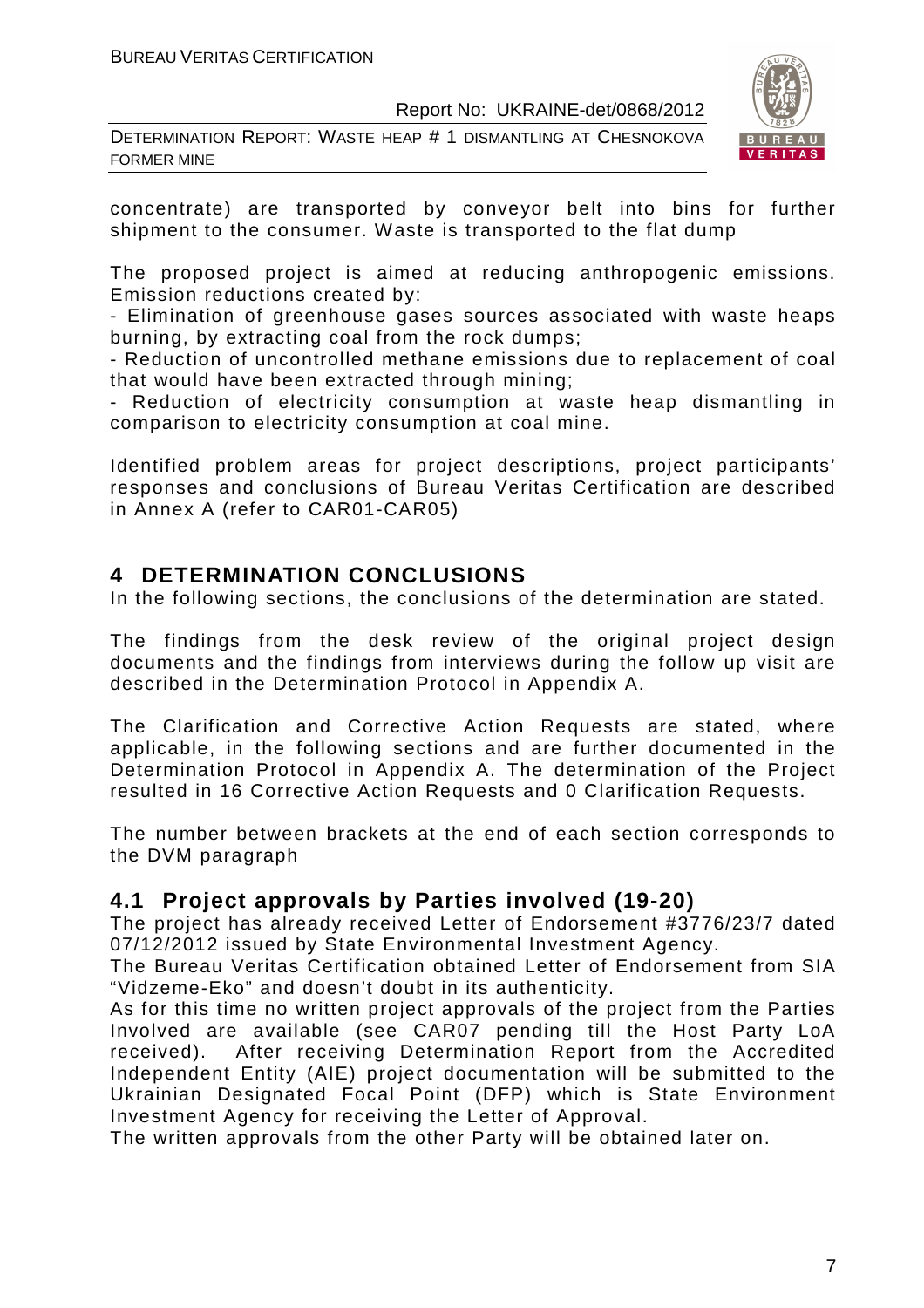DETERMINATION REPORT: WASTE HEAP # 1 DISMANTLING AT CHESNOKOVA FORMER MINE



Identified problem areas for written project approvals, project participants' responses and conclusions of Bureau Veritas Certification are described in Annex A (refer to CAR06, CAR07).

### **4.2 Authorization of project participants by Parties involved (21)**

In accordance with paragraph 21 of the DVM the assessment of this area focuses on whether each of the legal entities listed as project participants in the PDD is authorized by a Party involved, which is also listed in the PDD.

Authorisation of the project participants by Parties involved is expected through a written project approval, see CAR07 that is pending

### **4.3 Baseline setting (22-26)**

The PDD explicitly indicates that using a methodology for baseline setting and monitoring developed in accordance with appendix B of the JI guidelines (hereinafter referred to as JI specific approach) was the selected approach for identifying the baseline.

The PDD provides a detailed theoretical description in a complete and transparent manner, as well as justification, that the baseline is established:

(a) By listing and describing the following plausible future scenarios on the basis of conservative assumptions and selecting the most plausible one:

### Scenario 1. Continuation of existing situation

This scenario does not anticipate any activities and therefore does not face any barriers.

### Scenario 2. Direct energy production from the heat energy of burning waste heap

### Technological barrier:

This scenario is based on the highly experimental technology, which has not been implemented even in a pilot project. It is also not suitable for all waste heaps as the project owner will have to balance the energy resource availability (i.e. waste heap location) and the location of the energy user. On-site generation of electricity addresses this problem but requires additional interconnection engineering. In general this technology has yet to prove its viability. In addition it does not allow the control and management of the emitted gases. This technology can be applied only in the presence of dumps with developed combustion centre. Even if the probability of burning rock dump is very high, it is currently impossible to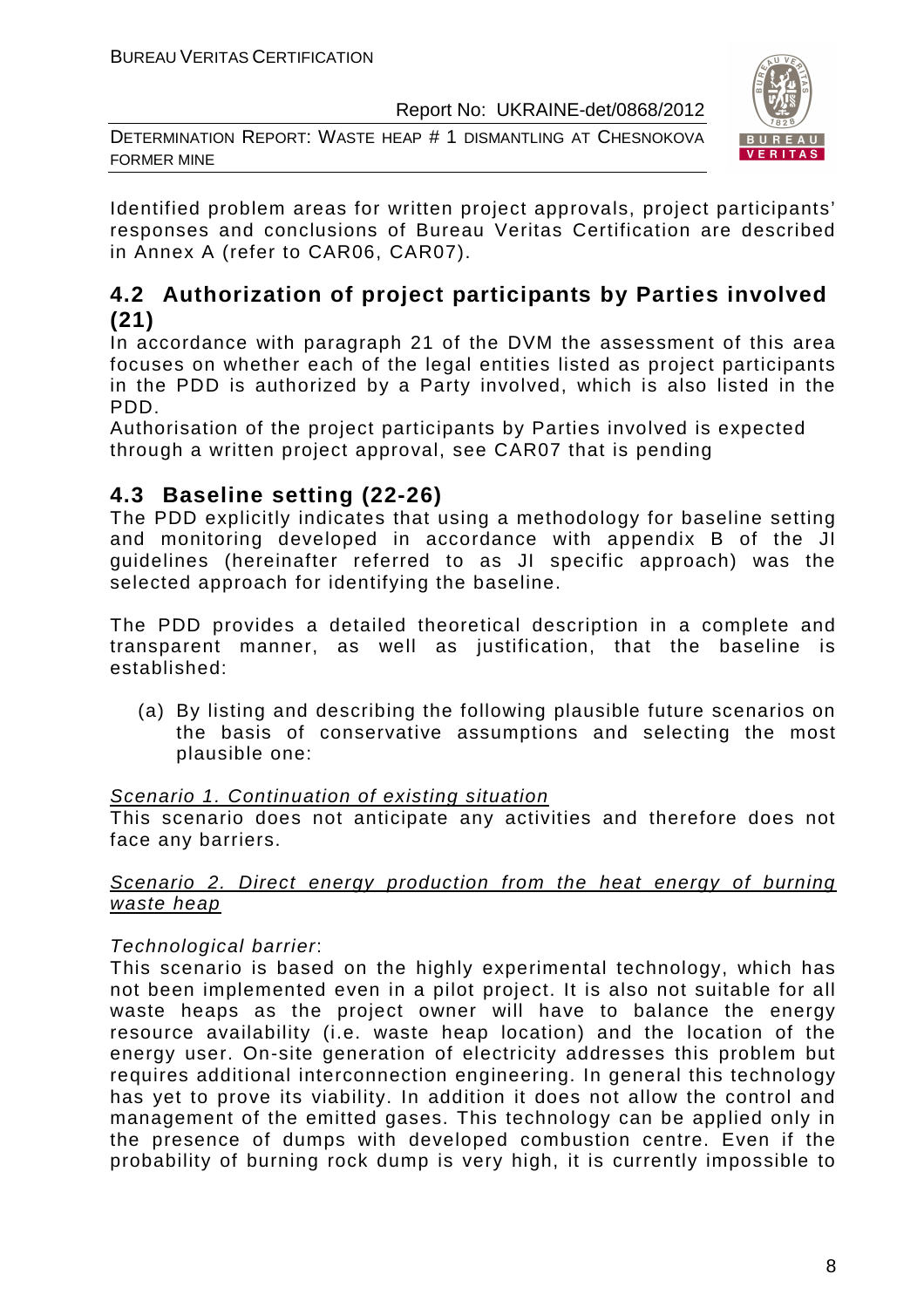DETERMINATION REPORT: WASTE HEAP # 1 DISMANTLING AT CHESNOKOVA FORMER MINE



predict the time of its outbreak and therefore predict the start of the use of thermal energy released during its combustion.

#### Investment barrier:

Investment into unproven technology carries a high risk. In case of Ukraine, which carries a high country risk, investment into such unproven energy projects are less likely to attract investors than some other opportunities in the energy sector with higher returns. The pioneering character of the project may appeal to development programmes and governmental incentives but cost of the produced energy is likely to be much higher than alternatives.

#### Scenario 3. Production of construction materials from waste heap matter Technological barrier:

This scenario is based on known technology, however, this technology is not currently available in Ukraine and there is no evidence that such projects will be implemented in the near future. It is also not suitable for all types of waste heaps as the content of waste heap has to be predictable in order for project owner to be able to produce quality materials. High contents of sulphur and moisture can reduce the suitability of the waste heap for processing. A large scale deep exploration of the waste heap has to be performed before the project can start.

Scenario 4. Coal extraction from waste heaps without JI incentives Investment barrier: This scenario is financially unattractive and faces barriers. Detailed description of proposed scenario barriers is provided in the section B.2 of the PDD version 2.0.

### Scenario 5. Systematic monitoring of waste heaps condition and regular fire prevention and extinguishing measures

Investment barrier: This scenario does not represent any revenues but anticipates additional costs for waste heaps owners. Monitoring of the waste heap status is not done systematically and in general actions are left to the discretion of the individual owners. Waste heaps are mostly owned by mines or regional coal mining associations. Coal mines in Ukraine suffer from limited investment resulting often in safety problems due to complicated mining conditions and financial constraints, with miners' salaries often being delayed by few months. Waste heaps in this situation are considered as additional burdens and mines often do not even perform minimum required maintenance. Exact data are not always available. From a commercial view point the fines that are usually levied by the authorities are considerably lower than costs of all the measures outlined by this scenario.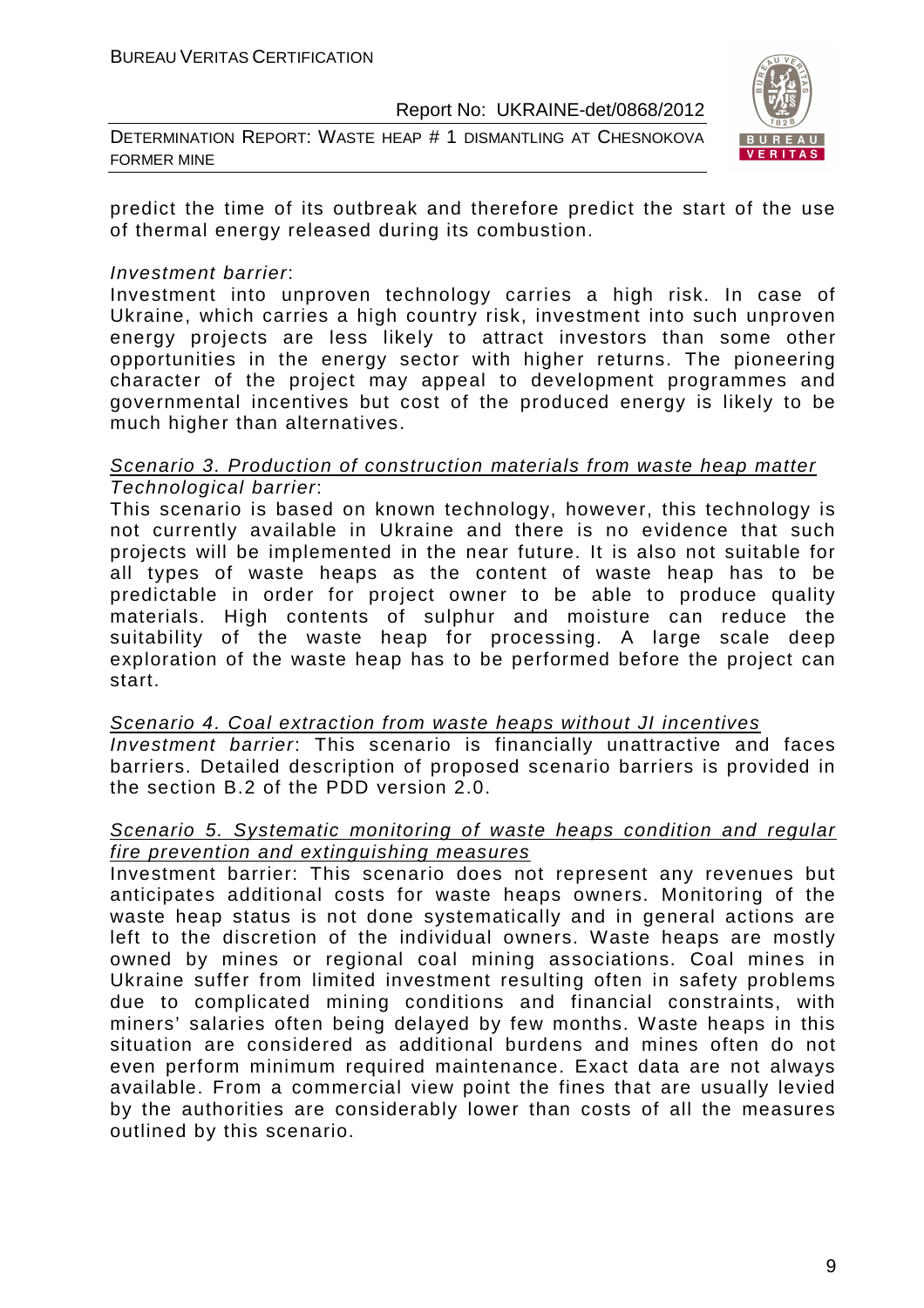DETERMINATION REPORT: WASTE HEAP # 1 DISMANTLING AT CHESNOKOVA FORMER MINE



- (b) Taking into account relevant national and/or sectoral policies and circumstances, such as sectoral reform initiatives, local fuel availability, power sector expansion plans, and the economic situation in the project sector. In this context, the following key factors that affect a baseline are taken into account:
- (c) Taking into account relevant national and/or sectoral policies and circumstances, such as sectoral reform initiatives, local fuel availability, power sector expansion plans, and the economic situation in the project sector. In this context, the following key factors that affect a baseline are taken into account:
	- A comprehensive analysis and an in-depth description of the reform policies and legislation concerning the development and reforming of the Ukrainian coal industry. At this time effective united complex state program for prevention of waste heaps burning and reclamation with extraction of coal is absent. Fines paid by pollution costs much less than money spent on measures to prevent ignition or burning For this time 78 % of Luhansk Region waste heaps burned or burning.
	- Describing economic situation. Inner coal market in Ukraine is significantly controlled by Ukrainian government, which is owner of number of mines and significantly influencing on coal costs. Level of coal content in waste heap is difficultly predicted, and "Ingredient" Ltd is a small company which cannot supply coal in big quantities in long range time.
	- As far as availability of capital there is a summary of key indicators of business practices in Ukraine as well as a comparison country risk premiums for Ukraine, and Russia are provided by the PP's vividly demonstrating that Ukraine has been always considered a high-risk country for investments and doing business, which extremely limits the opportunities of the project as for its access to financial resources at the international level.
	- It is stated by the project participants that modern technologies and best practices existing in the developed countries are unavailable due to their high cost and necessity of the knowledgeable personnel able to introduce and operate the equipment.
	- As far as the fuel prices and its availability, the PDD states that electricity and diesel fuel are widely used in Ukrainian industry. Prices for diesel fuel that is mostly imported from the Russian Federation are regulated by Ukrainian Government. Electric energy in Ukraine is produced at the thermal and nuclear power stations mainly by use of fossil fuel. Wholesale Electricity Market of Ukraine is managed by the state enterprise "Energorynok"; the level of prices for electric energy ranges greatly for different types of consumers.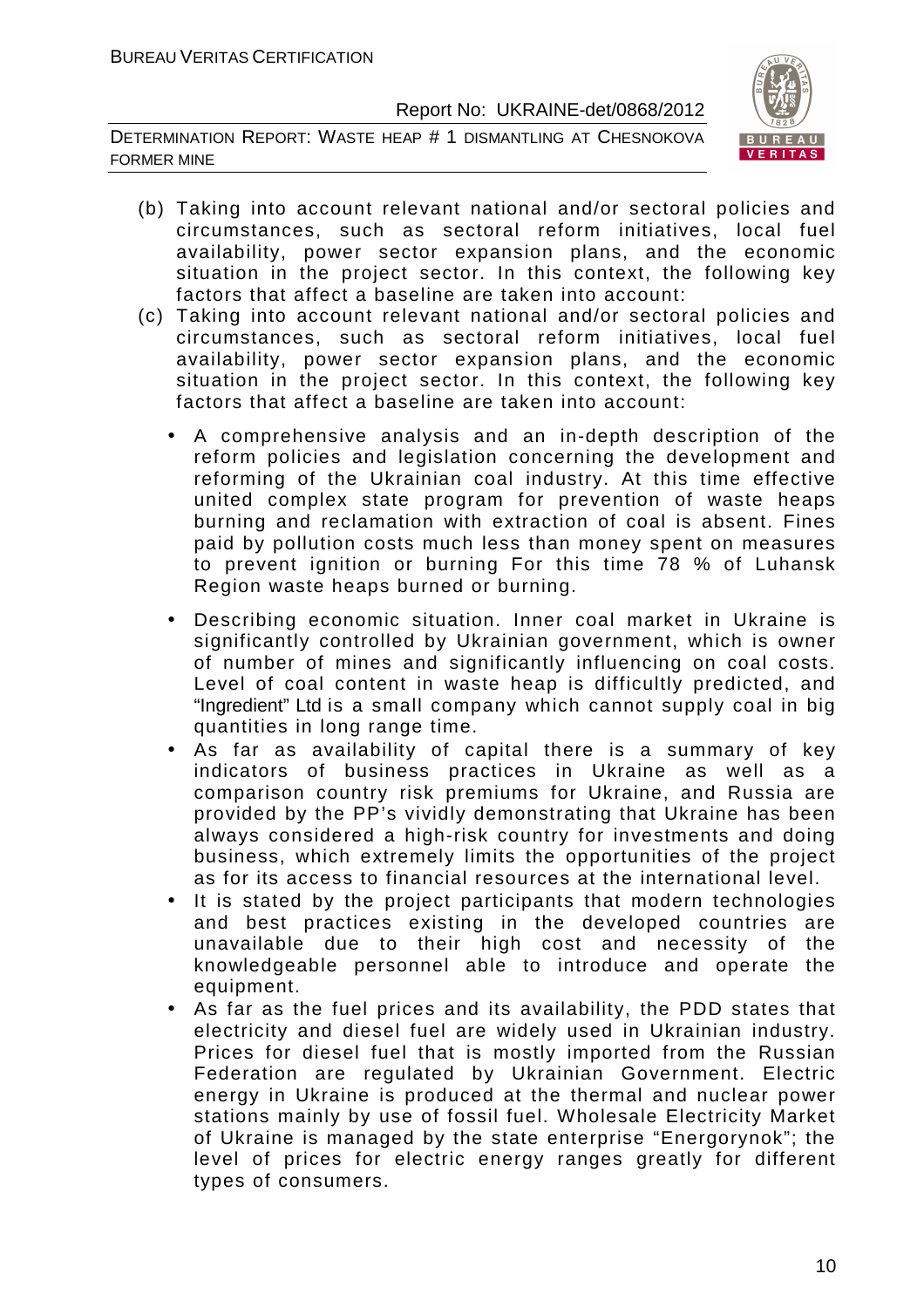DETERMINATION REPORT: WASTE HEAP # 1 DISMANTLING AT CHESNOKOVA FORMER MINE



 (c) In such a way that emission reduction units (ERUs) cannot be earned for decreases in activity levels outside the project activity or due to force majeure. According to the proposed approach emission reductions will be earned only when project activity will generate coal concentrate, so no emission reductions can be earned due to any changes outside the project activity.

(d) Taking into account uncertainties and using conservative assumptions such as the following:

- Lower range of parameters is used for calculation of baseline emissions and higher range of parameters is used for calculation of project activity emissions;
- Default values were used to the extent possible in order to reduce uncertainty and provide conservative data for emission calculations.
- The emissions of nitrous oxide have not taken into consideration for conservatism

For more details, please, refer to Section B.1. of the PDD.

Emissions in the baseline scenario are calculated as follows:

 $BE_v = BE_{WHB,v}$ , (1)

Where:

 $BE<sub>WHB,V</sub>$  - baseline emissions due to burning of the waste heap in the year y (tCO2 equivalent ),

Baseline emissions due to burning dumps in year y calculated by the formula:

 $BE_{WHB,y} = FC_{BE,Coal,y}/1000 \cdot \rho$  whb  $\cdot$  NCV  $_{Coal} \cdot$  OXID  $_{Coal} \cdot K_{Coal}^c \cdot 44/12$  (2) where:

 $FC_{BE, coal,v}$  - amount of coal that has been mined in the baseline scenario and combusted for energy use, equivalent to the amount of coal extracted from the waste heap because of the project activity in the year y, t;

 $\rho$  <sub>WHB</sub> - probability of waste heap burning, d/l;

 $NCV_{Coal}$  - net Calorific Value of coal, TJ/kt;

OXID  $_{Coal}$  - carbon Oxidation factor of coal, d/l;

 $K_{\text{Coal}}^c$  - carbon content of coal, tC/TJ;

1/1000 - conversion factor from tons in kilotonnes, d / l

44/12 - stoichiometric relationship between the molecular weight of carbon dioxide and carbon.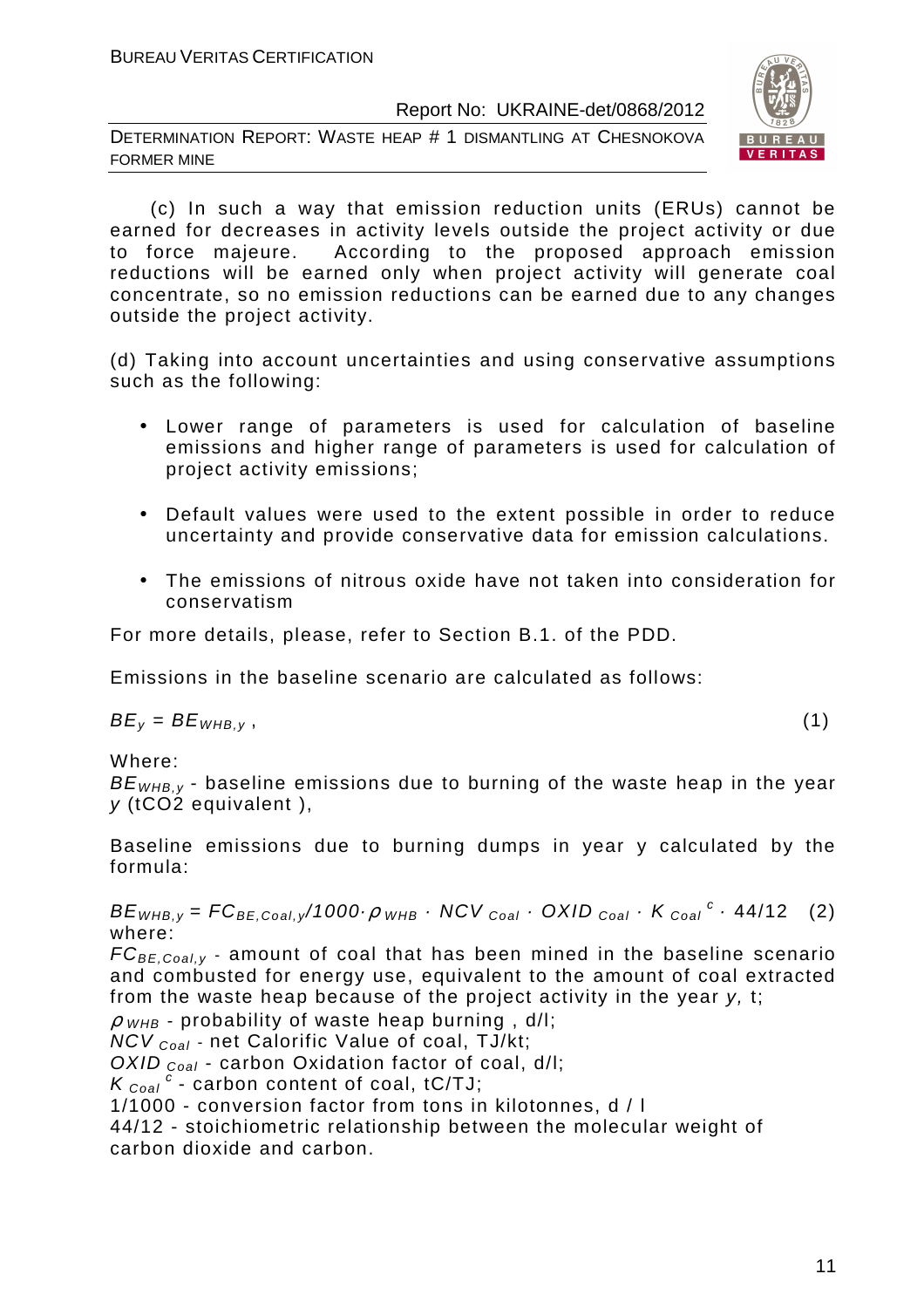DETERMINATION REPORT: WASTE HEAP # 1 DISMANTLING AT CHESNOKOVA FORMER MINE



For more detailed information please see section B of the PDD

Identified problem areas for baseline for baseline setting, project participants' responses and conclusions of Bureau Veritas Certification are described in Annex A (refer to CAR08-СAR10)

### **4.4 Additionality (27-31)**

The project "Complex of Activities for Waste Heaps of "Ekopromresurs-2007" Ltd. Dismantling with the Aim of Decreasing Greenhouse Gases Emissions into the Atmosphere" project ITL UA1000456 is selected as the comparable JI project. Accredited independent entity has already positively determined that it would result in a reduction of anthropogenic emissions by sources or an enhancement of net anthropogenic removals by sinks that is additional to any that would otherwise occur. This determination has already been deemed final by the JISC. Appropriate documentation such as PDD and Determination Report regarding this project is available traceably and transparently on the UNFCCC JI Website.

http://ji.unfccc.int/JIITLProject/DB/U5YTLO9QIPJRKEW0QA3FZWORJJKNLT/details

Additionality of the project was demonstrated adequately by demonstrating that the indicated project is implemented under comparable circumstances:

a) Both projects propose **same GHG mitigation measure:** The proposed GHG mitigation measure under both projects is coal extraction from the mine's waste heaps. This will prevent greenhouse gas emissions into the atmosphere during combustion of the heaps and will contribute an additional amount of coal, without the need for mining. Criteria is satisfied

b) Both projects are implemented within the **same country and the same time**: The proposed project and identified comparable project are both located in Ukraine, project crediting periods are different less than 1 months. Criteria is satisfied

c) **Scale.** The difference between the proposed project and the other project(s) is less than 50 per cent in terms of the projects output (i.e. power output, capacity increase, etc.) or service provided.

The projects envisage production of the same product (coal concentrate). Both projects use similar technological equipment. Capacity of both projects are limited by coal contains in the waste heap and waste heaps size and is different about 20 % of annual average emission reductions for both comparing projects. Criteria is satisfied

d) There were no significant changes in **regulatory framework** between the starting dates of two projects. Criteria is satisfied.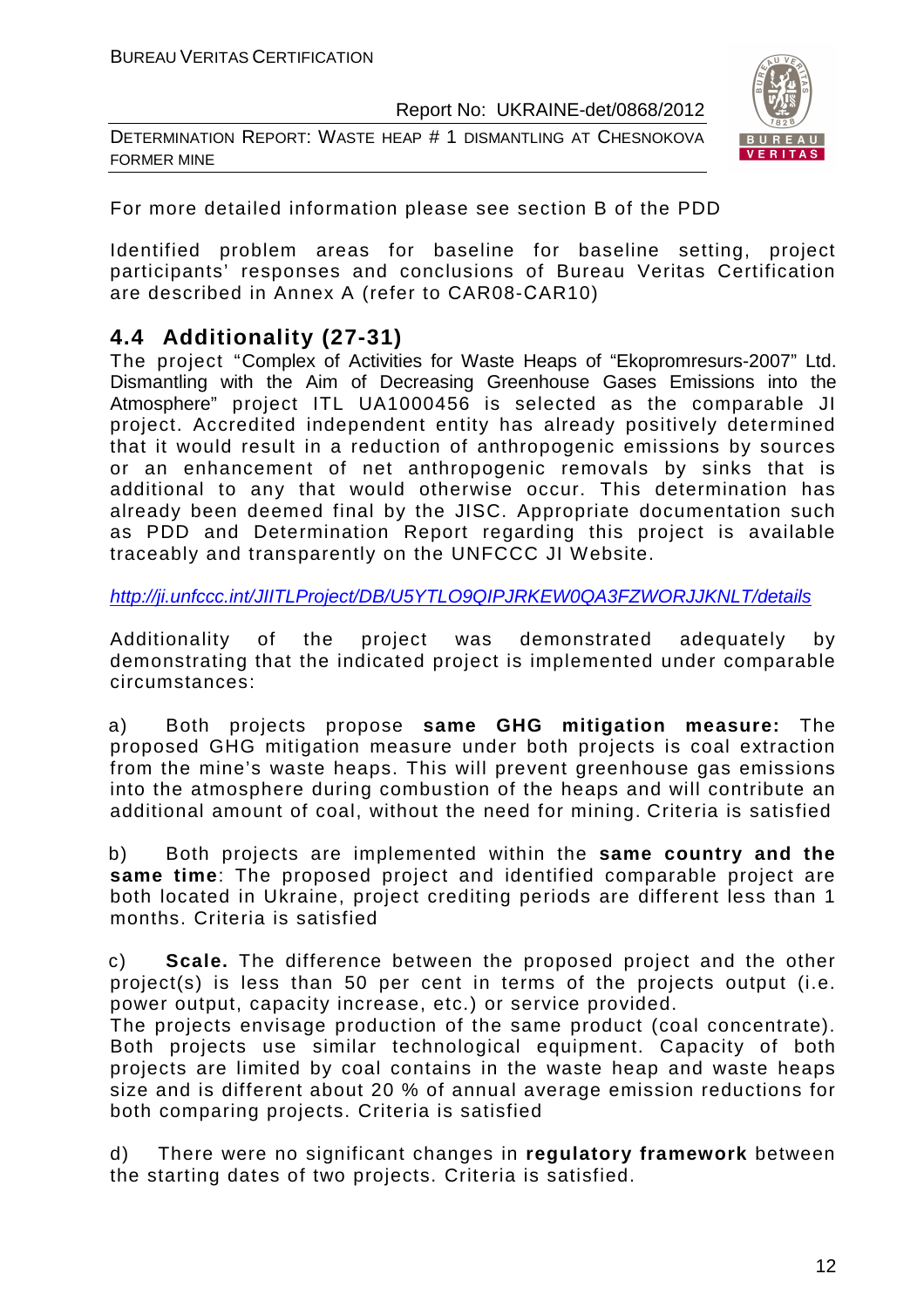DETERMINATION REPORT: WASTE HEAP # 1 DISMANTLING AT CHESNOKOVA FORMER MINE



The desk review of provided information and follow-up interviews enabled Bureau Veritas Certification Holding SAS to assess that all explanations, descriptions and analyses in the demonstration of additionality were made in accordance with criteria of "Guidance on criteria for baseline setting and monitoring" version 03 and this projects is indeed comparable project, implemented under comparable circumstances. The proposed JI activity provides the reductions in emissions by sources that are additional to any that would otherwise occur.

### **4.5 Project boundaries**

The details on the project boundary were provided in section B.3 of the PDD. The desk review of submitted documentation enabled Bureau Veritas Certification to assess that the project boundary defined in the PDD encompasses all anthropogenic emissions by sources of GHGs that are:

- Under the control of the project participants;
- Reasonably attributable to the project; and
- Significant.

The baseline emission sources of GHGs that are included in the project boundaries are listed below. Emissions of carbon dioxide due to:

- Waste heap burning;

- Consumption of coal for energy production (excluded, does not take into the consideration in calculation).

The project emission sources of GHGs that were included in the project boundaries are listed below. Emissions of carbon dioxide due to:

- Consumption of fossil fuel (diesel fuel) due to extracting coal from dump;

- Consumption of coal for energy production (excluded, does not take into the consideration in calculation).

Leakages:

- Fugitive emissions of methane in the mining activities;
- Consumption of electricity from a grid at coal mine.
- Electricity consumption for coal enrichment at benefication plant
- Use of other types of energy sources due to mining (excluded).

All gases and sources included in the project boundary were explicitly stated, and the exclusions of any sources related to the baseline or the project are appropriately justified and provided in Table 14 of the PDD.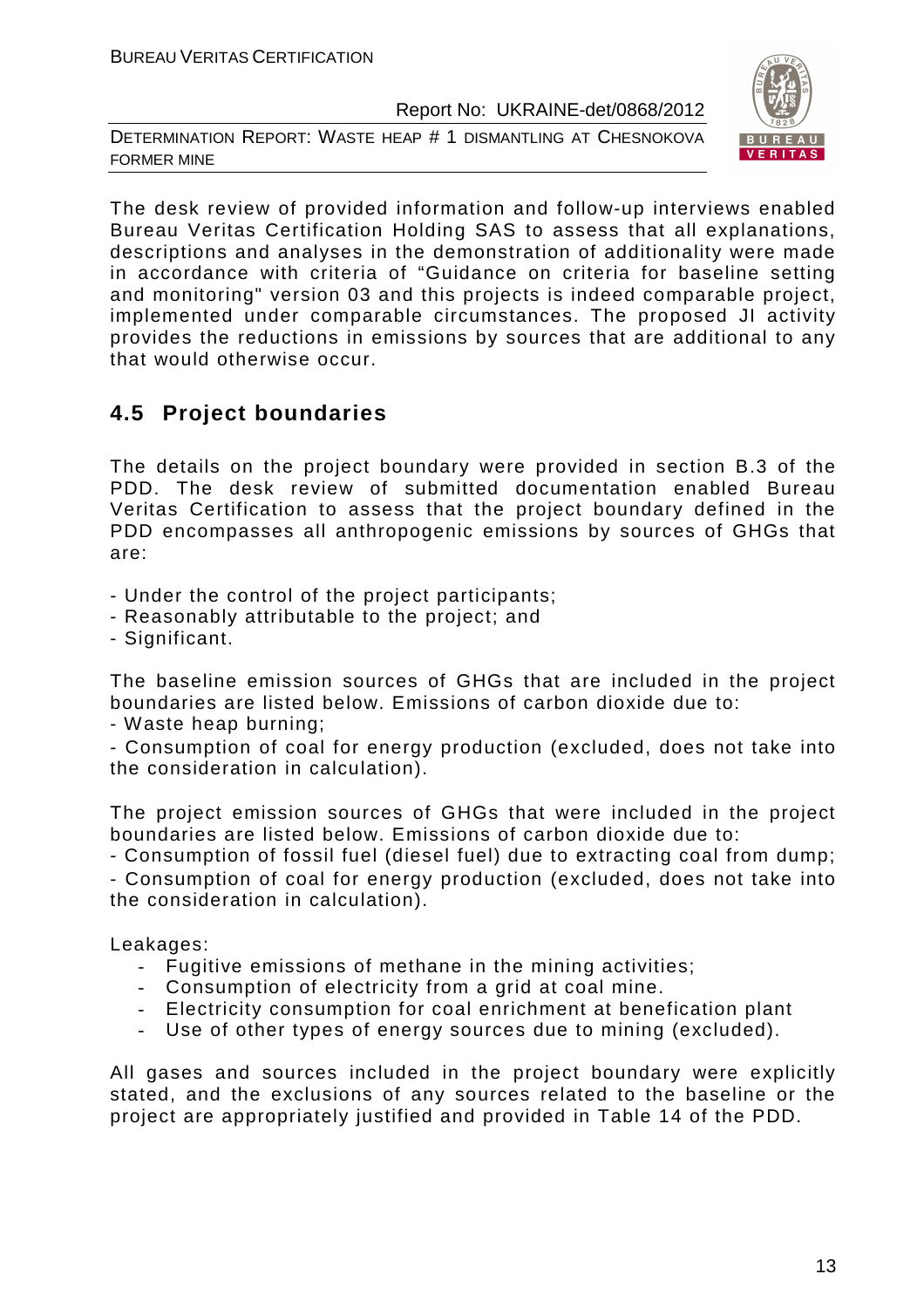DETERMINATION REPORT: WASTE HEAP # 1 DISMANTLING AT CHESNOKOVA FORMER MINE



The delineation of the project boundary and the gases and sources included are appropriately described and justified in the PDD by using Figures 8-9 in section B.3 of the PDD.

Identified problem areas for project boundaries, project participants' responses and conclusions of Bureau Veritas Certification are described in Annex A (refer to CAR11)

### **4.6 Crediting period (34)**

The PDD states the starting date of the project as the date on which the waste heap dismantling began, and the starting date is 05/03/2008, which is after the beginning of 2000.

The PDD states the expected operational lifetime of the project in years and months, which is 9 years and 10 months or 118 months.

The PDD states the length of the crediting period in years and months, which is 4 years and 10 months or 58 months, and its starting date is 05/03/2008, which is on the date the first emission reductions or enhancements of net removals are generated by the project.

The PDD states that the crediting period for the issuance of ERUs starts only after the beginning of 2008 and does not extend beyond the operational lifetime of the project.

The project operational lifetime and crediting period will be extended beyond the 2012 year in case of Host Party approval

Identified problem areas for project crediting period, project participants' responses and conclusions of Bureau Veritas Certification are described in Annex A (refer to CAR12)

### **4.7 Monitoring plan (35-39)**

The PDD, in its monitoring plan section, explicitly indicates that JI specific approach was the selected.

The monitoring plan describes all relevant factors and key characteristics that will be monitored, and the period in which they will be monitored, in particular also all decisive factors for the control and reporting of project performance, such as value of extracted coal, values of consumed electricity, diesel fuel.

The monitoring plan specifies the indicators, constants and variables that are reliable (i.e. provide consistent and accurate values), valid (i.e. are clearly connected with the effect to be measured), and that provide a transparent picture of the emission reductions or enhancements of net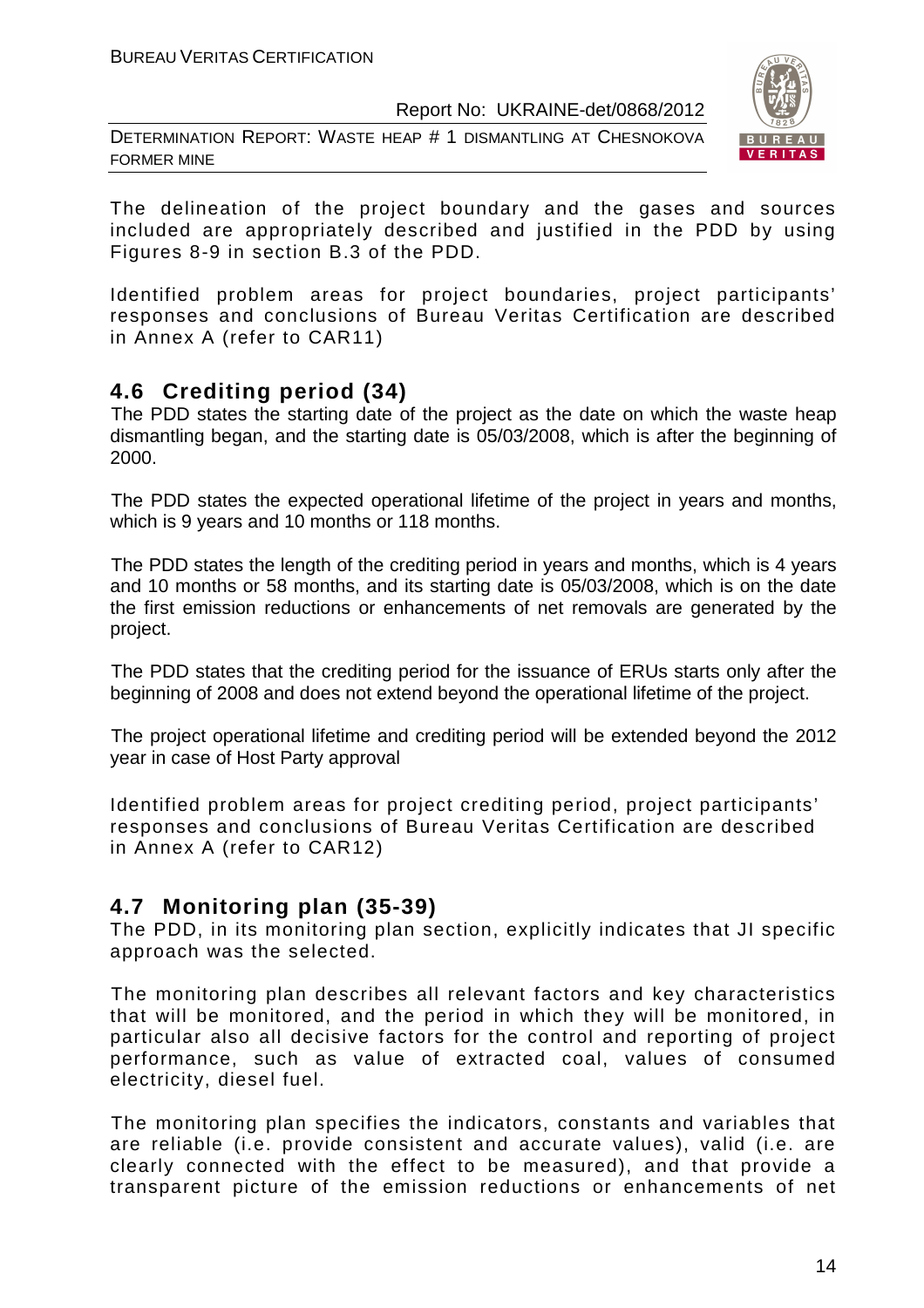DETERMINATION REPORT: WASTE HEAP # 1 DISMANTLING AT CHESNOKOVA FORMER MINE



removals to be monitored such as Net Calorific Value of Coal, Net calorific value of Diesel fuel, Carbon Oxidation Factor of Coal, Carbon Oxidation Factor of Diesel Fuel, Carbon content of coal, Carbon content of diesel fuel, Emission factor for fugitive methane emissions from coal mining, Specific carbon dioxide emissions due to production of electricity at TPP and by its consumptions, The average ash content of coal produced in Luhansk region, the average moisture of coal produced in Luhansk Region, probability of waste heap burning, average electricity consumption per tonne of coal, produced in Ukraine.

The monitoring plan draws on the list of standard variables indicated in appendix B of "Guidance on criteria for baseline setting and monitoring" developed by the JISC.

The monitoring plan explicitly and clearly distinguishes:

(i) Data and parameters that are not monitored throughout the crediting period, but are determined only once (and thus remain fixed throughout the crediting period), and that are available already at the stage of determination, such as Global Warming potential of the Methane, Methane Density, Net Calorific Value of Coal, Net calorific value of Diesel fuel, Carbon Oxidation Factor of Coal, Carbon Oxidation Factor of Diesel Fuel, Carbon content of coal, Carbon content of diesel fuel, Emission factor for fugitive methane emissions from coal mining, Specific carbon dioxide emissions due to production of electricity at TPP and by its consumptions, The average ash content of coal produced in Luhansk region, the average moisture of coal produced in Luhansk Region, probability of waste heap burning, average electricity consumption per tonne of coal, produced in Ukraine

(ii) Data and parameters that are not monitored throughout the crediting period, but are determined only once (and thus remain fixed throughout the crediting period), but that are not already available at the stage of determination, such as absent.

(iii) Data and parameters that are monitored throughout the crediting period, such as Additional amount of electricity consumed in project, amount of diesel fuel consumed in project year, value of produced coal.

The monitoring plan describes the methods employed for data monitoring (including its frequency) and recording, such as direct monitoring of electricity consumption by meters, sampling of produced coal, etc. Description of employed methods is provided in the section D.1 of the PDD.

The monitoring plan elaborates all algorithms and formulae used for the estimation/calculation of baseline emissions/removals and project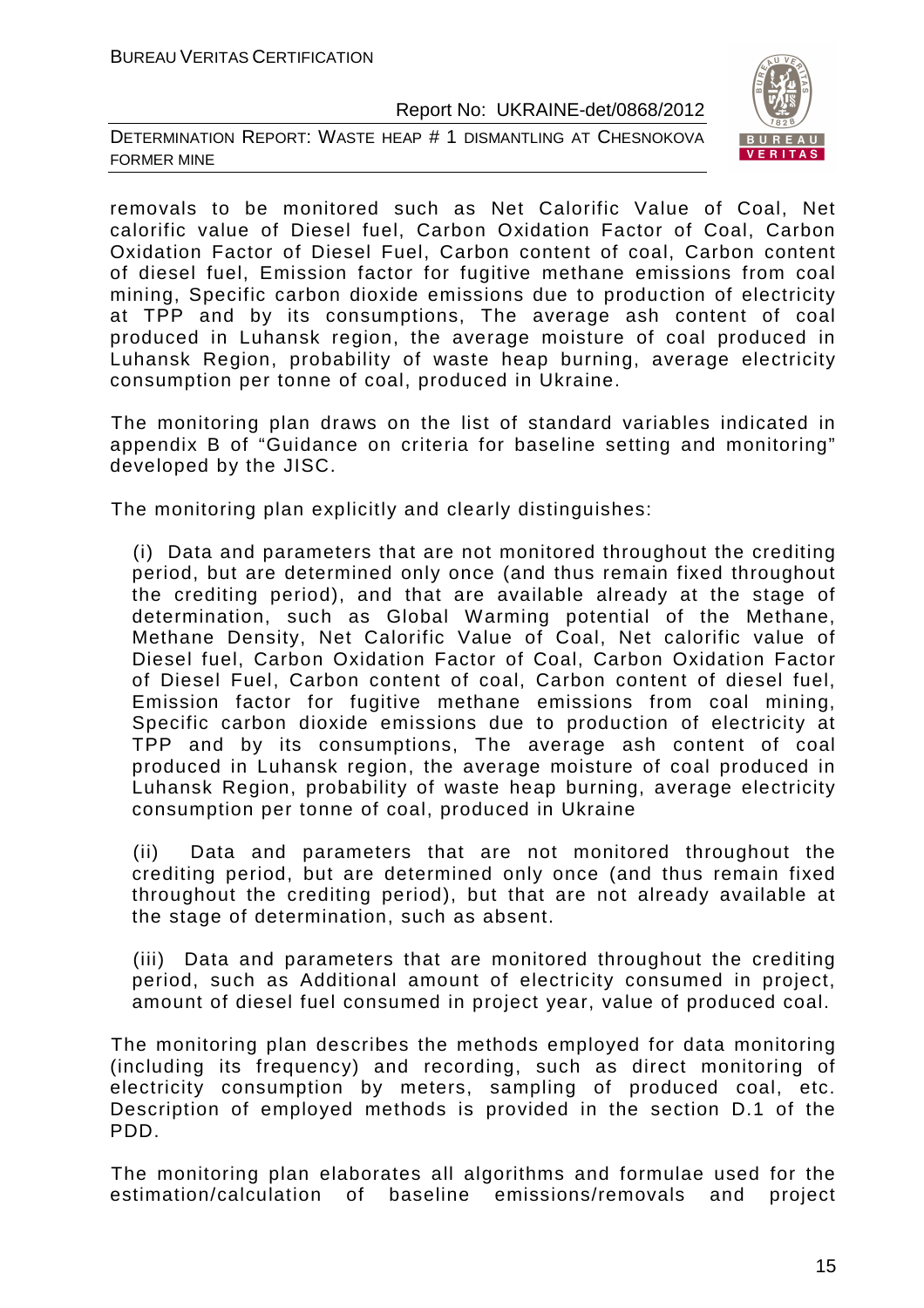DETERMINATION REPORT: WASTE HEAP # 1 DISMANTLING AT CHESNOKOVA FORMER MINE

emissions/removals or direct monitoring of emission reductions from the project, leakage, as appropriate, such as described below

The annual emission reductions are calculated as follows:

$$
ER_y = BE_y - PE_y - LE_y, \tag{3}
$$

where:

 $ER<sub>v</sub>$  - emissions reductions of the JI project in year y (tCO2 equivalent);  $BE_v$  - baseline emission in year y (tCO2 equivalent);  $PE<sub>y</sub>$  - project emission in year y (tCO2 equivalent);  $LE_v$  - leakages in year y, (tCO2 equivalent).

Emissions in the baseline scenario are calculated as follows:

 $BE_v = BE_{WHB.v}$ , (4)

Where:

 $BE<sub>WHB-V</sub>$  - baseline emissions due to burning of the waste heap in the year  $v$  (tCO2 equivalent).

Baseline emissions due to burning dumps in year y calculated by the formula:

 $BE_{WHB,y} = FC_{BE,Coal,y}$ /1000 $\cdot \rho$   $_{WHB}$   $\cdot$  NCV  $_{Coal}$   $\cdot$  OXID  $_{Coal}$   $\cdot$  K  $_{Coal}$   $\cdot$  44/12 (5) where:

 $FC_{BE,Coal,v}$  - amount of coal that has been mined in the baseline scenario and combusted for energy use, equivalent to the amount of coal extracted from the wast heap because of the project activity in the year y, t;

 $\rho$  w<sub>HB</sub> - probability of waste heap burning, d/l;

NCV <sub>Coal</sub> - net Calorific Value of coal, TJ/kt, calculated at formulae 4 in the section 4.3 of this Report;

OXID  $_{Coal}$  - carbon Oxidation factor of coal, d/l;

 $K_{\text{Coal}}^c$  - carbon content of coal, tC/TJ;

1/1000 - conversion factor from tons in kilotonnes, d / l

44/12 - stoichiometric relationship between the molecular weight of carbon dioxide and carbon.

Emissions from the project activity are calculated as follows:

$$
PE_{y} = PE_{Diesel,y} \tag{6}
$$

where:

 $PE<sub>v</sub>$  - project emissions due to project activity in the year y (tCO2) equivalent),



$$
f_{\rm{max}}
$$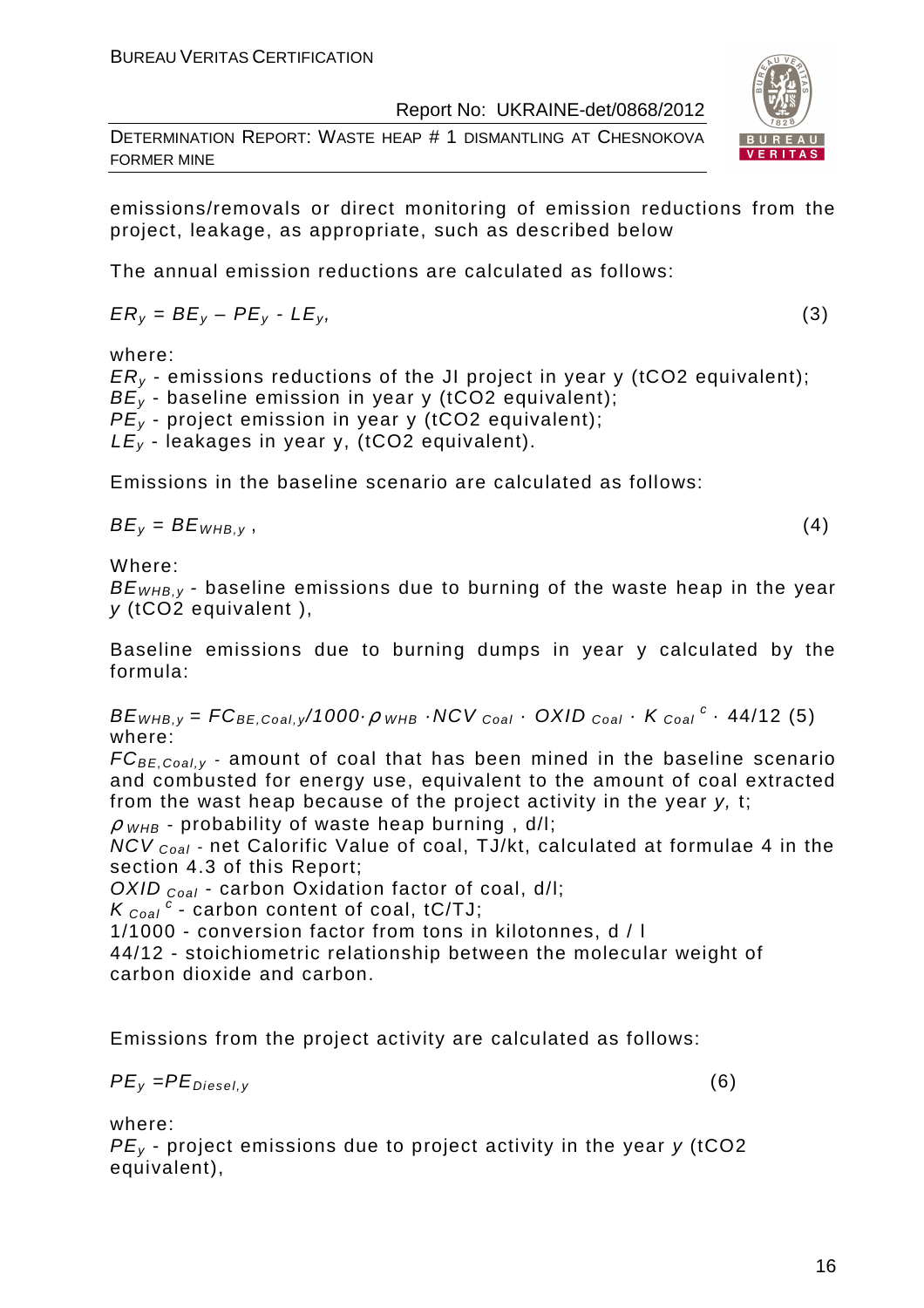DETERMINATION REPORT: WASTE HEAP # 1 DISMANTLING AT CHESNOKOVA FORMER MINE



 $PE_{\text{Diesel},\gamma}$  - project emissions due to consumption of diesel fuel by the project activity in the year y (tCO2 equivalent).

Project emissions due to consumption of diesel fuel by the project activity in the year y are calculated as follows:

 $PE_{\text{Diesel}, y} = FC_{BE, \text{Diesel}, y} / 1000 \cdot NCV_{\text{Diesel}} \cdot OXID_{\text{Diesel}} \cdot K_{\text{Diesel}}^c \cdot 44/12$  (7)

where:

 $FC_{BE, Diesel, y}$  - amount of diesel fuel, consumed in project in year y, t;  $NCV_{Diesel}$  - Net Calorific Value of diesel fuel, TJ/kt;  $OXID<sub>Diesel</sub>$  - carbon Oxidation factor of diesel fuel, d/l;  $K_{\text{Diesel}}^c$  - carbon content of diesel, tC/TJ; 44/12 - stoichiometric relationship between the molecular weight of carbon dioxide and carbon. 1/1000 - conversion factor from tons in kilotonnes, d / l

Leakages in year y are calculated as follows:

$$
LE_y = LE_{B,y} + LE_{P,y}
$$
 (8)

where::

 $LE<sub>v</sub>$  - leakages in year y, (t CO2e);  $LE_{B,y}$  - leakages in the baseline scenario in the year y, (t CO2e);  $LE_{P,Y}$ - leakages in project scenario in a year y, (t CO2e);

Leakages in the baseline scenario in the year y are calculated as follow

$$
LE_{B,y} = LE_{CH4,y} + LE_{EL,y}
$$
 (9)

Leakages due to fugitive emissions of methane in the mining activities in the year y are calculated as follows:

$$
LE_{\text{CH4},y} = -FC_{BE, \text{Coal},y} \cdot EF_{CH4} \cdot \rho_{CH4} \cdot GWP_{CH4}, \qquad (10)
$$

 $FC_{BE, coal,v}$  - amount of coal that has been mined in the baseline scenario and combusted for energy use, equivalent to the amount of coal extracted from the sludge depository because of the project activity in the year y, t;  $EF<sub>CH4</sub>$  - emission factor for fugitive methane emissions from coal mining, m3/t;

 $\rho_{CH4}$  - methane density at standard conditions t/m3: GWPCH4 - Global Warming Potential of Methane, tСО2/ tСН4.

Leakages due to consumption of electricity from a grid at coal mine in a year y are calculated as follows:

$$
LE_{B,EL,y} = -FC_{BE,Coal,y} \cdot N_{Coal,y}^{E} \cdot EF_{CO2,EL,y}
$$
 (11)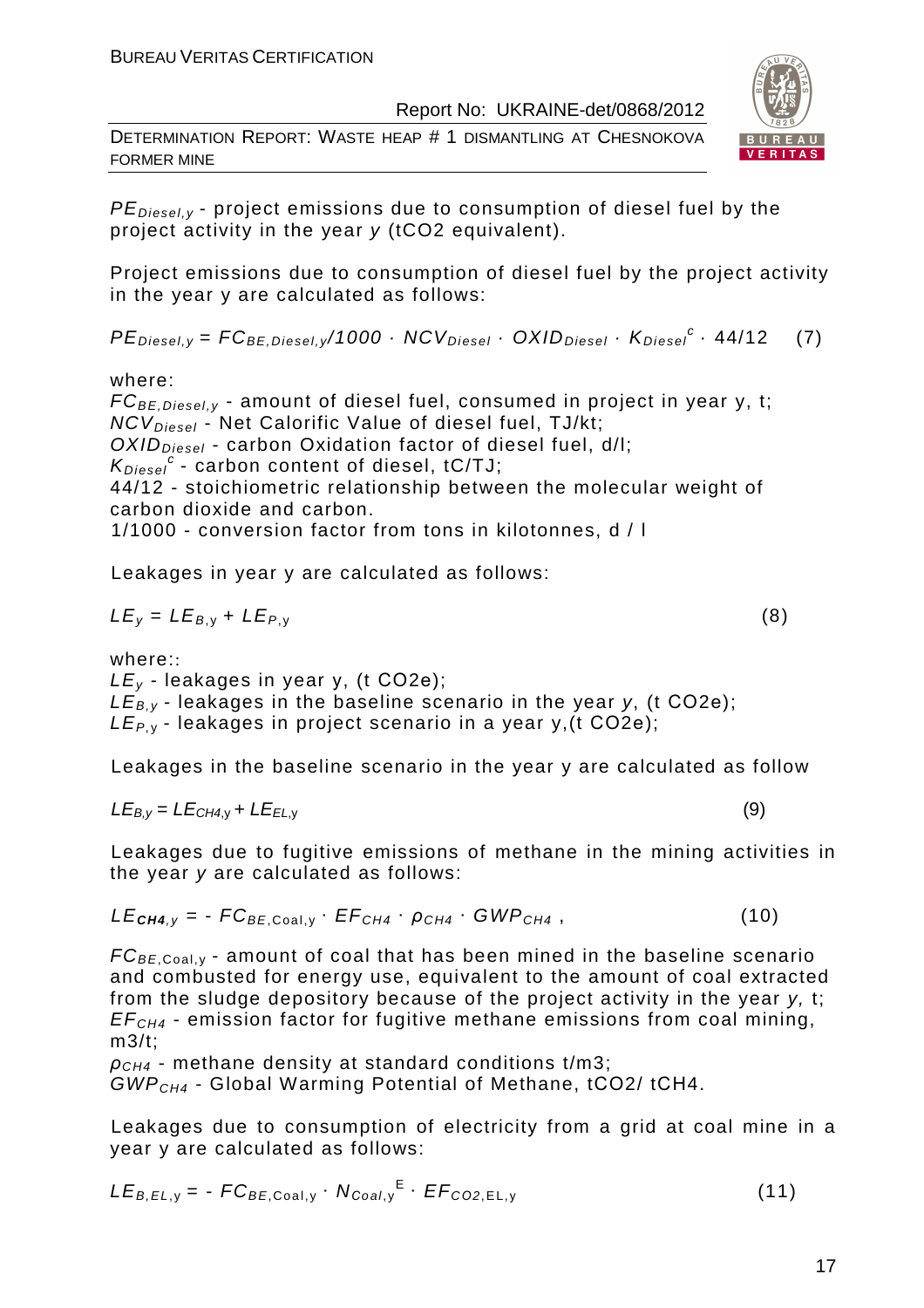DETERMINATION REPORT: WASTE HEAP # 1 DISMANTLING AT CHESNOKOVA FORMER MINE



### Where

 $FC_{BE, coal,v}$  - amount of coal that has been mined in the baseline scenario and combusted for energy use, equivalent to the amount of coal extracted from the waste heaps because of the project activity in the year y, t;

N<sub>Coal,y</sub><sup>E</sup> - Average electricity consumption per tonne of coal, produced in Ukraine in the year y, MWh/t;

EF<sup>C</sup>*О*2,EL, <sup>у</sup> - Specific carbon dioxide emissions due to production of electricity at TPP and by its consumption, tСО2/MWh

Leakages in project scenario in a year y are calculated as follow:

$$
LE_{P,y} = LE_{P,EL,y} \tag{12}
$$

**Where** 

 $LE_{P,FL,V}$ - leakages due to consumption of electricity from a grid at benefication plant in a year y,(t СО2е)

$$
LE_{P,EL,y} = -FC_{BE,Coal,y} \cdot N_{P,Coal,y}^{E} \cdot EF_{CO2,EL,y}
$$
 (13)

#### Де

 $FC_{BE,Coal,v}$  - amount of coal that has been mined in the baseline scenario and combusted for energy use, equivalent to the amount of coal extracted from the waste heaps because of the project activity in the year y, t;

 $N_{P,Coal,y}$ <sup>E</sup> - average electricity consumption per tonne of coal for the processing technology of rock on the benefication plant, MW/t;

EF<sup>C</sup>*О*2,EL, <sup>у</sup> - specific carbon dioxide emissions due to production of electricity at TPP and by its consumption, tСО2/MWh;

The monitoring plan presents the quality assurance and control procedures for the monitoring process described in the section D.2 of the PDD. This includes, as appropriate, information on calibration and on how records on data and/or method validity and accuracy are kept and made available on request.

The monitoring plan clearly identifies the responsibilities and the authority regarding the monitoring activities. Clear and transparent scheme of monitoring data flow is provided in the section D.3 of the PDD.

On the whole, the monitoring plan reflects good monitoring practices appropriate to the project type.

The monitoring plan provides, in tabular form, a complete compilation of the data that need to be collected for its application, including data that are measured or sampled and data that are collected from other sources (e.g. official statistics, expert judgment, proprietary data, IPCC, commercial and scientific literature etc.) but not including data that are calculated with equations.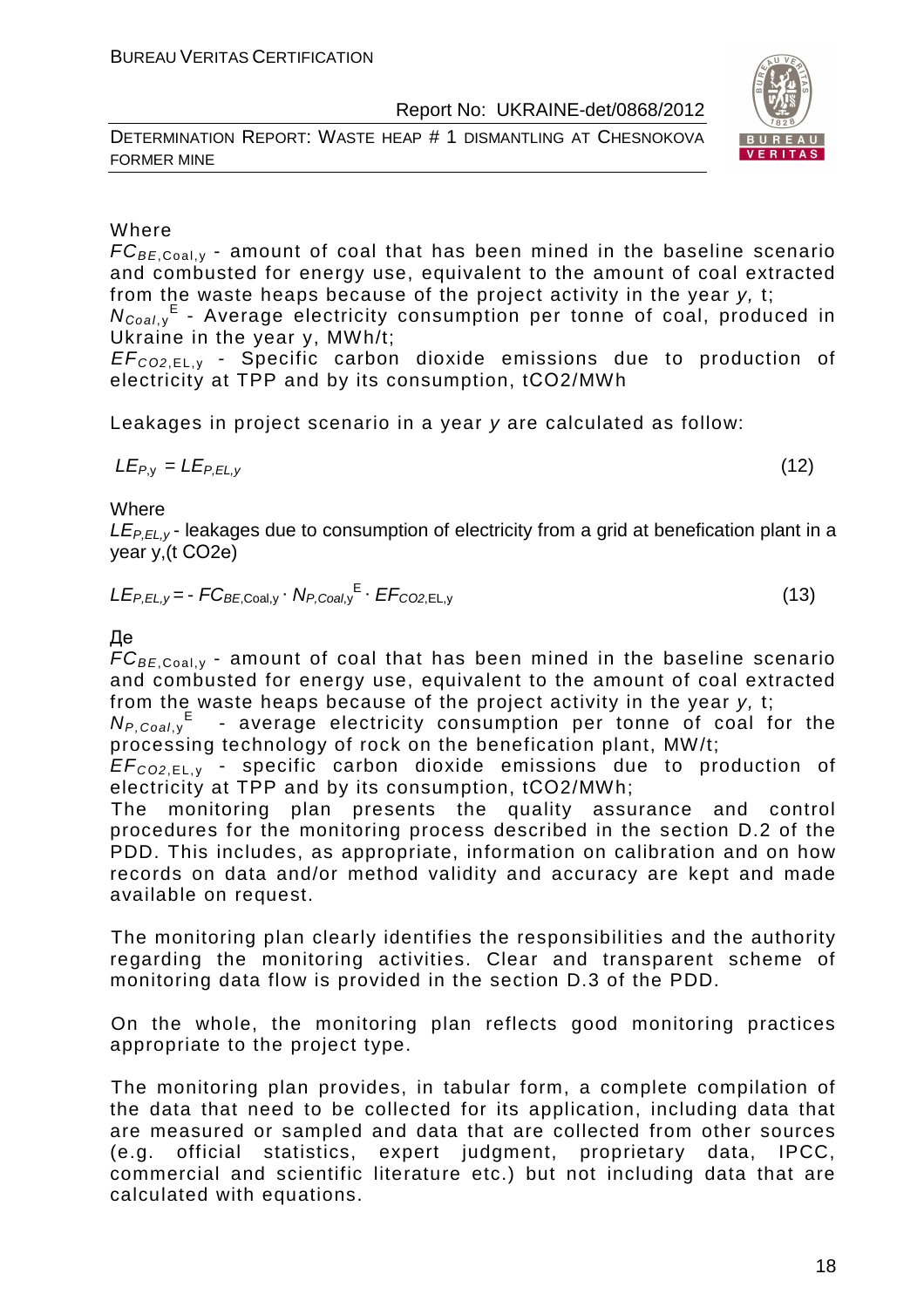DETERMINATION REPORT: WASTE HEAP # 1 DISMANTLING AT CHESNOKOVA FORMER MINE



The monitoring plan indicates that the data monitored and required for verification are to be kept for two years after the last transfer of ERUs for the project.

Identified problem areas for project monitoring plan, project participants' responses and conclusions of Bureau Veritas Certification are described in Annex A to the Determination Report (refer to CAR13-CAR16)

### **4.8 Leakage (40-41)**

This project will result in a net change in fugitive methane emissions due to the mining activities. As coal in the baseline scenario is only coming from mines it causes fugitive emissions of methane. These are calculated as standard country specific emission factor applied to the amount of coal that is extracted from the waste heaps in the project scenario (which is the same as the amount of coal that would have been mined in the baseline scenario. Source of the leakage are the fugitive methane emissions due to coal mining. These emissions are specific to the coal that is being mined. Coal produced by the project activity is not mined but extracted from the waste heap through the advanced beneficiation process. Therefore, coal produced by the project activity substitutes the coal would have been otherwise mined in the baseline. Coal that is mined in the baseline has fugitive methane emissions associated with it and the coal produced by the project activity does not have such emissions associated with it.

As reliable and accurate national data on fugitive CH4 emissions associated with the production of coal are available, project participants used this data to calculate the amount of fugitive CH4 emission as described below.

This leakage is measurable: through the same procedure as used in 2006 IPCC Guidelines (See Volume 2, Chapter 4, Page 4-11) and also used in CDM approved methodology ACM0009, Version 4.0.0. Activity data (in our case amount of coal extracted from the waste heap which is monitored directly) is multiplied by the emission factor (which is sourced from the relevant national study – National Inventory Report of Ukraine under the Kyoto Protocol) and any conversion coefficients.

Electricity consumption and related greenhouse gas emissions due to dismantling of waste heap to be taken into account in calculating the project emissions. Carbon dioxide emissions due to electricity consumption in the coal mine way in an amount, equivalent to the design of coal - a leakage that can be taken into account at base of the State Statistics Committee data, concerning unit costs of electricity at coal mines in Ukraine in the relevant year.

This leakage is directly attributable to the JI project activity according to the following assumption: the coal produced by the project activity from the waste heap will substitute the coal produced by underground mines of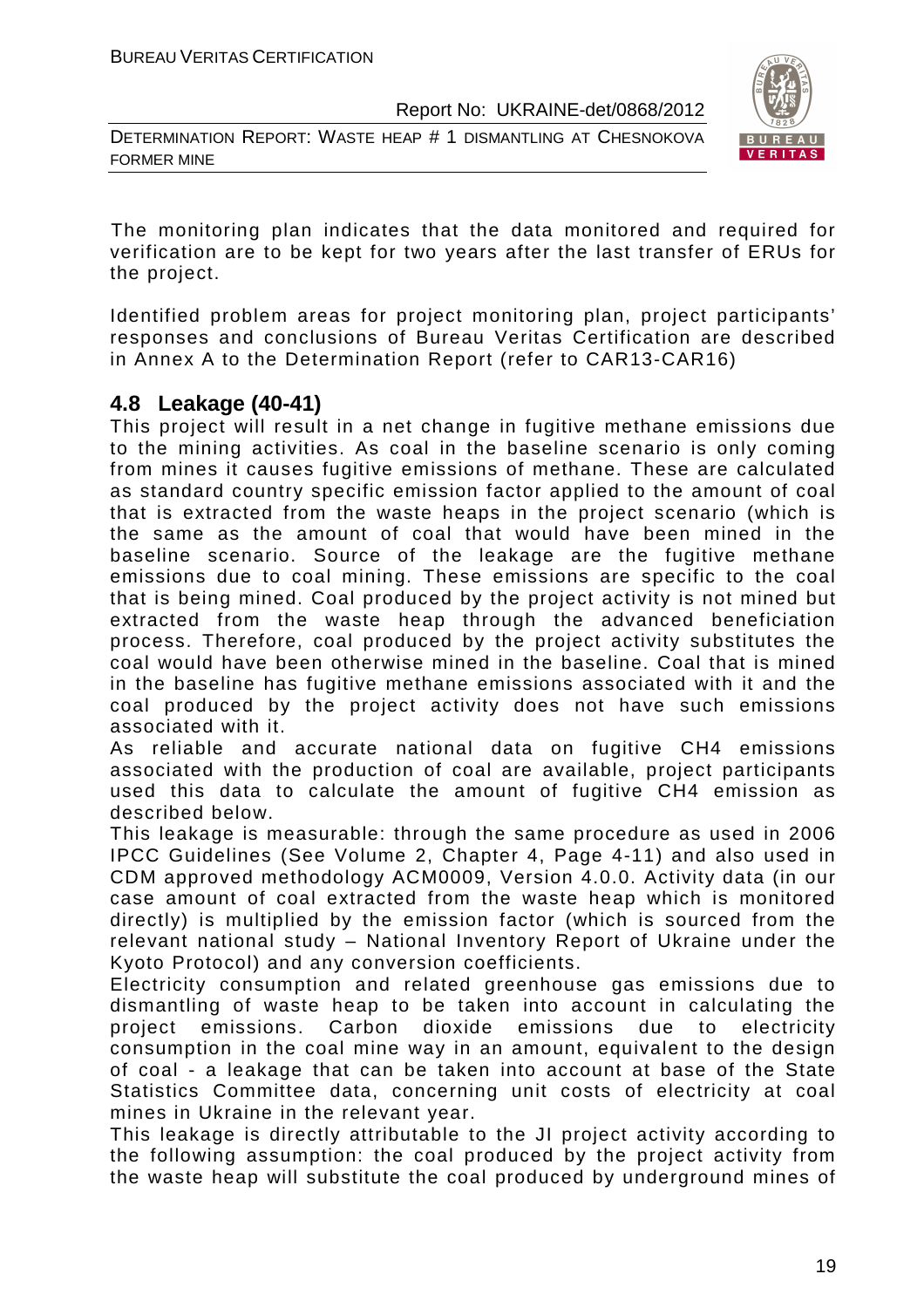DETERMINATION REPORT: WASTE HEAP # 1 DISMANTLING AT CHESNOKOVA FORMER MINE



the region in the baseline scenario. This assumption is explained by the following logic: Energy coal market is demand driven as it is not feasible to produce coal without demand for it. Coal is a commodity that can be freely transported to the source of demand and coal of identical quality can substitute some other coal easily. The project activity cannot influence demand for coal on the market and supplies coal extracted from the waste heaps. In the baseline scenario demand for coal will stay the same and will be met by the traditional source – underground mines of the region. Therefore, the coal supplied by the project in the project scenario will have to substitute the coal mined in the baseline scenario. According to this approach equivalent product supplied by the project activity (with lower associated specific green-house gas emissions) will substitute the baseline product (with higher associated specific green-house gas emissions). This methodological approach is very common and is applied in all renewable energy projects (substitution of grid electricity with renewable-source electricity), projects in cement sector (e.g. JI0144 Slag usage and switch from wet to semi-dry process at JSC "Volyn-Cement", Ukraine), projects in metallurgy sector (e.g. UA1000181 Implementation of Arc Furnace Steelmaking Plant "Electrostal" at Kurakhovo, Donetsk Region) and others.

These leakages are significant and are estimated in the estimation of emissions adjustable to the project activity. Formulae on leakages calculations are provided ion the section 4.7 of this Report.

### **4.9 Estimation of emission reductions or enhancements of net removals (42-47)**

The PDD indicates assessment of emissions or net removals in the baseline scenario and in the project scenario as the approach chosen to estimate the emission reductions or enhancement of net removals generated by the project.

The PDD provides the ex ante estimates:

(a) Emissions or net removals for the project scenario (within the project boundary), which are 145 900 tonnes of CO2eq for 05/03/2008-31/12/2012 and 132 975 tonnes of CO2eq for 01/01/2013-31/12/2017;

(b) Leakage, as applicable, which are -1 900 985 tonnes of CO2 equivalent for 05/03/2012-31/12/2012 and -1 868 405 tonnes of CO2 equivalent for 01/01/2013-31/12/2017

(c) Emissions or net removals for the baseline scenario (within the project boundary), which are 6 540 217 tonnes of CO2 equivalent for 05/03/2012-31/12/2012 and 6 487 100 tonnes of CO2 equivalent for 01/01/2013-31/12/2017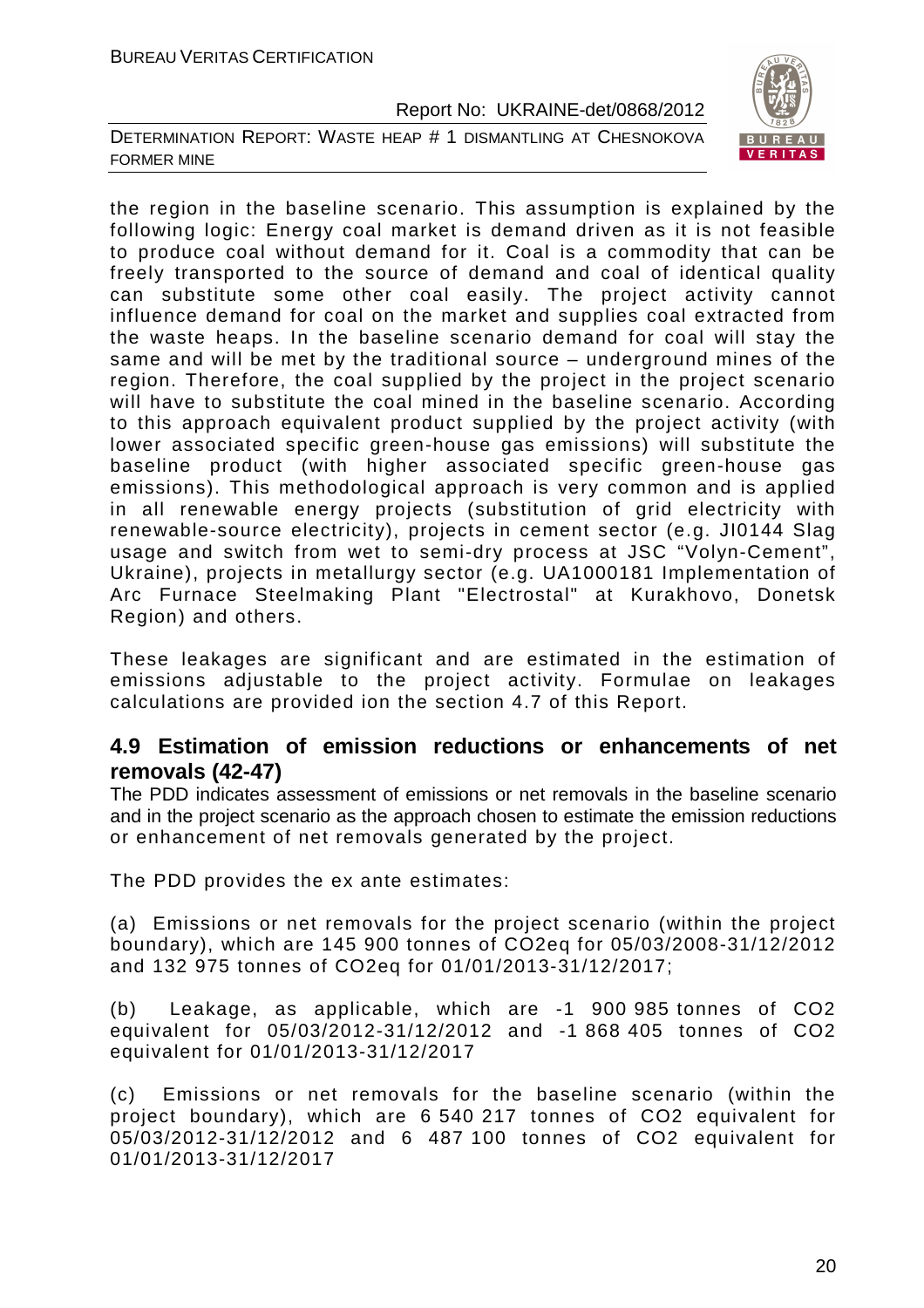DETERMINATION REPORT: WASTE HEAP # 1 DISMANTLING AT CHESNOKOVA FORMER MINE



(d) Emission reductions or enhancements of net removals adjusted by leakage (based on (a)-(c) above), which are 8 295 302 tonnes of CO2 equivalent for 05/03/2012-31/12/2012 and 8 222 530 tonnes of CO2 equivalent for 01/01/2013-31/12/2017

The PDD provides the ex ante estimates of:

The estimates referred to above are given:

- (a) On a yearly basis;
- (b) From 05/03/2008 to 31/12/2017, covering the whole crediting period;
- (c) On a source-by-source/sink-by-sink basis;
- (d) For each GHG gas, which is CO2, СН4

(e) In tonnes of CO2 equivalent, using global warming potentials defined by decision 2/CP.3 or as subsequently revised in accordance with Article 5 of the Kyoto Protocol;

The formula used for calculating the estimates referred above, which are described in the section 4.7 of this Determination Report, are consistent throughout the PDD.

For calculating the estimates referred to above, key factors, e.g. local prices for electricity, coal and diesel fuel, available production resources, influencing the baseline emissions or removals and the activity level of the project and the emissions or net removals as well as risks associated with the project were taken into account, as appropriate.

Data sources used for calculating the estimates referred to above, such as work and laboratory logbooks, work and laboratory monthly and yearly reports, production sailing invoices are clearly identified, reliable and transparent.

Emission factors, such as emission factor for electricity consumption, Carbon Oxidation Factor of Coal, Carbon Oxidation Factor of Diesel Fuel, etc, were selected by carefully balancing accuracy and reasonableness, and appropriately justified of the choice.

The estimation referred to above is based on conservative assumptions and the most plausible scenarios in a transparent manner.

The estimates referred to above are consistent throughout the PDD.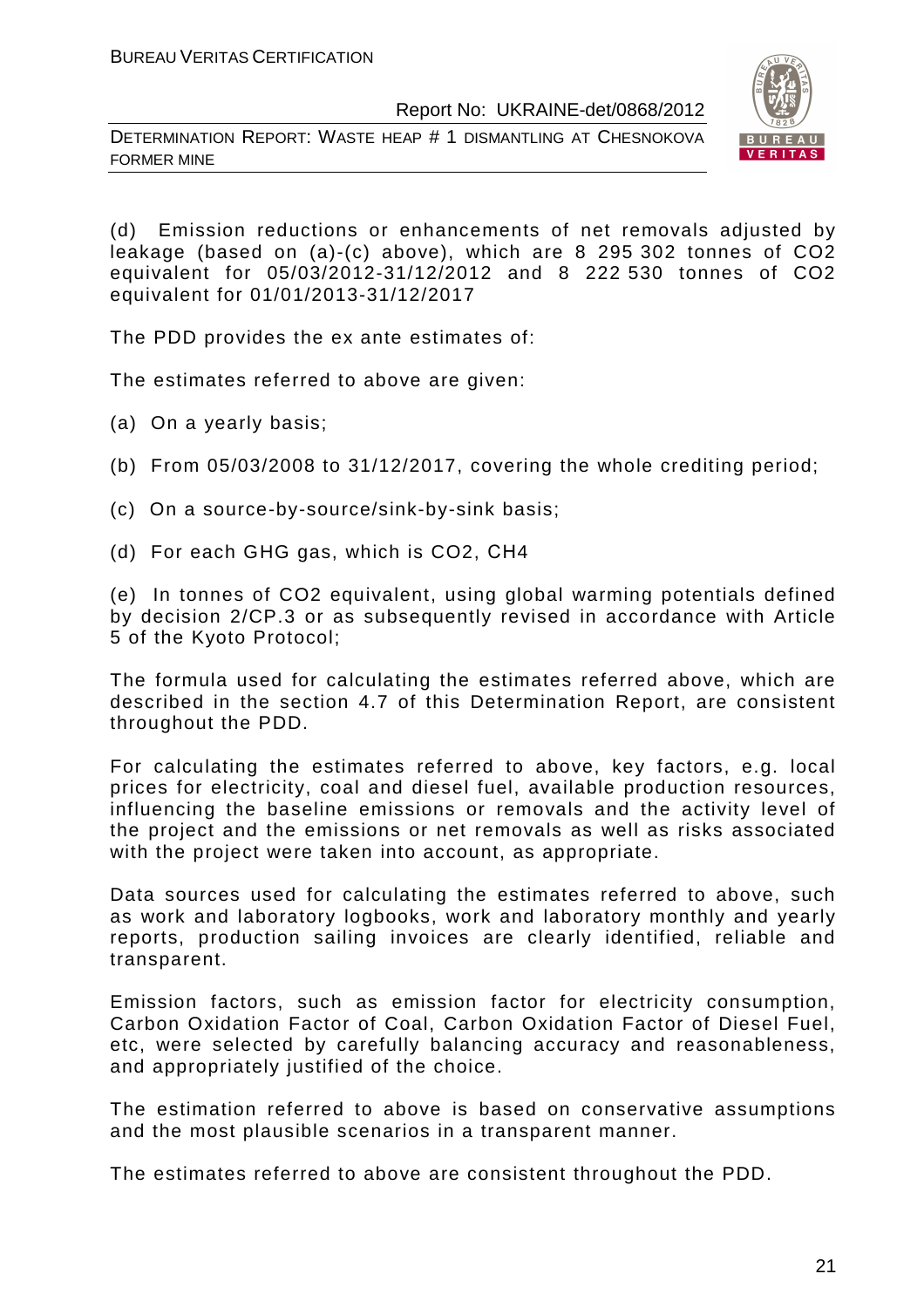DETERMINATION REPORT: WASTE HEAP # 1 DISMANTLING AT CHESNOKOVA FORMER MINE



The annual average of estimated emission reductions or enhancements of net removals over the crediting period is calculated by dividing the total estimated emission reductions or enhancements of net removals over the crediting period by the total months of the crediting period, and multiplying by twelve.

### **4.10 Environmental impacts (48)**

The PDD lists and attaches documentation on the analysis of the environmental impacts of the project, including transboundary impacts, in accordance with procedures as determined by the host Party, such as permit on pollutant by stationary sources, analysis of the environmental impacts, a part of separation fabric work project which is mentioned in the PDD.

The PDD provides conclusion and all references to supporting documentation of an environmental impact assessment undertaken in accordance with the procedures as required by the host Party, if the analysis referred to above indicates that the environmental impacts are considered significant by the project participants or the host Party.

The problem areas for environmental impacts of the project were not identified

### **4.11 Stakeholder consultation (49)**

The host Party for the project is Ukraine. The project meets the applicable standards and requirements, set forth in Ukraine. The Host Party does not put forward the requirement to consult with stakeholders to JI projects. The project was presented to the local authorities, and was approved (approval on building, etc).

Any comments from local authorities or stakeholders were not obtained.

### **4.12 Determination regarding small scale projects (50-57)**

"Not applicable"

### **4.13 Determination regarding land use, land-use change and forestry (LULUCF) projects (58-64)**

"Not applicable"

### **4.14 Determination regarding programmes of activities (65-73)**

"Not applicable"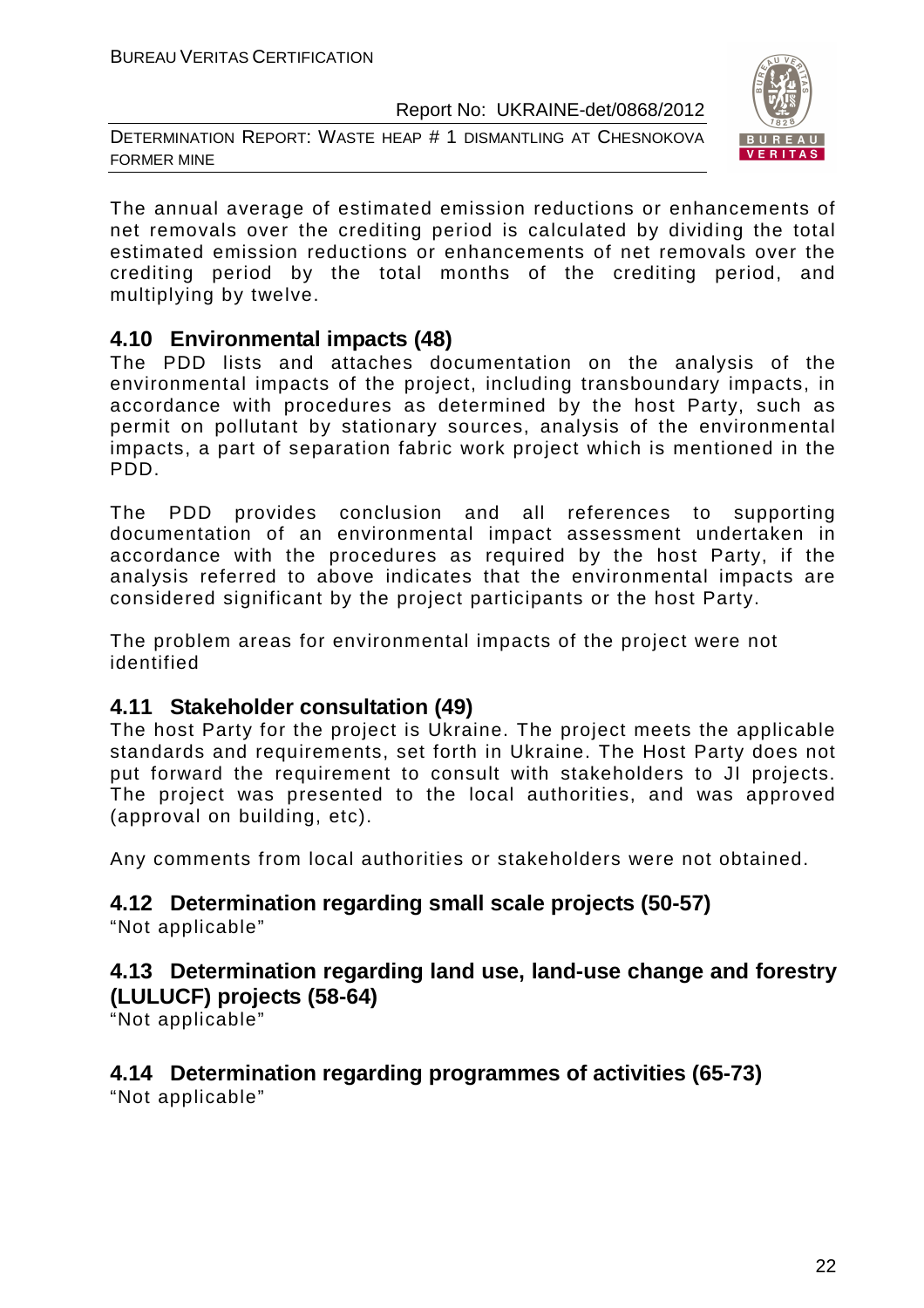DETERMINATION REPORT: WASTE HEAP # 1 DISMANTLING AT CHESNOKOVA FORMER MINE



### **5 SUMMARY AND REPORT OF HOW DUE ACCOUNT WAS TAKEN OF COMMENTS RECEIVED PURSUANT TO PARAGRAPH 32 OF THE JI GUIDELINES**

No comments, pursuant to paragraph 32 of the JI Guidelines, were received

### **6 DETERMINATION OPINION**

Bureau Veritas Certification has performed a determination of the "Waste heap #1 dismantling at Chesnokova former mine" Project in Stahaniv town Luhansk Region, Ukraine. The determination was performed on the basis of UNFCCC criteria and host country criteria and also on the criteria given to provide for consistent project operations, monitoring and reporting.

The determination consisted of the following three phases: i) a desk review of the project design and the baseline and monitoring plan; ii) follow-up interviews with project stakeholders; iii) the resolution of outstanding issues and the issuance of the final determination report and opinion.

Project participant/s used the latest tool for demonstration of the additionality. In line with this tool, the PDD provides barrier analysis AND common practice analysis, to determine that the project activity itself is not the baseline scenario.

Emission reductions attributable to the project are hence additional to any that would occur in the absence of the project activity. Given that the project is implemented and maintained as designed, the project is likely to achieve the estimated amount of emission reductions.

The determination revealed two pending issues related to the current determination stage of the project: the issue of the written approval of the project and the authorization of the project participant by the host Party. If the written approval and the authorization by the host Party are awarded, it is our opinion that the project as described in the Project Design Document, Version 2.0 meets all the relevant UNFCCC requirements for the determination stage and the relevant host Party criteria.

The review of the project design documentation (version 2.0) and the subsequent follow-up interviews have provided Bureau Veritas Certification with sufficient evidence to determine the fulfillment of stated criteria. In our opinion, the project correctly applies and meets the relevant UNFCCC requirements for the JI and the relevant host country criteria.

The determination is based on the information made available to us and the engagement conditions detailed in this report.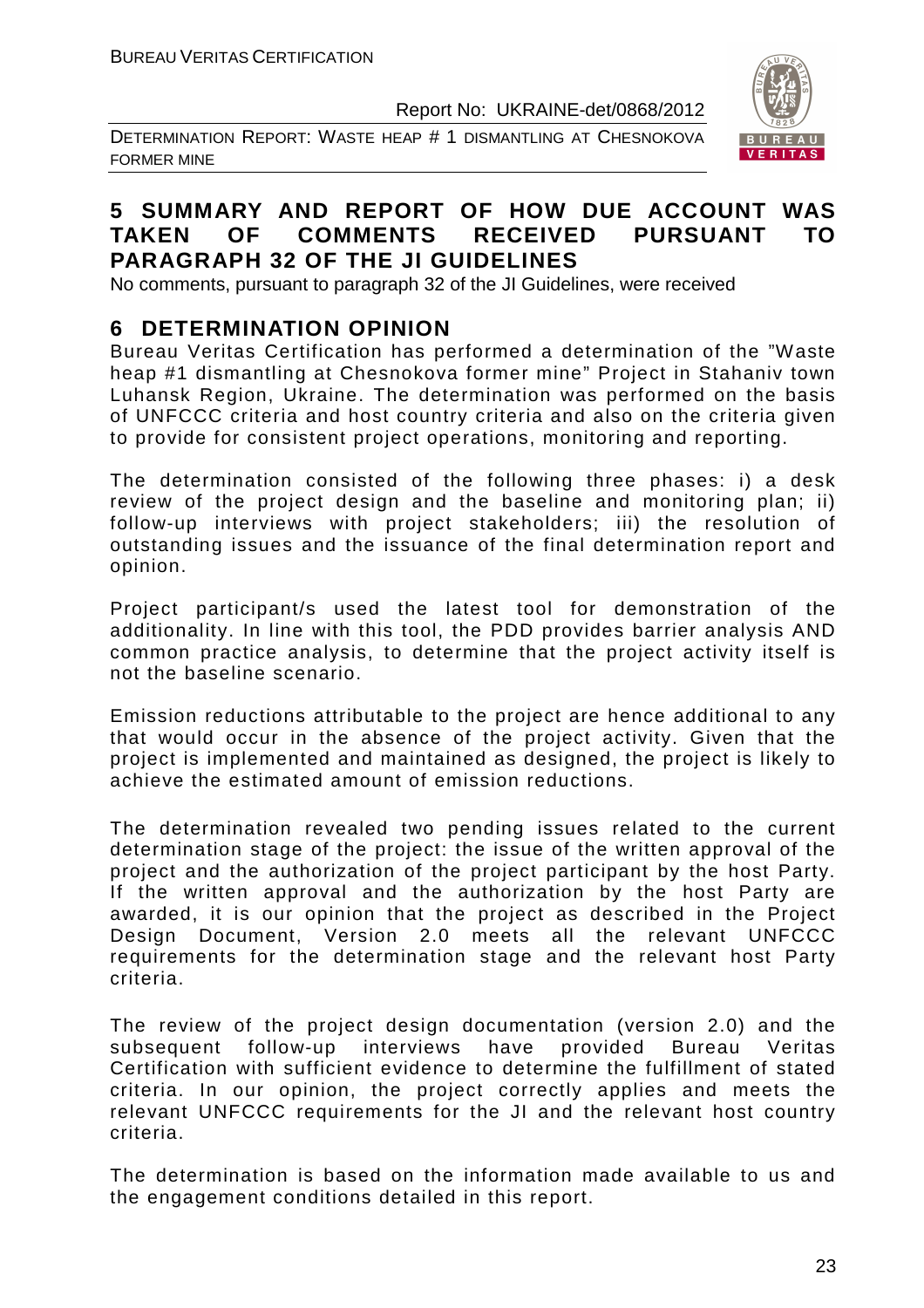DETERMINATION REPORT: WASTE HEAP # 1 DISMANTLING AT CHESNOKOVA FORMER MINE



### **7 REFERENCES**

### **Category 1 Documents:**

Documents provided by SIA "Vidzeme Eko" that relate directly to the GHG components of the project.

- /1/ Project Design Document "Waste heap #1 dismantling at Chesnokova former mine" version 1.0 dated 07/12/2012
- /2/ Project Design Document "Waste heap #1 dismantling at Chesnokova former mine" version 2.0 dated 10/12/2012
- /3/ ERUs calculation Excel-file "Calculation\_T47.xls"
- /4/ Letter of Endorsement #3776/23/7 dated 07/12/2012 issued by State Environment Investment Agency of Ukraine

### **Category 2 Documents:**

Background documents related to the design and/or methodologies employed in the design or other reference documents.

- /1/ Contract #04/03/08 dated 04/03/2008 between "Saw-Plast" LLC and "Spryiannya-VK" LLC
- /2/ Contact #01/07/09 dated 01/04/2008 between "Spryiannuya-VK" LLC and "Galeas-Luh" LLC
- /3/ Contract on work performance #05/04/08 dated 15/04/2008 between "Ingredient" LLC and "Spryiannuya-VK" LLC
- /4/ Contract on work performance #28-09/08 dated 22/09/2008 between "Spryiannuya-VK" LLC and PE "Kontynent"
- /5/ Statements on weighting work performance for 2008-2012 years
- /6/ Statements on work acceptance-transmittance and costs calculation for statements on weighting work performance for 2008-2012 years
- /7/ Sale invoices for delivered coal for 2008-2012 years
- /8/ Sale invoices on consumed diesel fuel for 2008-2012 years
- /9/ Certificates on coal quality for 2008-2012 years
- /10/ Enrichment plant technological scheme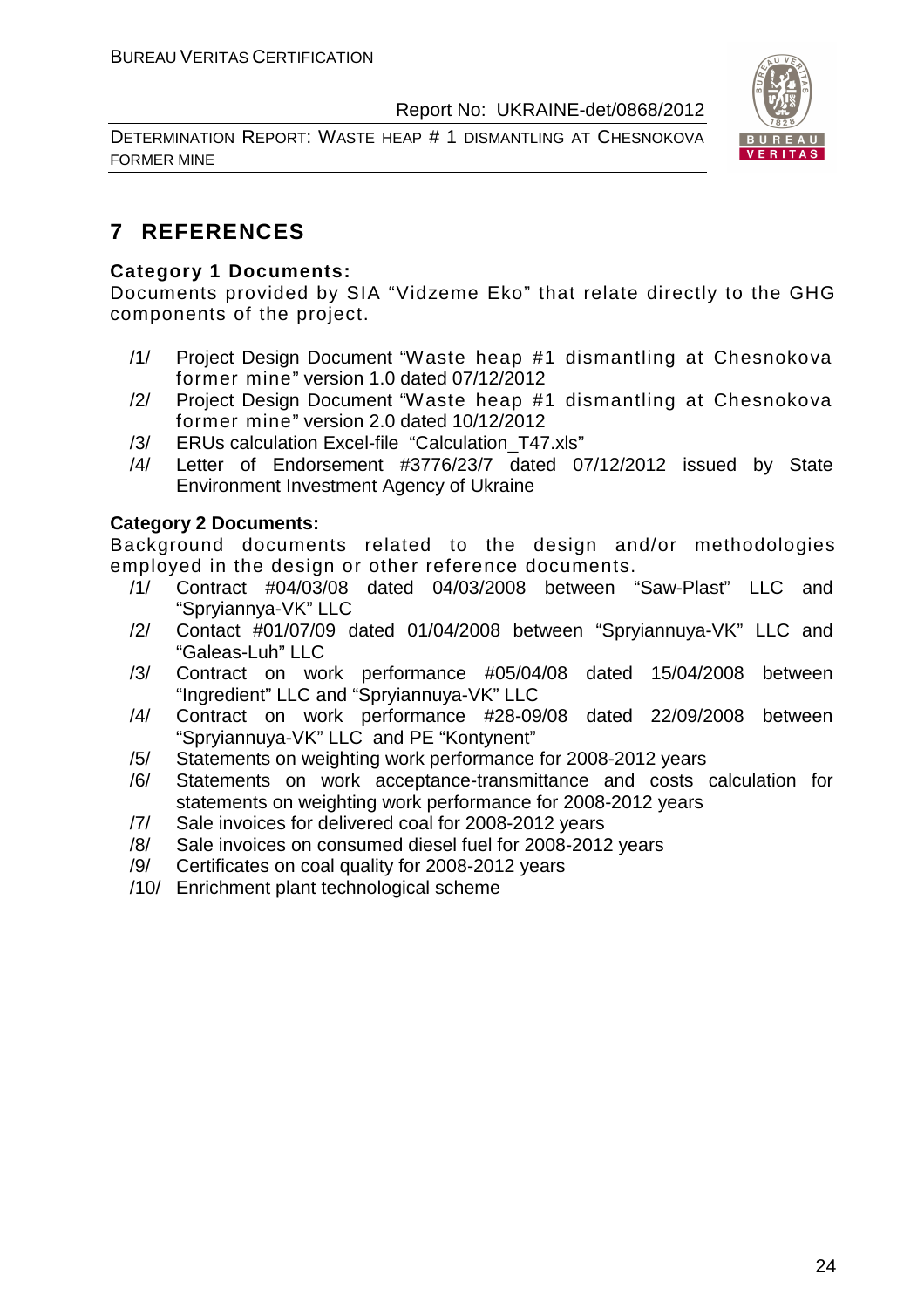DETERMINATION REPORT: WASTE HEAP # 1 DISMANTLING AT CHESNOKOVA FORMER MINE



### **Persons interviewed:**

List persons interviewed during the determination or persons that contributed with other information that are not included in the documents listed above.

- /1/ Oleksiy Ninelevych Shcherbyna Director of "Spryiannya-VK" LLC
- /2/ Artem Oleksandrovych Prylypko director of "Ingredient" LLC
- /3/ Sergyi Mykolaiovych Savchenko Director of "Galeas-Luh" LLC
- /4/ Roman Mykolayovych Serdytyi Direrctor of "SAV-Plast" LLC
- /5/ Sergii Oleksandrovych Melnychyk Director of PE "Kontynent"
- /6/ Olga Vasylivna Gurko PE "Kontynent" head of Laboratory
- /7/ Tymofeev Sergii Petrovych representative of "Vidzeme Eko" LLC

1. o0o -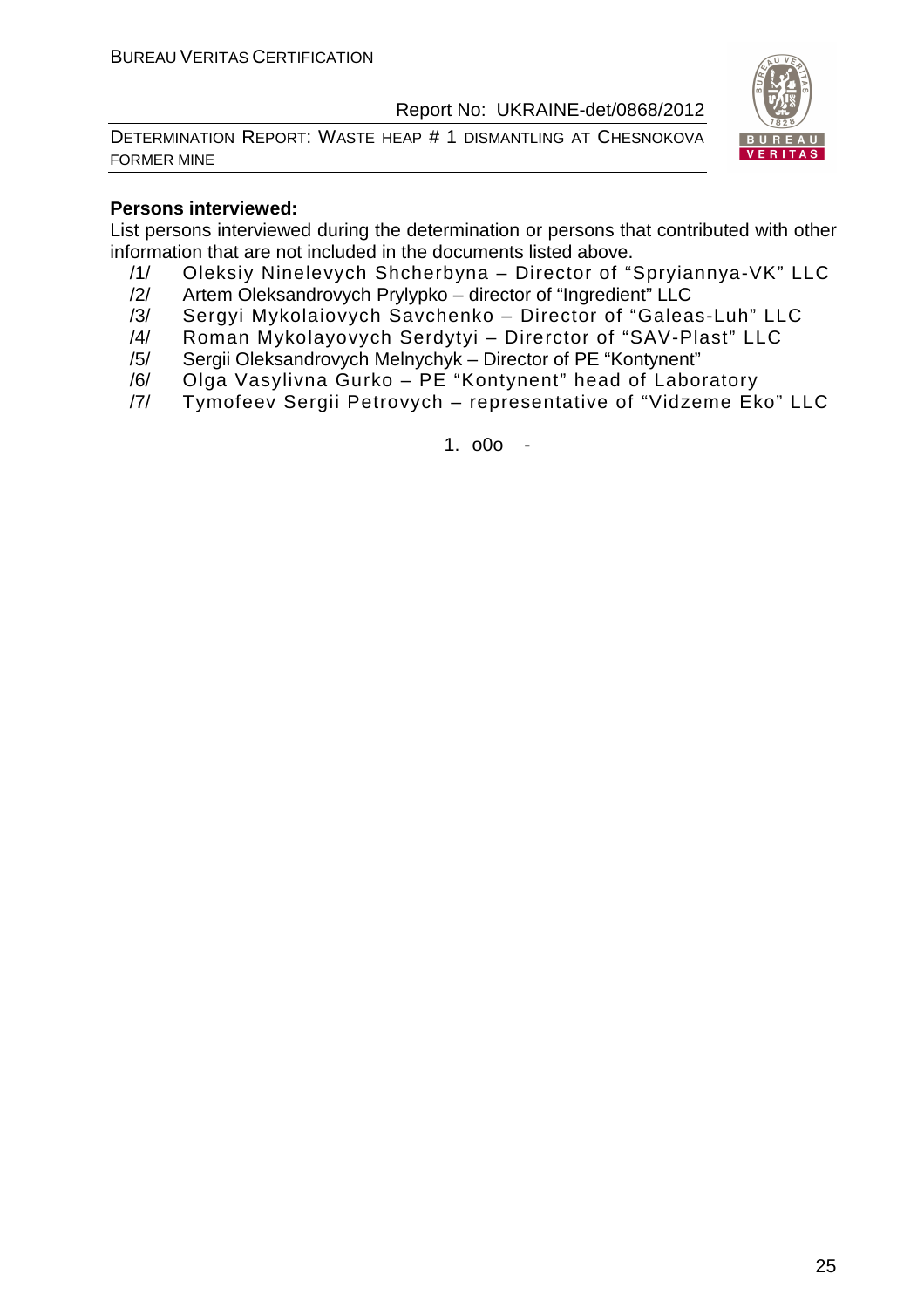

DETERMINATION REPORT: WASTE HEAP # <sup>1</sup> DISMANTLING AT CHESNOKOVA FORMER MINE

#### **DETERMINATION PROTOCOL DETERMINATION PROTOCOL**

#### **Check list for determination, according JOINT IMPLEMENTATION DETERMINATION AND VERIFICATION MANUAL (Version 01)**

| <b>DVM</b><br><b>Paragrap</b><br>h | <b>Check Item</b>                                                                                                                                                                                                                                                                                  | <b>Initial finding</b>                                                                                                                                                                                                                                                                                                                                                                                                                                                                                                                                                                                                                    | <b>Draft</b><br><b>Conclusion</b> | <b>Final</b><br><b>Conclusion</b> |
|------------------------------------|----------------------------------------------------------------------------------------------------------------------------------------------------------------------------------------------------------------------------------------------------------------------------------------------------|-------------------------------------------------------------------------------------------------------------------------------------------------------------------------------------------------------------------------------------------------------------------------------------------------------------------------------------------------------------------------------------------------------------------------------------------------------------------------------------------------------------------------------------------------------------------------------------------------------------------------------------------|-----------------------------------|-----------------------------------|
|                                    | <b>General description of the project</b>                                                                                                                                                                                                                                                          |                                                                                                                                                                                                                                                                                                                                                                                                                                                                                                                                                                                                                                           |                                   |                                   |
| Title of the project               |                                                                                                                                                                                                                                                                                                    |                                                                                                                                                                                                                                                                                                                                                                                                                                                                                                                                                                                                                                           |                                   |                                   |
|                                    | Is the title of the project presented?                                                                                                                                                                                                                                                             | The title of project is "Waste heap # 1 dismantling at  <br>Chesnokova former mine"                                                                                                                                                                                                                                                                                                                                                                                                                                                                                                                                                       | OK.                               | OK                                |
|                                    | Is the sectoral scope to which the project<br>pertains presented?                                                                                                                                                                                                                                  | The sectoral scope is 8. Mining/mineral production                                                                                                                                                                                                                                                                                                                                                                                                                                                                                                                                                                                        | <b>OK</b>                         | OK                                |
|                                    | Is the current version number of the<br>document presented?                                                                                                                                                                                                                                        | The current version number is 1.0                                                                                                                                                                                                                                                                                                                                                                                                                                                                                                                                                                                                         | <b>OK</b>                         | <b>OK</b>                         |
|                                    | Is the date when the document was<br>completed presented?                                                                                                                                                                                                                                          | The date when the document is completed<br><b>is</b><br>07/12/2012                                                                                                                                                                                                                                                                                                                                                                                                                                                                                                                                                                        | <b>OK</b>                         | <b>OK</b>                         |
|                                    | <b>Description of the project</b>                                                                                                                                                                                                                                                                  |                                                                                                                                                                                                                                                                                                                                                                                                                                                                                                                                                                                                                                           |                                   |                                   |
|                                    | Is the purpose of the project included with<br>a concise, summarizing explanation (max.<br>1-2 pages) of the:<br>a) Situation existing prior to the starting<br>date of the project;<br>b) Baseline scenario; and<br>c) Project scenario (expected outcome,<br>including a technical description)? | The situation existing prior to the starting date of the<br><i>project</i><br>Very often it was not economically feasible to extract all<br>100% of coal from the rock mass. Therefore, waste<br>heaps of Luhansk region contains a large amount of<br>coal, which is self-ignited later on. All the waste heaps<br>that were self-ignited or the ones that are close to self-<br>ignition are the centre of uncontrolled pollutants and<br>greenhouse gas emissions<br>The baseline scenario assumed that the common<br>practice will be continued – heap can be spontaneously<br>ignited with a certain probability, and the process of | CAR01                             | OK                                |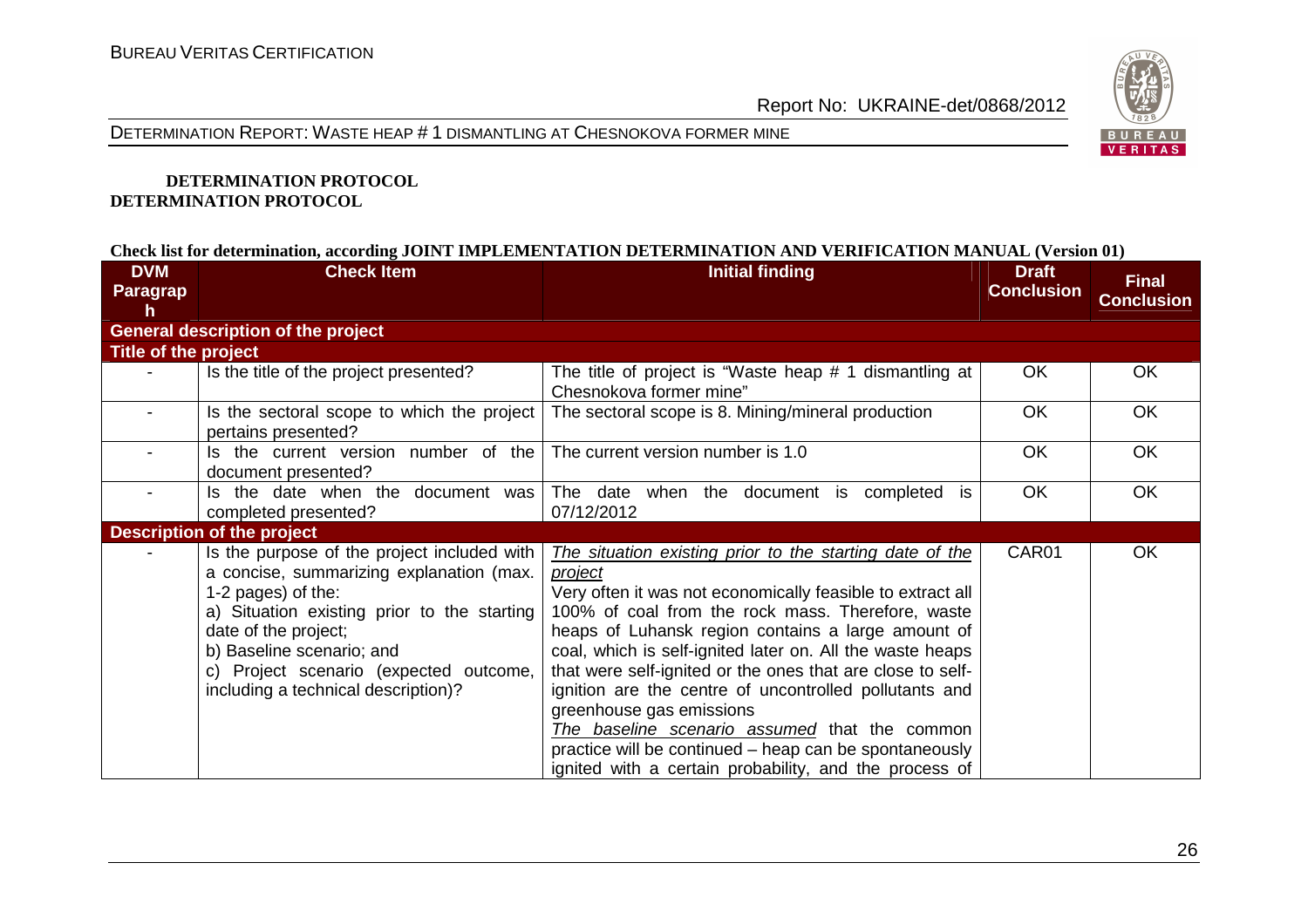

### DETERMINATION REPORT: WASTE HEAP # <sup>1</sup> DISMANTLING AT CHESNOKOVA FORMER MINE

|                                     |                                                                               |                                                                                                                                                                                                                                                                                                                                                                                                                                                                                                                                                                                                                                                                                                                                                                                                                                                                                                                                 |                                   | 100111170                         |
|-------------------------------------|-------------------------------------------------------------------------------|---------------------------------------------------------------------------------------------------------------------------------------------------------------------------------------------------------------------------------------------------------------------------------------------------------------------------------------------------------------------------------------------------------------------------------------------------------------------------------------------------------------------------------------------------------------------------------------------------------------------------------------------------------------------------------------------------------------------------------------------------------------------------------------------------------------------------------------------------------------------------------------------------------------------------------|-----------------------------------|-----------------------------------|
| <b>DVM</b><br><b>Paragrap</b><br>h. | <b>Check Item</b>                                                             | <b>Initial finding</b>                                                                                                                                                                                                                                                                                                                                                                                                                                                                                                                                                                                                                                                                                                                                                                                                                                                                                                          | <b>Draft</b><br><b>Conclusion</b> | <b>Final</b><br><b>Conclusion</b> |
|                                     |                                                                               | burning will continue till all coal, contained there, will be<br>burned. The process of combustion is accompanied by<br>release the carbon dioxide into atmosphere.<br><b>Project scenario-provides complete dismantling of the</b><br>dump. During dismantling of the dump, the rocks will be<br>divided into fractions, which will be used for blending<br>with steam coal and subsequently supplied to heat<br>power plants and boiler houses for burning as fuel.<br>After sorting, the large fractions will be used for building<br>and repairing of roads. As the result, rock mass of the<br>dump will be fully utilized, and the received coal will<br>replace coal, which otherwise would have had to be<br>mined. As the result of the project, the opportunity of<br>self-ignition of heap will be eliminated<br>CAR01<br>Please add data on subcontractors of "Ingredient" Ltd<br>involved to the project activity. |                                   |                                   |
|                                     | Is the history of the project (incl. its JI<br>component) briefly summarized? | The history of project JI component is briefly<br>summarized<br>CAR02<br>Please add history of waste heaps dismantled in<br>project frames. According to "Моделювання<br>температурного поля згасаючих териконів, В.В.<br>Попович, А.Д. Кузик, канд. фіз.-мат. наук, доцент,<br>О.О. Карабин, канд. фіз.-мат. наук, доцент, О.Ю.<br>Чмир, канд. фіз.-мат. наук (Львівський державний<br>університет безпеки життєдіяльності)" time of<br>waste heap burning is about 15-20 years after finishing<br>of waste heap mantling                                                                                                                                                                                                                                                                                                                                                                                                      | CAR02                             | OK                                |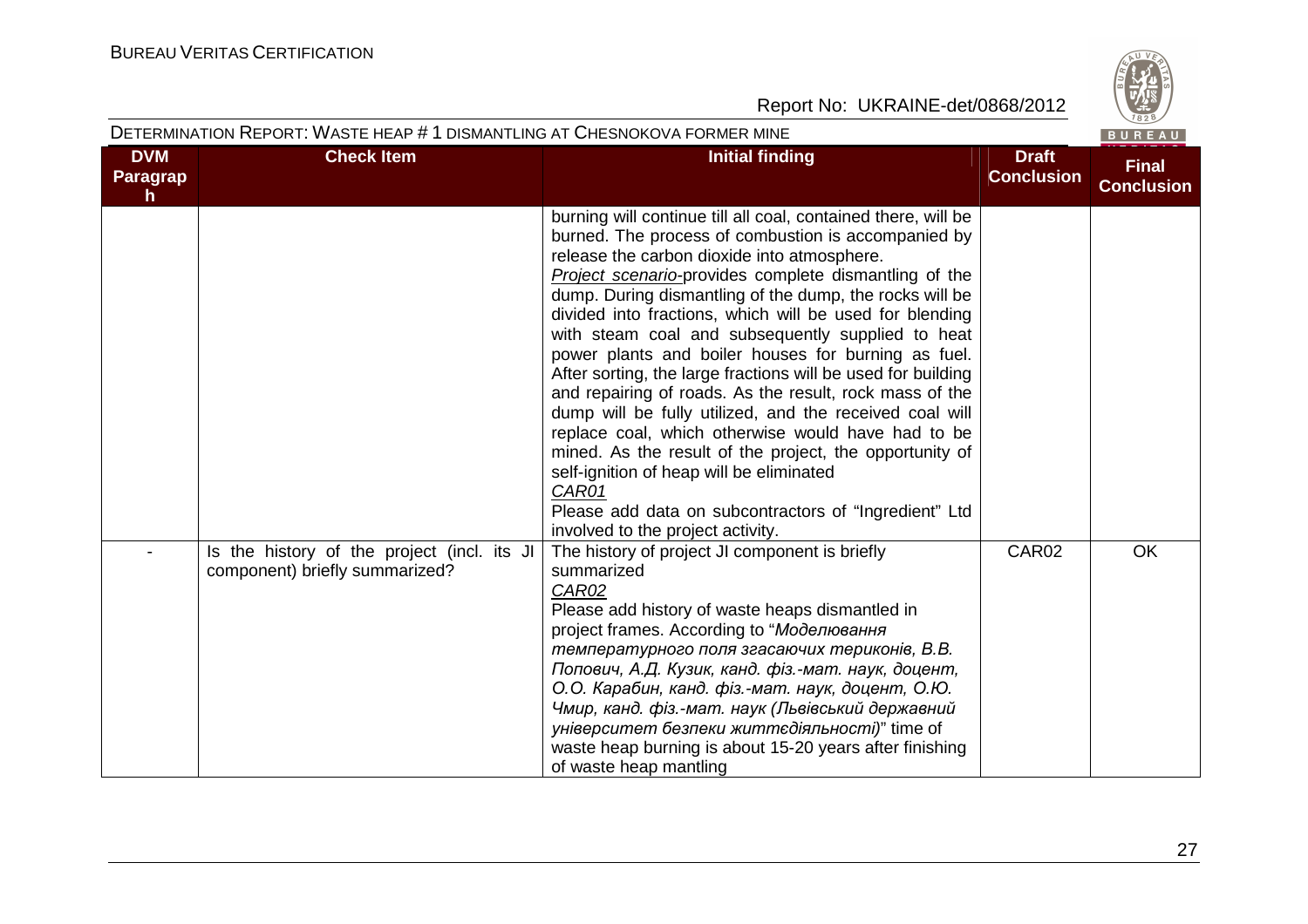

|                              | DETERMINATION REPORT: WASTE HEAP # 1 DISMANTLING AT CHESNOKOVA FORMER MINE                                                                                                                                            |                                                                                                                                                                                                                                                                                                                                                |                                   | BUREAU                            |
|------------------------------|-----------------------------------------------------------------------------------------------------------------------------------------------------------------------------------------------------------------------|------------------------------------------------------------------------------------------------------------------------------------------------------------------------------------------------------------------------------------------------------------------------------------------------------------------------------------------------|-----------------------------------|-----------------------------------|
| <b>DVM</b><br>Paragrap<br>h. | <b>Check Item</b>                                                                                                                                                                                                     | <b>Initial finding</b>                                                                                                                                                                                                                                                                                                                         | <b>Draft</b><br><b>Conclusion</b> | <b>Final</b><br><b>Conclusion</b> |
| <b>Project participants</b>  |                                                                                                                                                                                                                       |                                                                                                                                                                                                                                                                                                                                                |                                   |                                   |
|                              | Are project participants and Party(ies)<br>involved in the project listed?                                                                                                                                            | "Ingredient" Ltd and SIA "Vidzeme Eko" is indicated as<br>the project participants and Ukraine and Republic<br>Latvia are indicated as Parties involved                                                                                                                                                                                        | OK                                | <b>OK</b>                         |
| $\overline{\phantom{a}}$     | Is the data of the project participants<br>presented in tabular format?                                                                                                                                               | The data of the project participants are presented in<br>tabular format                                                                                                                                                                                                                                                                        | <b>OK</b>                         | OK                                |
|                              | Is contact information provided in Annex 1<br>of the PDD?                                                                                                                                                             | The contact information on project participants are<br>indicated in the Annex 1                                                                                                                                                                                                                                                                | OK                                | <b>OK</b>                         |
| $\overline{\phantom{a}}$     | Is it indicated, if it is the case, if the Party<br>involved is a host Party?                                                                                                                                         | The Host Party Ukraine is indicated as the Party<br>Involved                                                                                                                                                                                                                                                                                   | OK                                | OK                                |
|                              | <b>Technical description of the project</b>                                                                                                                                                                           |                                                                                                                                                                                                                                                                                                                                                |                                   |                                   |
|                              | <b>Location of the project</b>                                                                                                                                                                                        |                                                                                                                                                                                                                                                                                                                                                |                                   |                                   |
| $\blacksquare$               | Host Party(ies)                                                                                                                                                                                                       | Ukraine                                                                                                                                                                                                                                                                                                                                        | OK                                | <b>OK</b>                         |
|                              | Region/State/Province etc.                                                                                                                                                                                            | Luhansk Region,                                                                                                                                                                                                                                                                                                                                | OK                                | <b>OK</b>                         |
|                              | City/Town/Community etc.                                                                                                                                                                                              | Stakhanov town                                                                                                                                                                                                                                                                                                                                 | $\overline{OK}$                   | $\overline{OK}$                   |
|                              | Detail of the physical location, including<br>information<br>allowing<br>the<br>unique<br>identification of the project. (This section<br>should not exceed one page)                                                 | Geographical coordinates of the waste heaps and<br>enrichment plant are provided in the section A.4.1.4<br>CAR03<br>Please add coordinates of sorting unit and clarify<br>source of project geographical data                                                                                                                                  | CAR03                             | <b>OK</b>                         |
|                              |                                                                                                                                                                                                                       | Technologies to be employed, or measures, operations or actions to be implemented by the project                                                                                                                                                                                                                                               |                                   |                                   |
|                              | Are the technology(ies) to be employed, or<br>measures, operations or actions to be<br>implemented by the project, including all<br>technical<br>relevant<br>data<br>and<br>the<br>implementation schedule described? | Employed technology is described in the section A<br>CAR04<br>Please provide adequate photos of sorting unit<br>CAR05<br>The proposed project envisages processing 2 500 000<br>tonnes of coal containing rock mass from waste heap<br>per year. Assuming that average coal content is about<br>12%, some less than 1,2 million tCO2eq will be | CAR04<br>CAR05                    | <b>OK</b><br><b>OK</b>            |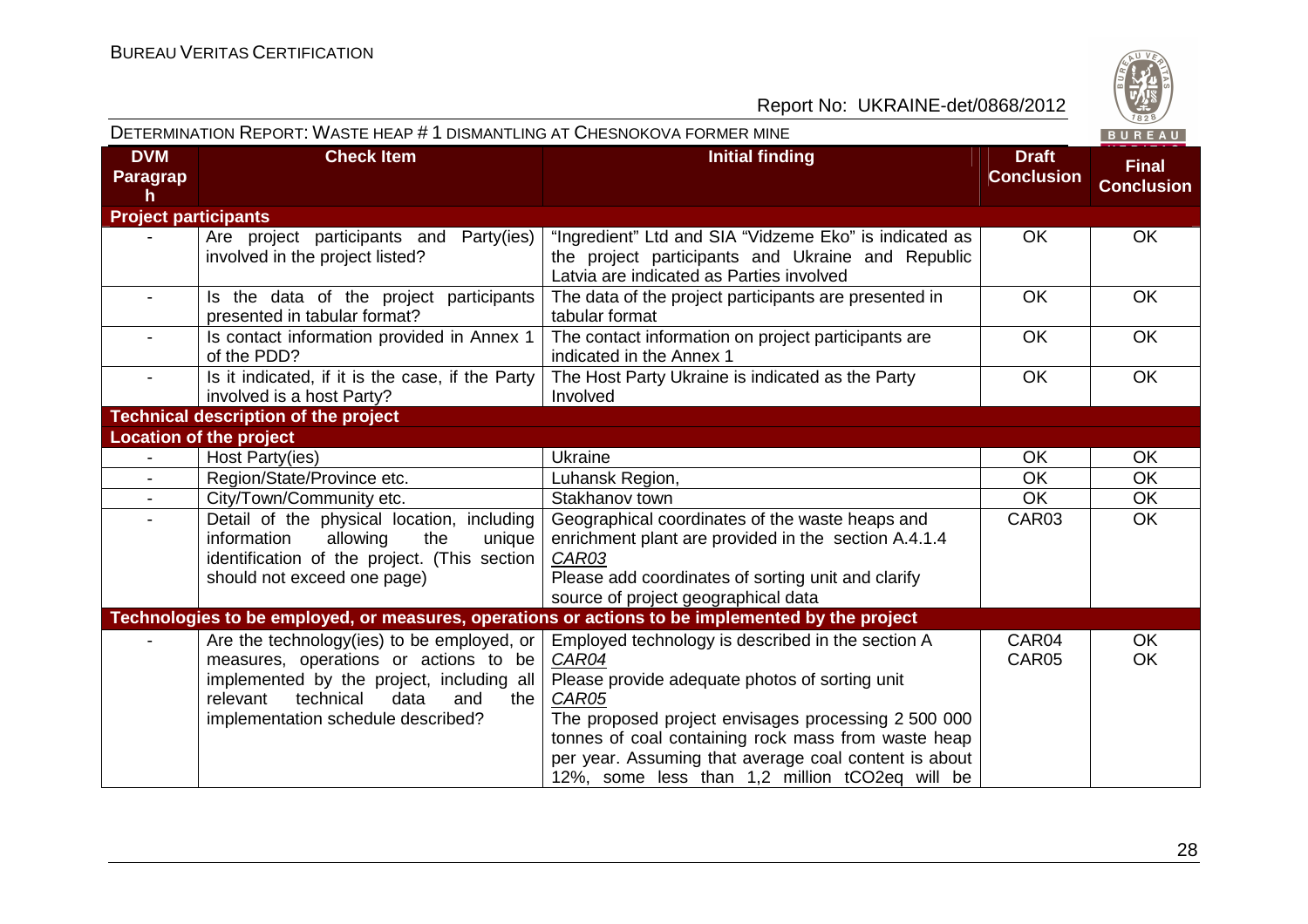

|                              | DETERMINATION REPORT: WASTE HEAP # 1 DISMANTLING AT CHESNOKOVA FORMER MINE                                                 |                                                                                                                                                                                                                                                                                                                                                                                                                                                                                                                  |                                   | BUREAU                            |
|------------------------------|----------------------------------------------------------------------------------------------------------------------------|------------------------------------------------------------------------------------------------------------------------------------------------------------------------------------------------------------------------------------------------------------------------------------------------------------------------------------------------------------------------------------------------------------------------------------------------------------------------------------------------------------------|-----------------------------------|-----------------------------------|
| <b>DVM</b><br>Paragrap<br>h. | <b>Check Item</b>                                                                                                          | <b>Initial finding</b>                                                                                                                                                                                                                                                                                                                                                                                                                                                                                           | <b>Draft</b><br><b>Conclusion</b> | <b>Final</b><br><b>Conclusion</b> |
|                              |                                                                                                                            | obtained per year. Please explain misamendment<br>between abovementioned evaluations and table 2 of<br>the PDD                                                                                                                                                                                                                                                                                                                                                                                                   |                                   |                                   |
|                              | sectoral policies and circumstances                                                                                        | Brief explanation of how the anthropogenic emissions of greenhouse gases by sources are to be reduced by the proposed JI project,<br>including why the emission reductions would not occur in the absence of the proposed project, taking into account national and/or                                                                                                                                                                                                                                           |                                   |                                   |
|                              | Is it stated how anthropogenic GHG<br>emission reductions are to be achieved?<br>(This section should not exceed one page) | The<br>proposed project is aimed<br>at reducing<br>anthropogenic emissions. Emission reductions created<br>by:<br>- Elimination of greenhouse gases sources associated<br>with burning waste heaps, by extracting coal from the<br>rock dumps;<br>- Reduction of uncontrolled methane emissions due to<br>replacement of coal that would have been extracted<br>through mining;<br>- Reduction of electricity consumption at waste heap<br>dismantling in comparison to electricity consumption at<br>coal mine. | <b>OK</b>                         | <b>OK</b>                         |
|                              | Is it provided the estimation of emission<br>reductions over the crediting period?                                         | The estimation of emission reduction over crediting<br>period 05/03/2008-31/12/2012 is 8 295 302 tonnes of<br>CO2 equivalent, and 8 222 530 tonnes of CO2<br>equivalent for period 01/01/2013-31/12/2017                                                                                                                                                                                                                                                                                                         | <b>OK</b>                         | <b>OK</b>                         |
|                              | Is it provided the estimated<br>annual<br>reduction for the chosen credit period in<br>tCO <sub>2e</sub> ?                 | The estimated annual reduction for chosen crediting<br>period is 1 716 269 tonnes of CO2 equivalent for first<br>commitment period and 1 644 506 tonnes of CO2<br>equivalent for post-Kyoto period.                                                                                                                                                                                                                                                                                                              | <b>OK</b>                         | OK                                |
|                              | data from questions above<br>Are the<br>presented in tabular format?                                                       | The data from questions above is presented in tabular<br>format                                                                                                                                                                                                                                                                                                                                                                                                                                                  | OK                                | OK                                |
|                              | Estimated amount of emission reductions over the crediting period                                                          |                                                                                                                                                                                                                                                                                                                                                                                                                                                                                                                  |                                   |                                   |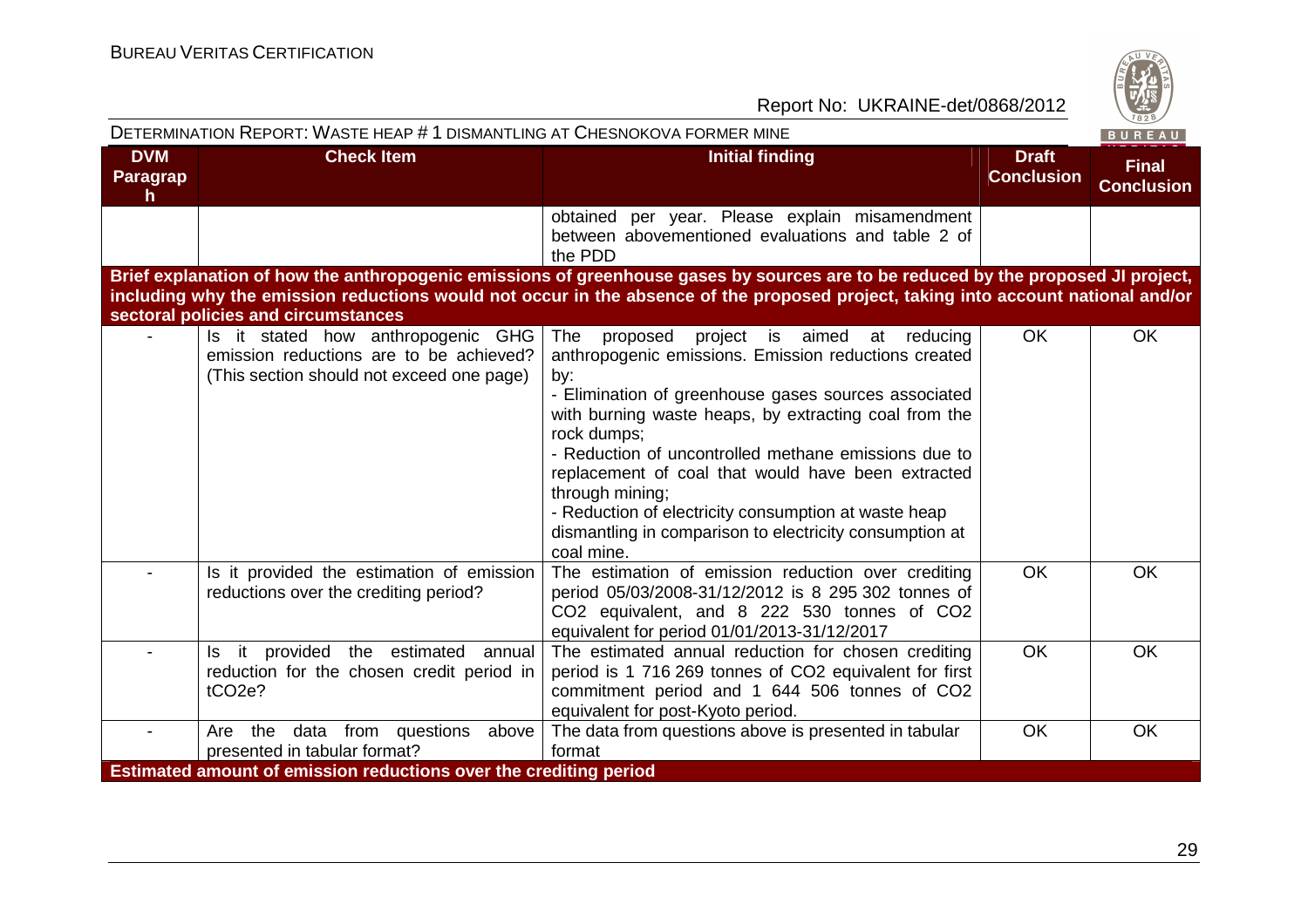

|                                               | DETERMINATION REPORT: WASTE HEAP # 1 DISMANTLING AT CHESNOKOVA FORMER MINE                                                                                                                                                                                                                                                                                                    |                                                                                                                                                                   |                                   | BUREAU                            |
|-----------------------------------------------|-------------------------------------------------------------------------------------------------------------------------------------------------------------------------------------------------------------------------------------------------------------------------------------------------------------------------------------------------------------------------------|-------------------------------------------------------------------------------------------------------------------------------------------------------------------|-----------------------------------|-----------------------------------|
| <b>DVM</b><br><b>Paragrap</b><br>$\mathsf{h}$ | <b>Check Item</b>                                                                                                                                                                                                                                                                                                                                                             | <b>Initial finding</b>                                                                                                                                            | <b>Draft</b><br><b>Conclusion</b> | <b>Final</b><br><b>Conclusion</b> |
| $\blacksquare$                                | Is the length of the crediting period<br>Indicated?                                                                                                                                                                                                                                                                                                                           | The length of crediting period is 4 years and 10 months<br>from 05/03/2008 till 31/12/2012                                                                        | <b>OK</b>                         | <b>OK</b>                         |
| $\blacksquare$                                | Are estimates of total as well as annual<br>and average annual emission reductions in<br>tonnes of CO2 equivalent provided?                                                                                                                                                                                                                                                   | The estimates of total as well as annual and average<br>annual emission reductions are provided in tonnes of<br>CO <sub>2</sub> equivalent                        | <b>OK</b>                         | <b>OK</b>                         |
|                                               | <b>Project approvals by Parties</b>                                                                                                                                                                                                                                                                                                                                           |                                                                                                                                                                   |                                   |                                   |
| 19                                            | Have the DFPs of all Parties listed as<br>"Parties involved" in the PDD provided<br>written project approvals?                                                                                                                                                                                                                                                                | CAR06<br>Please provide Letter of Endorsement from Ukrainian<br><b>DFP</b><br>CAR07<br>Please provide written project approvals from the both<br>Parties Involved | CAR06<br>CAR07                    | OK<br>Pending                     |
| 19                                            | Does the PDD identify at least the host<br>Party as a "Party involved"?                                                                                                                                                                                                                                                                                                       | The Host party Ukraine is indicated as the Party<br>Involved                                                                                                      | <b>OK</b>                         | <b>OK</b>                         |
| 19                                            | Has the DFP of the host Party issued a<br>written project approval?                                                                                                                                                                                                                                                                                                           | See CAR07                                                                                                                                                         | Pending                           | Pending                           |
| 20                                            | Are all the written project approvals by<br>Parties involved unconditional?                                                                                                                                                                                                                                                                                                   | See CAR07                                                                                                                                                         | Pending                           | Pending                           |
|                                               | Authorization of project participants by Parties involved                                                                                                                                                                                                                                                                                                                     |                                                                                                                                                                   |                                   |                                   |
| 21                                            | Is each of the legal entities listed as project<br>participants in the PDD authorized by a<br>Party<br>involved, which is also listed in the PDD,<br>through:<br>- A written project approval by a Party<br>involved, explicitly indicating the name of<br>the legal entity? or<br>- Any other form of project participant<br>authorization in writing, explicitly indicating | See CAR07                                                                                                                                                         | Pending                           | Pending                           |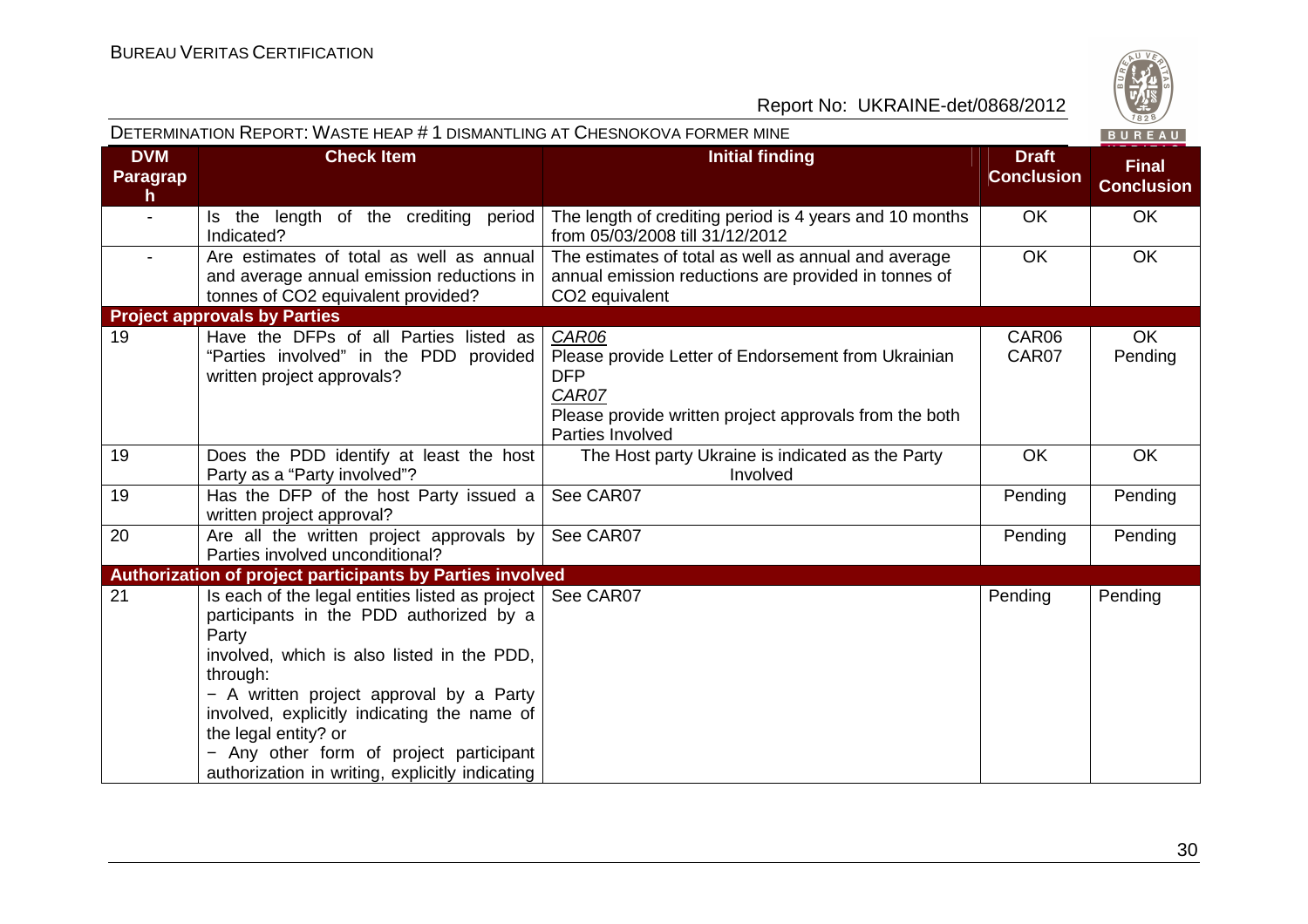|                              | DETERMINATION REPORT: WASTE HEAP # 1 DISMANTLING AT CHESNOKOVA FORMER MINE                                                                                                                                                                                                                                                                                                                                                                                                                                                                                                                                                                                                                                                           |                                                                                                                                                                                                                                                                                                                                                                                                                                                                                                                                                                                                                                                                                                                                                                                                                   |                                   | BUREAU                            |
|------------------------------|--------------------------------------------------------------------------------------------------------------------------------------------------------------------------------------------------------------------------------------------------------------------------------------------------------------------------------------------------------------------------------------------------------------------------------------------------------------------------------------------------------------------------------------------------------------------------------------------------------------------------------------------------------------------------------------------------------------------------------------|-------------------------------------------------------------------------------------------------------------------------------------------------------------------------------------------------------------------------------------------------------------------------------------------------------------------------------------------------------------------------------------------------------------------------------------------------------------------------------------------------------------------------------------------------------------------------------------------------------------------------------------------------------------------------------------------------------------------------------------------------------------------------------------------------------------------|-----------------------------------|-----------------------------------|
| <b>DVM</b><br>Paragrap<br>h. | <b>Check Item</b>                                                                                                                                                                                                                                                                                                                                                                                                                                                                                                                                                                                                                                                                                                                    | <b>Initial finding</b>                                                                                                                                                                                                                                                                                                                                                                                                                                                                                                                                                                                                                                                                                                                                                                                            | <b>Draft</b><br><b>Conclusion</b> | <b>Final</b><br><b>Conclusion</b> |
|                              | the name of the legal entity?                                                                                                                                                                                                                                                                                                                                                                                                                                                                                                                                                                                                                                                                                                        |                                                                                                                                                                                                                                                                                                                                                                                                                                                                                                                                                                                                                                                                                                                                                                                                                   |                                   |                                   |
| <b>Baseline setting</b>      |                                                                                                                                                                                                                                                                                                                                                                                                                                                                                                                                                                                                                                                                                                                                      |                                                                                                                                                                                                                                                                                                                                                                                                                                                                                                                                                                                                                                                                                                                                                                                                                   |                                   |                                   |
| 22                           | Does the PDD explicitly indicate which of<br>the following approaches is used for<br>identifying the baseline?<br>- JI specific approach<br>- Approved CDM methodology approach                                                                                                                                                                                                                                                                                                                                                                                                                                                                                                                                                      | The PDD explicitly indicates that JI specific approach<br>was used for baseline establishing                                                                                                                                                                                                                                                                                                                                                                                                                                                                                                                                                                                                                                                                                                                      | OK.                               | <b>OK</b>                         |
|                              | JI specific approach only                                                                                                                                                                                                                                                                                                                                                                                                                                                                                                                                                                                                                                                                                                            |                                                                                                                                                                                                                                                                                                                                                                                                                                                                                                                                                                                                                                                                                                                                                                                                                   |                                   |                                   |
| 23                           | Does the PDD<br>provide a detailed<br>theoretical description in a complete and<br>transparent manner?                                                                                                                                                                                                                                                                                                                                                                                                                                                                                                                                                                                                                               | The PDD contains a detailed theoretical description of<br>proposed baseline                                                                                                                                                                                                                                                                                                                                                                                                                                                                                                                                                                                                                                                                                                                                       | <b>OK</b>                         | OK                                |
| 23                           | Does the PDD provide justification that the<br>baseline is established:<br>(a) By listing and describing plausible<br>the<br>scenarios<br>basis<br>of<br>future<br>on<br>conservative assumptions and selecting<br>the most plausible one?<br>(b) Taking into account relevant national<br>and/or sectoral policies and circumstance?<br>Are key factors that affect a baseline<br>taken into account?<br>(c) In a transparent manner with regard to<br>the choice of approaches, assumptions,<br>methodologies, parameters, date sources<br>and key factors?<br>(d) Taking into account of uncertainties and<br>using conservative assumptions?<br>(e) In such a way that ERUs cannot be<br>earned for decreases in activity levels | The PDD provides justification of baseline establishing<br>(a) By listing and describing five plausible future<br>scenarious<br>(b) Taking into account national and sectoral<br>policies. Ukrainian policies doesn't require or<br>encourage waste heaps dismantling<br>(c) In transparent manner, with regard to the<br>approaches, methodologies, parameters, data<br>sources and key factors<br>(d) Uncertaintites and conservative assumptions<br>are taken into account<br>(e) ERUs cannot be earned for decreasing in<br>activity levels outside the project, because in<br>case of projects stop, generation of emission<br>reduction will be stopped also.<br>(f) Variables used for baseline calculations in line<br>within appendix B to "Guidance on criteria for<br>baseline setting and monitoring" | CAR08<br>CAR09                    | <b>OK</b><br>OK                   |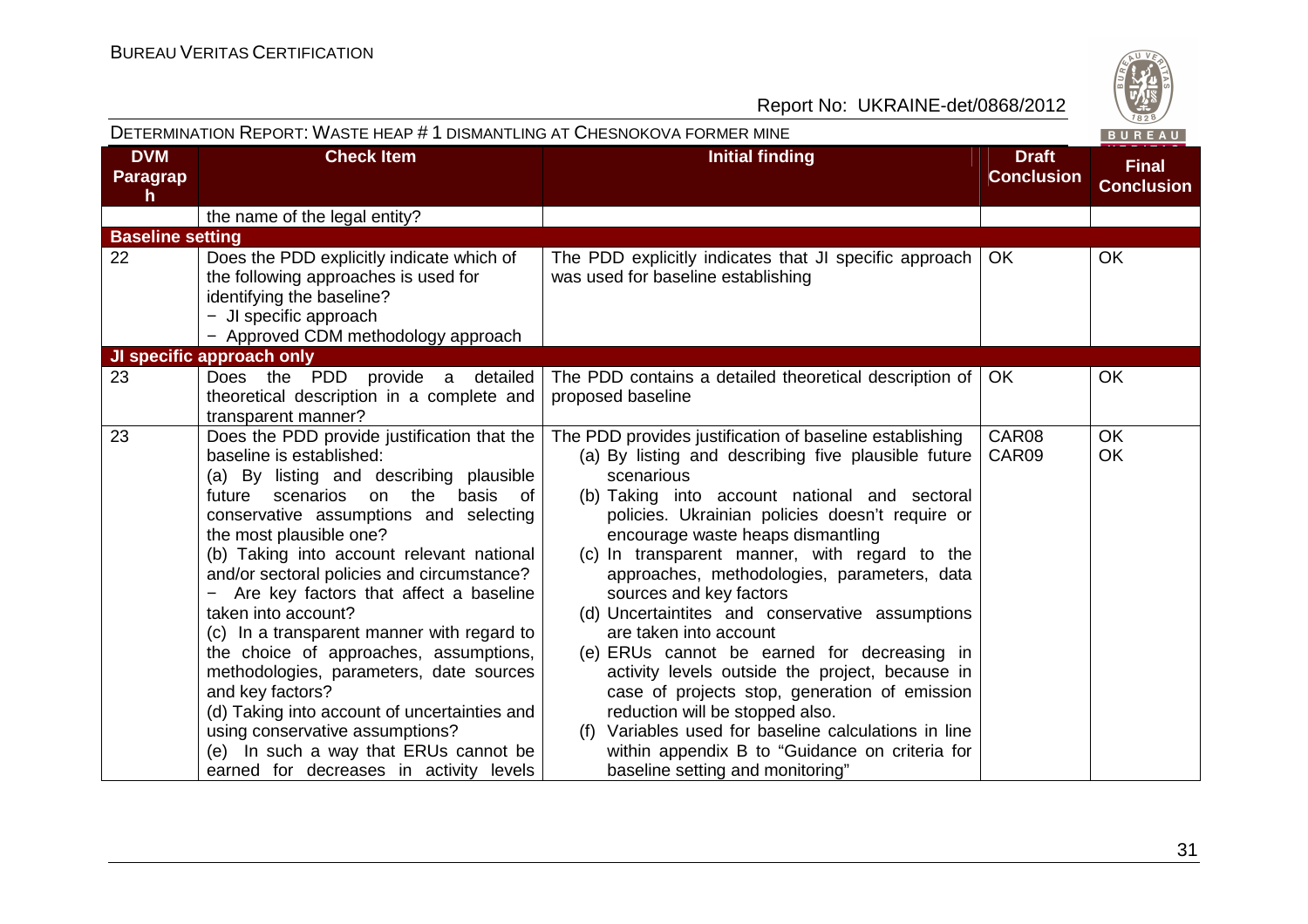

|                                     | DETERMINATION REPORT: WASTE HEAP # 1 DISMANTLING AT CHESNOKOVA FORMER MINE                                                                                                                                                                                                                                                                                                                                                    |                                                                                                                                                                                                                                                                                                                  |                                   | BUREAU                            |
|-------------------------------------|-------------------------------------------------------------------------------------------------------------------------------------------------------------------------------------------------------------------------------------------------------------------------------------------------------------------------------------------------------------------------------------------------------------------------------|------------------------------------------------------------------------------------------------------------------------------------------------------------------------------------------------------------------------------------------------------------------------------------------------------------------|-----------------------------------|-----------------------------------|
| <b>DVM</b><br><b>Paragrap</b><br>h. | <b>Check Item</b>                                                                                                                                                                                                                                                                                                                                                                                                             | <b>Initial finding</b>                                                                                                                                                                                                                                                                                           | <b>Draft</b><br><b>Conclusion</b> | <b>Final</b><br><b>Conclusion</b> |
|                                     | outside the project or due to force<br>majeure?<br>(f) By drawing on the list of standard<br>variables contained in appendix B to<br>"Guidance on criteria for baseline setting<br>and monitoring", as appropriate?                                                                                                                                                                                                           | CAR08<br>Please provide more detailed description of barriers for<br>scenario 3. Wastes of coal production uses for<br>concrete production in JI project.<br>CAR09<br>Please correct first lane of table 4                                                                                                       |                                   |                                   |
| 24                                  | If selected elements or combinations of<br><b>CDM</b><br>methodologies<br>approved<br><b>or</b><br>methodological tools for baseline setting<br>are used, are the selected elements or<br>combinations together with the elements<br>supplementary developed by the project<br>participants in line with 23 above?                                                                                                            | CAR <sub>10</sub><br>Please correctly indicate name and the latest version of<br>CDM methodology ACM0009 ver. 4.0.0, which<br>elements are used for leakages estimation                                                                                                                                          | CAR10                             | OK                                |
| 25                                  | If a multi-project emission factor is used,<br>PDD provide appropriate<br>does the<br>justification?                                                                                                                                                                                                                                                                                                                          | The multi-project emission factors used in line with<br>National GHG Inventory Report for 1990-2010 years,<br>approved by SEIA                                                                                                                                                                                   | <b>OK</b>                         | OK                                |
|                                     | Approved CDM methodology approach only_Paragraphs 26(a) - 26(d)_Not applicable                                                                                                                                                                                                                                                                                                                                                |                                                                                                                                                                                                                                                                                                                  |                                   |                                   |
| <b>Additionality</b>                |                                                                                                                                                                                                                                                                                                                                                                                                                               |                                                                                                                                                                                                                                                                                                                  |                                   |                                   |
|                                     | JI specific approach only                                                                                                                                                                                                                                                                                                                                                                                                     |                                                                                                                                                                                                                                                                                                                  |                                   |                                   |
| 28                                  | Does the PDD indicate which of the<br>following approaches for demonstrating<br>additionality is used?<br>(a) Provision of traceable and transparent<br>information showing the baseline was<br>identified on the basis of conservative<br>assumptions, that the project scenario is<br>not part of the identified baseline scenario<br>and that the project will lead to emission<br>reductions or enhancements of removals; | The PDD indicates that approach (b) Provision of $\overline{O}$ OK<br>traceable and transparent information that an AIE has<br>already positively determined that a comparable project<br>(to be) implemented under comparable circumstances<br>has additionality; was used for demonstration of<br>addtionality |                                   | <b>OK</b>                         |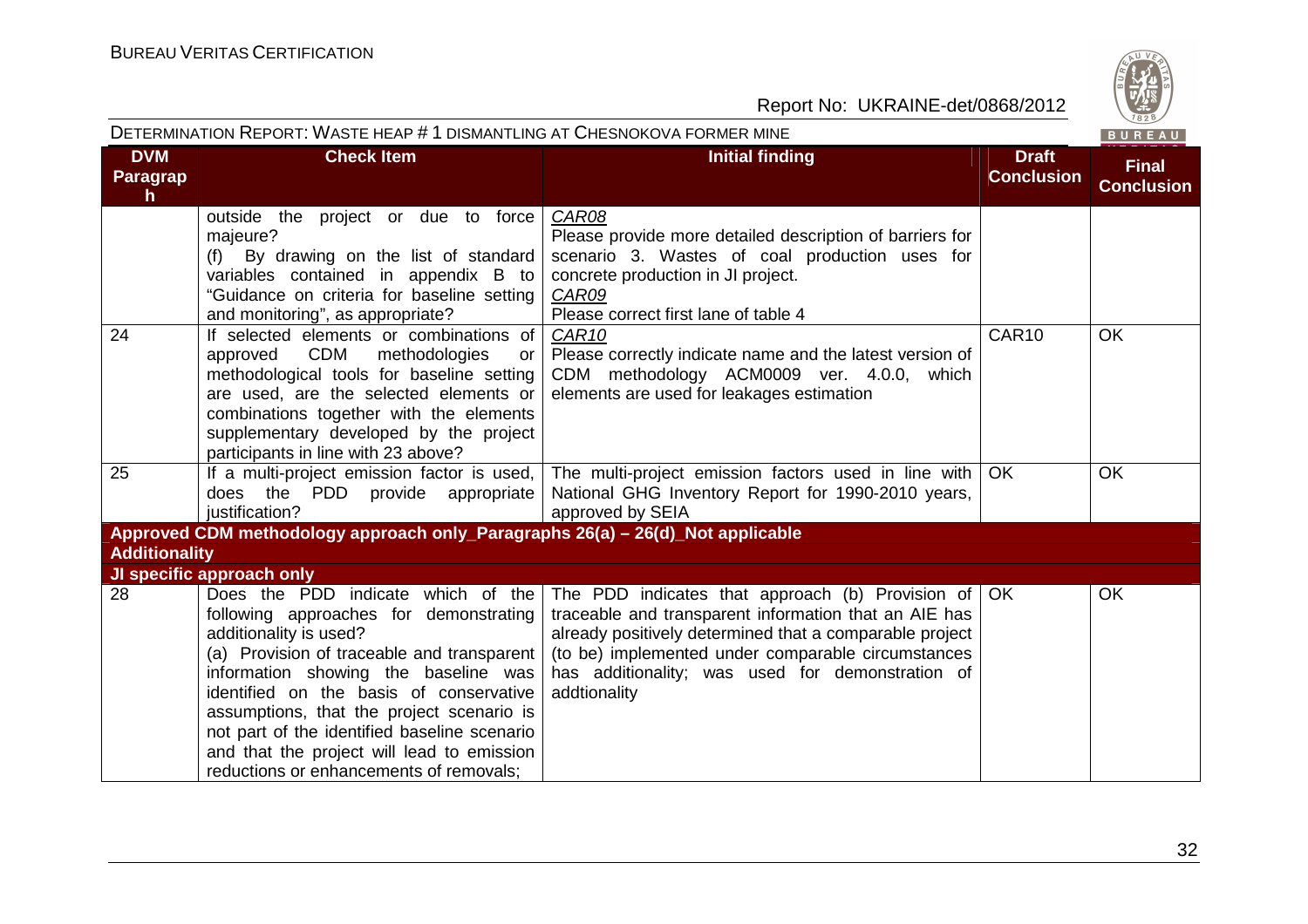|                              | DETERMINATION REPORT: WASTE HEAP # 1 DISMANTLING AT CHESNOKOVA FORMER MINE                                                                                                                                                                                                                                                                                                                                                                                                                   |                                                                                                                                                                                                                                                                                                                                                                                                                                                                                                                                                                                         |                                   | BUREAU                            |
|------------------------------|----------------------------------------------------------------------------------------------------------------------------------------------------------------------------------------------------------------------------------------------------------------------------------------------------------------------------------------------------------------------------------------------------------------------------------------------------------------------------------------------|-----------------------------------------------------------------------------------------------------------------------------------------------------------------------------------------------------------------------------------------------------------------------------------------------------------------------------------------------------------------------------------------------------------------------------------------------------------------------------------------------------------------------------------------------------------------------------------------|-----------------------------------|-----------------------------------|
| <b>DVM</b><br>Paragrap<br>h. | <b>Check Item</b>                                                                                                                                                                                                                                                                                                                                                                                                                                                                            | <b>Initial finding</b>                                                                                                                                                                                                                                                                                                                                                                                                                                                                                                                                                                  | <b>Draft</b><br><b>Conclusion</b> | <b>Final</b><br><b>Conclusion</b> |
|                              | (b) Provision of traceable and transparent<br>information that an AIE has already<br>positively determined that a comparable<br>be) implemented<br>project (to<br>under<br>comparable<br>circumstances<br>has<br>additionality;<br>(c) Application of the most recent version<br>of the "Tool for the demonstration and<br>assessment of additionality. (allowing for a<br>two-month grace period) or any other<br>method for proving additionality approved<br>by the CDM Executive Board". |                                                                                                                                                                                                                                                                                                                                                                                                                                                                                                                                                                                         |                                   |                                   |
| 29(a)                        | Does the PDD provide a justification of the $ $<br>applicability of the approach with a clear<br>and transparent description?                                                                                                                                                                                                                                                                                                                                                                | The justification of proposed approach applicability is<br>provided                                                                                                                                                                                                                                                                                                                                                                                                                                                                                                                     | <b>OK</b>                         | OK                                |
| 29(b)                        | Are additionality proofs provided?                                                                                                                                                                                                                                                                                                                                                                                                                                                           | a) GHG mitigation measure. The project boundary<br>is virtually identical, the expected annual<br>average GHG emission reduction is differ by<br>20%. Criteria is satisfied<br>b) Geography and time.<br>Both<br>projects<br>is<br>implemented in Ukraine, starting date are<br>divided less than 1 year. Criteria is satisfied<br>Scale. The projects envisage production of the<br>C)<br>same product (coal).<br>d) Regulatory framework. There<br>were<br>no<br>significant changes in regulatory framework<br>between the starting dates of two projects.<br>Criteria is satisfied. | OK                                | OK                                |
| 29 <sub>(c)</sub>            | the<br>additionality<br>demonstrated<br>Is                                                                                                                                                                                                                                                                                                                                                                                                                                                   | The additionality is demonstrated in appropriate way                                                                                                                                                                                                                                                                                                                                                                                                                                                                                                                                    | <b>OK</b>                         | <b>OK</b>                         |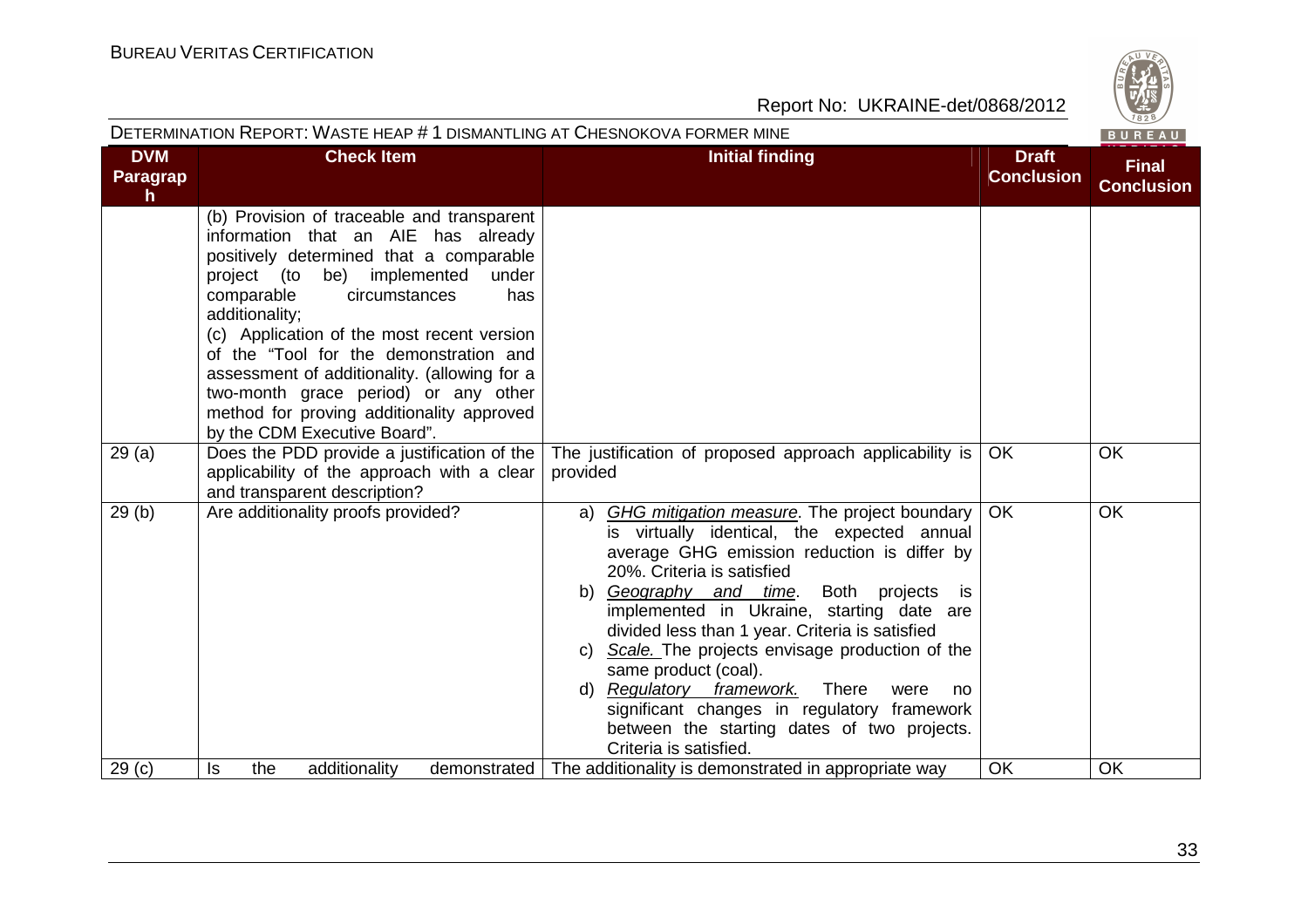| S       |
|---------|
|         |
| ۵<br>۰. |
| 828     |

|                                        | DETERMINATION REPORT: WASTE HEAP # 1 DISMANTLING AT CHESNOKOVA FORMER MINE                                                                                                                                                                                       |                                                                                                                                                                                                                                                                                                                                                                                                                                                                                                                                                      |                                   | BUREAU                            |
|----------------------------------------|------------------------------------------------------------------------------------------------------------------------------------------------------------------------------------------------------------------------------------------------------------------|------------------------------------------------------------------------------------------------------------------------------------------------------------------------------------------------------------------------------------------------------------------------------------------------------------------------------------------------------------------------------------------------------------------------------------------------------------------------------------------------------------------------------------------------------|-----------------------------------|-----------------------------------|
| <b>DVM</b><br>Paragrap<br>$\mathsf{h}$ | <b>Check Item</b>                                                                                                                                                                                                                                                | <b>Initial finding</b>                                                                                                                                                                                                                                                                                                                                                                                                                                                                                                                               | <b>Draft</b><br><b>Conclusion</b> | <b>Final</b><br><b>Conclusion</b> |
|                                        | appropriately as a result?                                                                                                                                                                                                                                       |                                                                                                                                                                                                                                                                                                                                                                                                                                                                                                                                                      |                                   |                                   |
| 30                                     | If the approach 28 (c) is chosen, are all<br>explanations, descriptions and analyses<br>made in accordance with the selected tool<br>or method?                                                                                                                  | The Approach 28(b) was chosen                                                                                                                                                                                                                                                                                                                                                                                                                                                                                                                        | OK                                | <b>OK</b>                         |
|                                        | Approved CDM methodology approach only_ Paragraphs 31(a) - 31(e)_Not applicable                                                                                                                                                                                  |                                                                                                                                                                                                                                                                                                                                                                                                                                                                                                                                                      |                                   |                                   |
|                                        | Project boundary (applicable except for JI LULUCF projects                                                                                                                                                                                                       |                                                                                                                                                                                                                                                                                                                                                                                                                                                                                                                                                      |                                   |                                   |
|                                        | JI specific approach only                                                                                                                                                                                                                                        |                                                                                                                                                                                                                                                                                                                                                                                                                                                                                                                                                      |                                   |                                   |
| 32(a)                                  | Does the project boundary defined in the<br>PDD<br>all anthropogenic<br>encompass<br>emissions<br>by sources of GHGs that are:<br>Under the control of the project<br>(i)<br>participants?<br>(ii) Reasonably attributable to the project?<br>(iii) Significant? | The project boundaries defined in the PDD encompass  <br>all anthropogenic emissions by GHG sources that are<br>Under control of the project participants,<br>(i)<br>such as emissions of electricity and diesel<br>fuel consumption during waste heap<br>dismantling<br>Reasonably attributable to the project, such<br>(ii)<br>as emissions from waste heap burning or<br>methane emissions as result of coal industry<br>Significant<br>(iii)<br>CAR11<br>Please correct baseline scenario description at the<br>section B.3 (under the table 14) | CAR11                             | <b>OK</b>                         |
| 32(b)                                  | Is the project boundary defined on the<br>basis of a case-by-case assessment with<br>regard to the criteria referred to in 32 (a)<br>above?                                                                                                                      | The project boundary is defined on the basis of a case-<br>by-case assessment with regard to the criteria in 32(a)<br>above                                                                                                                                                                                                                                                                                                                                                                                                                          | OK.                               | OK                                |
| 32(c)                                  | Are the delineation of the project boundary<br>and the gases and sources included<br>appropriately described and justified in the<br>PDD by using a figure or flow chart as                                                                                      | The delineation of project boundaries and gases and<br>sources excluded is clearly described in the PDD,<br>using flow charts.                                                                                                                                                                                                                                                                                                                                                                                                                       | <b>OK</b>                         | <b>OK</b>                         |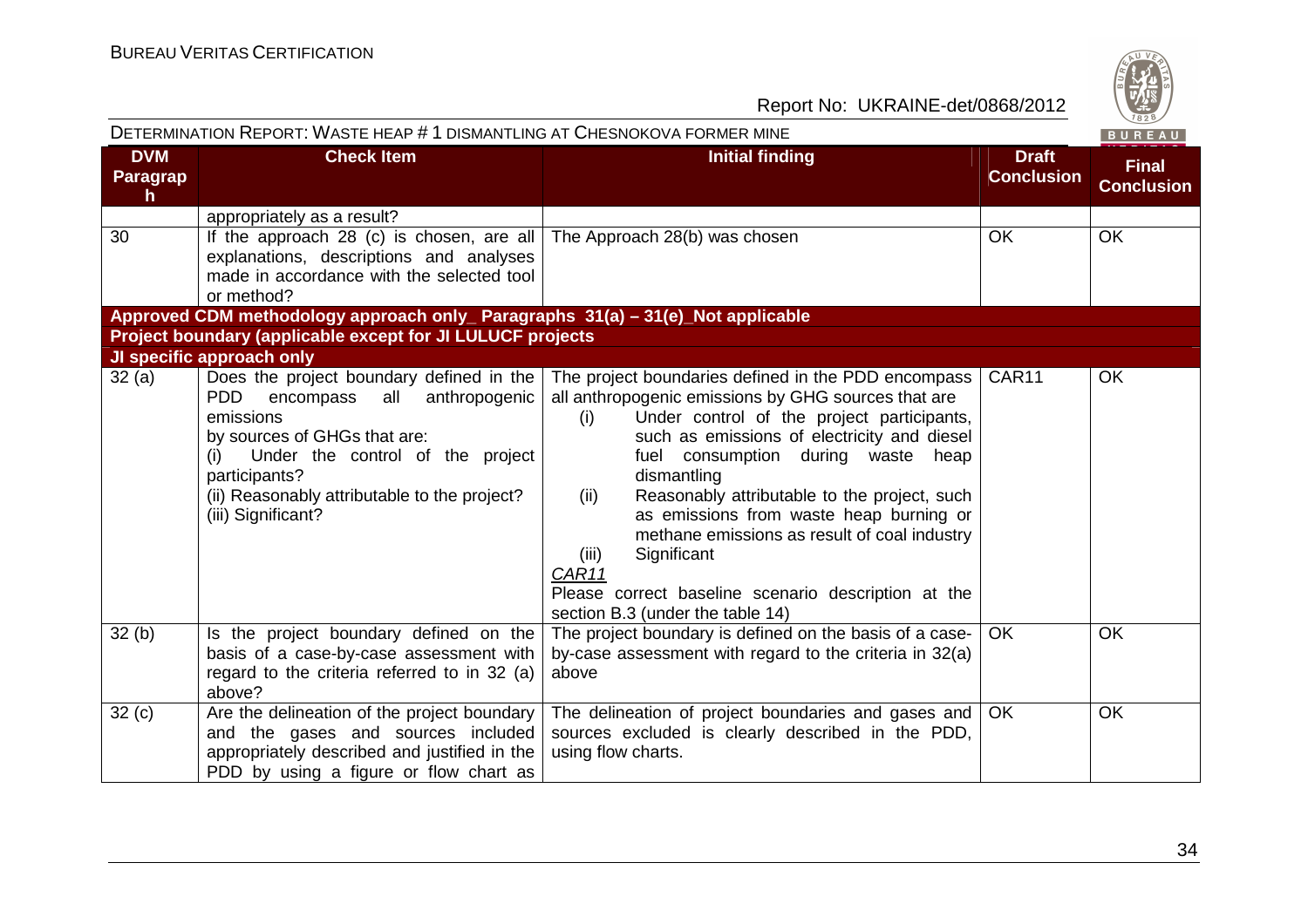| DETERMINATION REPORT: WASTE HEAP # 1 DISMANTLING AT CHESNOKOVA FORMER MINE |                                                                                                                                                                                           |                                                                                                                                                                                          | BUREAU                            |                                   |
|----------------------------------------------------------------------------|-------------------------------------------------------------------------------------------------------------------------------------------------------------------------------------------|------------------------------------------------------------------------------------------------------------------------------------------------------------------------------------------|-----------------------------------|-----------------------------------|
| <b>DVM</b><br>Paragrap<br>$\mathsf{h}$                                     | <b>Check Item</b>                                                                                                                                                                         | <b>Initial finding</b>                                                                                                                                                                   | <b>Draft</b><br><b>Conclusion</b> | <b>Final</b><br><b>Conclusion</b> |
|                                                                            | appropriate?                                                                                                                                                                              |                                                                                                                                                                                          |                                   |                                   |
| 32 <sub>(d)</sub>                                                          | Are all gases and sources included<br>explicitly stated, and the exclusions of any<br>sources related to the baseline or the<br>project are appropriately justified?                      | All gases and sources inclusions are explicitly stated in  <br>the project and baseline scenarios                                                                                        | <b>OK</b>                         | <b>OK</b>                         |
|                                                                            | Approved CDM methodology approach only_Paragraph 33_ Not applicable                                                                                                                       |                                                                                                                                                                                          |                                   |                                   |
| <b>Crediting period</b>                                                    |                                                                                                                                                                                           |                                                                                                                                                                                          |                                   |                                   |
| 34(a)                                                                      | Does the PDD state the starting date of the<br>project as the date on which the<br>implementation or construction or real<br>action of the project will begin or began?                   | The project starting date is stated in 05/03/2008 the<br>day when the project equipment installation begun.<br>CAR <sub>12</sub><br>Please note the documents confirm project start date | CAR <sub>12</sub>                 | <b>OK</b>                         |
| 34(a)                                                                      | Is the starting date after the beginning of<br>2000?                                                                                                                                      | The starting date is after beginning of 2000                                                                                                                                             | <b>OK</b>                         | <b>OK</b>                         |
| 34(b)                                                                      | Does the PDD state the expected<br>operational lifetime of the project in years<br>and months?                                                                                            | The project equipment expected operational lifetime is<br>indicated in 9 years 10 months (118 months)                                                                                    | <b>OK</b>                         | <b>OK</b>                         |
| 34(c)                                                                      | Does the PDD state the length of the<br>crediting period in years and months?                                                                                                             | The length of crediting period is identical with project<br>operational lifetime                                                                                                         | <b>OK</b>                         | <b>OK</b>                         |
| 34(c)                                                                      | Is the starting date of the crediting period<br>on or after the date of the first emission<br>reductions or enhancements of<br>net<br>removals generated by the project?                  | The starting date of crediting period is 05/03/2008, the<br>date when the waste heap dismantling begun and first<br>emission reductions were generated                                   | OK                                | OK                                |
| 34(d)                                                                      | Does the PDD state that the crediting<br>period for issuance of ERUs starts only<br>after the beginning of 2008 and does not<br>extend beyond the operational lifetime of<br>the project? | Yes, the crediting period starts after the 2008 year<br>beginning and doesn't extend the project operational<br>lifetime.                                                                | <b>OK</b>                         | <b>OK</b>                         |
| $34$ (d)                                                                   | 2012, does the PDD state that the case of Host Party Approval                                                                                                                             | If the crediting period extends beyond The crediting period will be extended beyond 2012 in                                                                                              | <b>OK</b>                         | OK                                |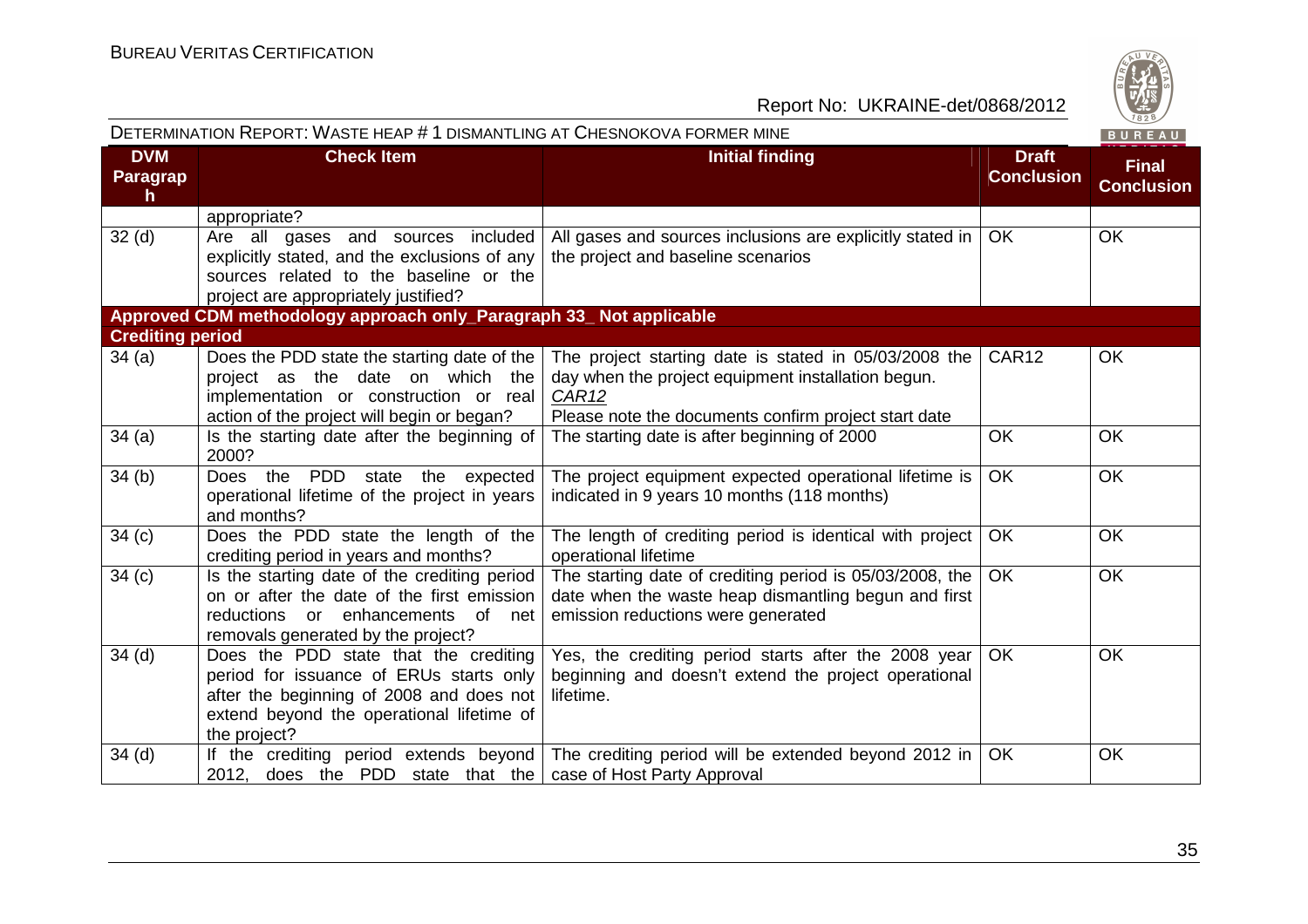| S   |
|-----|
| Q,  |
|     |
| 828 |

| DETERMINATION REPORT: WASTE HEAP # 1 DISMANTLING AT CHESNOKOVA FORMER MINE |                                                                                                                                                                                                                                                                |                                                                                                                                                                                                                                                                                                                                                                                                                                                                | BUREAU                            |                                   |
|----------------------------------------------------------------------------|----------------------------------------------------------------------------------------------------------------------------------------------------------------------------------------------------------------------------------------------------------------|----------------------------------------------------------------------------------------------------------------------------------------------------------------------------------------------------------------------------------------------------------------------------------------------------------------------------------------------------------------------------------------------------------------------------------------------------------------|-----------------------------------|-----------------------------------|
| <b>DVM</b><br><b>Paragrap</b><br>$\mathsf{h}$                              | <b>Check Item</b>                                                                                                                                                                                                                                              | <b>Initial finding</b>                                                                                                                                                                                                                                                                                                                                                                                                                                         | <b>Draft</b><br><b>Conclusion</b> | <b>Final</b><br><b>Conclusion</b> |
|                                                                            | extension is subject to the host Party<br>approval?<br>Are the estimates of emission reductions or<br>enhancements of net removals presented<br>separately for those until 2012 and those<br>after 2012?                                                       |                                                                                                                                                                                                                                                                                                                                                                                                                                                                |                                   |                                   |
| <b>Monitoring plan</b><br>35                                               | Does the PDD explicitly indicate which of<br>the following approaches is used?<br>- JI specific approach<br>- Approved CDM methodology approach                                                                                                                | The JI specific approach was used for monitoring plan  <br>identification                                                                                                                                                                                                                                                                                                                                                                                      | <b>OK</b>                         | <b>OK</b>                         |
|                                                                            | JI specific approach only                                                                                                                                                                                                                                      |                                                                                                                                                                                                                                                                                                                                                                                                                                                                |                                   |                                   |
| 36(a)                                                                      | Does the monitoring plan describe:<br>All<br>relevant<br>factors<br>and<br>key<br>characteristics that will be monitored?<br>The period in which they will be<br>monitored?<br>- All decisive factors for the control and<br>reporting of project performance? | The monitoring plan describes all relevant factors and<br>key characteristics that will be monitored, such as:<br>electricity and fuel consumed in project activity;<br>value of extracted coal concentrate, its ash<br>content and moisture.<br>The period in which they will be monitored are<br>indicated, frequency of measuring procedures is<br>identified<br>All decisive factors for the control and reporting of<br>project performance are described | <b>OK</b>                         | OK                                |
| 36(b)                                                                      | Does the monitoring plan specify the<br>indicators, constants and variables used<br>that are reliable, valid<br>and provide<br>emission<br>transparent picture of the<br>reductions or enhancements<br>of net<br>removals to be monitored?                     | The monitoring plan specify the indicators, constants<br>and variables used, that are reliable, valid and provide<br>transparent picture of the emission reductions to be<br>monitored<br>CAR <sub>13</sub><br>Please provide to AIE documents, that describe project<br>key parameters, such as                                                                                                                                                               | CAR <sub>13</sub>                 | <b>OK</b>                         |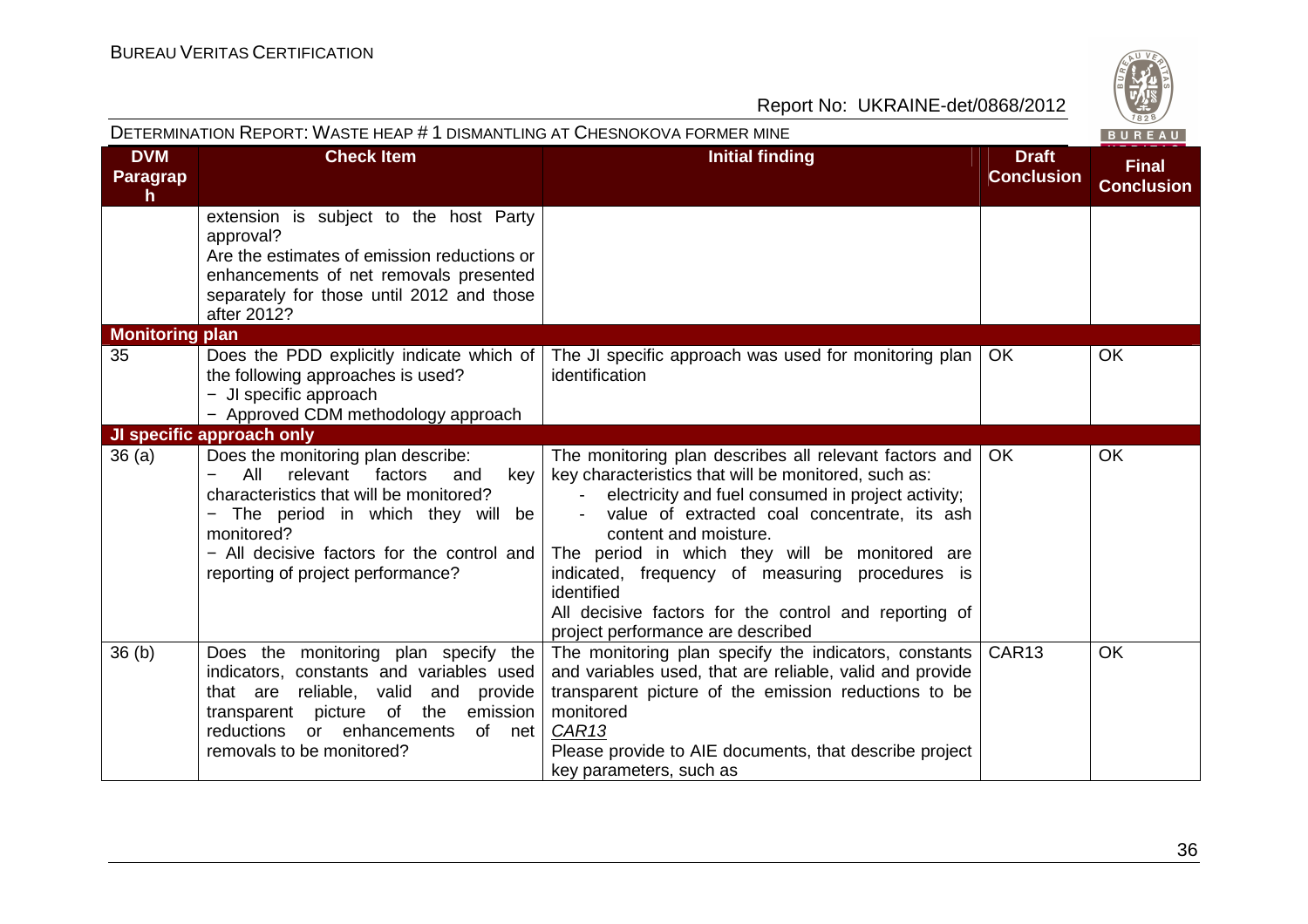### DETERMINATION REPORT: WASTE HEAP # <sup>1</sup> DISMANTLING AT CHESNOKOVA FORMER MINE

| <b>DVM</b><br><b>Paragrap</b><br>$\mathsf{h}$ | <b>Check Item</b>                                                                                                                                                                                                                                                                                                                                                                   | <b>Initial finding</b>                                                                                                                                                                                                                                                                                                                                                                                            | <b>Draft</b><br><b>Conclusion</b> | <b>Final</b><br><b>Conclusion</b> |
|-----------------------------------------------|-------------------------------------------------------------------------------------------------------------------------------------------------------------------------------------------------------------------------------------------------------------------------------------------------------------------------------------------------------------------------------------|-------------------------------------------------------------------------------------------------------------------------------------------------------------------------------------------------------------------------------------------------------------------------------------------------------------------------------------------------------------------------------------------------------------------|-----------------------------------|-----------------------------------|
|                                               |                                                                                                                                                                                                                                                                                                                                                                                     | sale invoices on consumed coal containing rock<br>mass<br>sale invoices on delivered coal concentrate<br>invoices on consumed diesel fuel<br>monthly acts on electric energy consumptions<br>Also, Please provide documents describing calculation<br>of specific electricity consumption at enrichment plant                                                                                                     |                                   |                                   |
| 36 <sub>(b)</sub>                             | If default values are used:<br>Are accuracy and reasonableness<br>$\overline{\phantom{0}}$<br>carefully balanced in their selection?<br>- Do the default values originate from<br>recognized sources?<br>- Are the default values supported by<br>statistical analyses providing reasonable<br>confidence levels?<br>- Are the default values presented in a<br>transparent manner? | The default values, such as:<br>global warming potential of methane<br>methane density in standard conditions<br>carbon<br>emission<br>factors<br>for<br>electricity<br>consumption<br>carbon oxidation factors for coal and diesel fuel<br>carbon content of diesel fuel and coal, etc<br>these default values is in line within National GHG<br>inventory Report developed and approved by Ukraine<br>DFP(SEIA) | <b>OK</b>                         | OK                                |
| $36$ (b) (i)                                  | For those values that are to be provided by<br>project<br>participants,<br>does<br>the<br>the<br>monitoring plan clearly indicate how the<br>values are to be selected and justified?                                                                                                                                                                                               | For monitored data provided by the project participants<br>monitoring plan identify selection and justification                                                                                                                                                                                                                                                                                                   | <b>OK</b>                         | <b>OK</b>                         |
| $36$ (b) (ii)                                 | For other values,<br>- Does the monitoring plan clearly indicate<br>the precise references from which these<br>values are taken?<br>- Is the conservativeness of the values<br>provided justified?                                                                                                                                                                                  | References on values obtained from sources another<br>from indicated above is provided. Conservativeness of<br>this value is justified                                                                                                                                                                                                                                                                            | OK.                               | <b>OK</b>                         |
| 36 (b) (iii)                                  | For all data sources, does the monitoring<br>plan specify the procedures to be followed                                                                                                                                                                                                                                                                                             | procedures following if expected data is<br>The<br>unavailable are described in the section D.1 of the PDD                                                                                                                                                                                                                                                                                                        | <b>OK</b>                         | OK                                |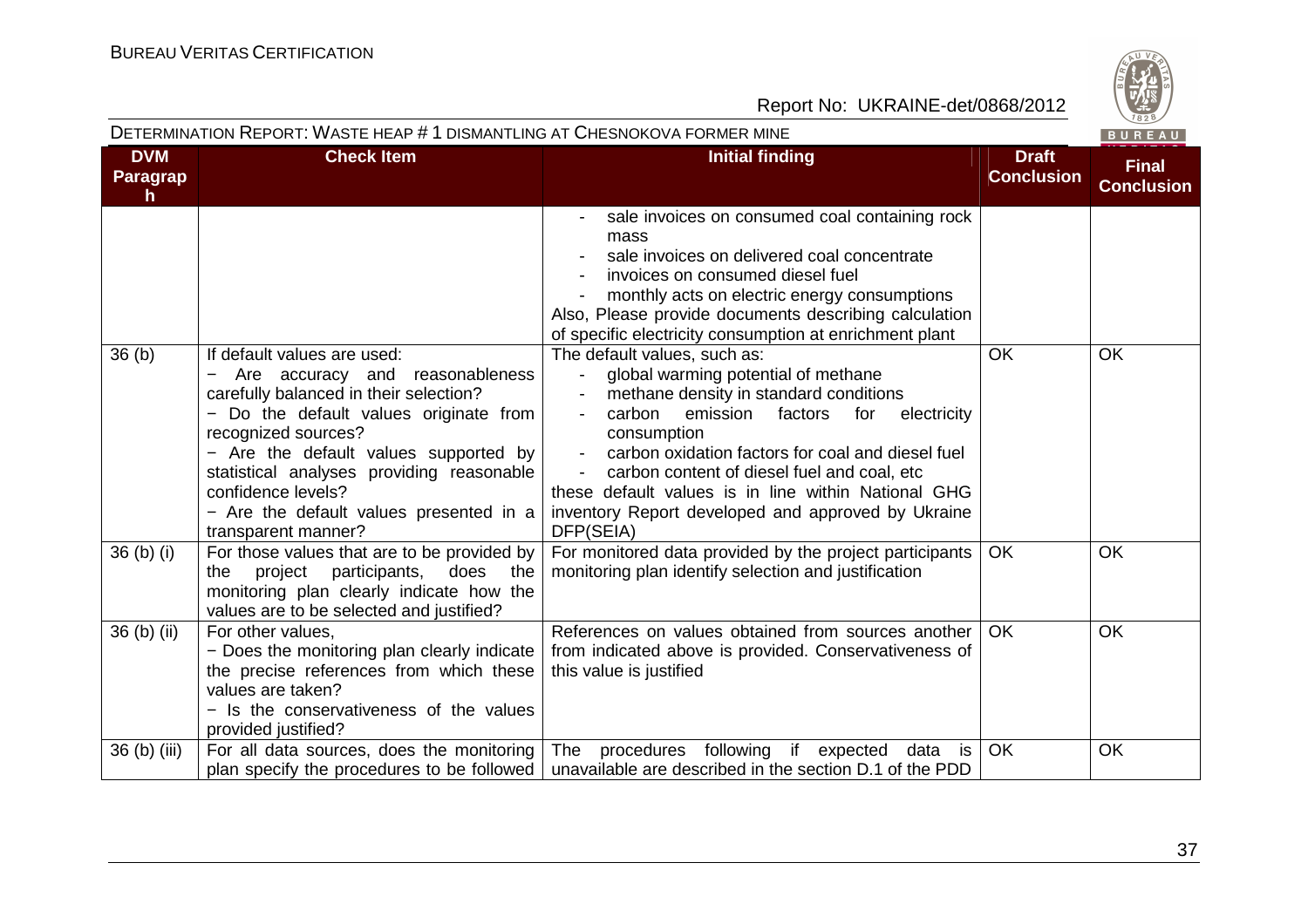

|                                               | DETERMINATION REPORT: WASTE HEAP # 1 DISMANTLING AT CHESNOKOVA FORMER MINE                                                                                                                                                                  |                                                                                                                                                                                                                                                                                                                                                                                                                                                                                                                                                  |                                   | BUREAU                            |
|-----------------------------------------------|---------------------------------------------------------------------------------------------------------------------------------------------------------------------------------------------------------------------------------------------|--------------------------------------------------------------------------------------------------------------------------------------------------------------------------------------------------------------------------------------------------------------------------------------------------------------------------------------------------------------------------------------------------------------------------------------------------------------------------------------------------------------------------------------------------|-----------------------------------|-----------------------------------|
| <b>DVM</b><br><b>Paragrap</b><br>$\mathsf{h}$ | <b>Check Item</b>                                                                                                                                                                                                                           | <b>Initial finding</b>                                                                                                                                                                                                                                                                                                                                                                                                                                                                                                                           | <b>Draft</b><br><b>Conclusion</b> | <b>Final</b><br><b>Conclusion</b> |
|                                               | if expected data are unavailable?                                                                                                                                                                                                           |                                                                                                                                                                                                                                                                                                                                                                                                                                                                                                                                                  |                                   |                                   |
| 36 (b) (iv)                                   | Are International System Unit (SI units)<br>used?                                                                                                                                                                                           | Some units from International System Unit are used                                                                                                                                                                                                                                                                                                                                                                                                                                                                                               | <b>OK</b>                         | <b>OK</b>                         |
| 36(b)(v)                                      | Does the monitoring plan note<br>any<br>parameters, coefficients, variables, etc.<br>that are used to calculate baseline<br>emissions or net removals but are obtained<br>through monitoring?                                               | The monitoring plan clearly indicate next parameters<br>that obtained through monitoring but used for baseline<br>calculations:<br>amount of coal that has been mined in the<br>$\blacksquare$<br>baseline scenario and combusted for energy<br>use, equivalent to the amount of coal extracted<br>from the waste heap because of the project<br>activity<br>net Calorific Value of coal<br>carbon Oxidation factor of coal<br>carbon content of coal<br>the average ash content of sorted fractions<br>the average humidity of sorted fractions | <b>OK</b>                         | OK                                |
| 36 <sub>(b)</sub> <sub>(v)</sub>              | Is the use of parameters, coefficients,<br>variables, etc. consistent between the<br>baseline and monitoring plan?                                                                                                                          | The use of parameters, coefficients, variables is<br>consistent between the baseline and the monitoring<br>plan                                                                                                                                                                                                                                                                                                                                                                                                                                  | <b>OK</b>                         | <b>OK</b>                         |
| 36(c)                                         | Does the monitoring plan draw on the list<br>of standard variables<br>contained<br>in<br>appendix B of "Guidance on criteria for<br>baseline setting and monitoring"?                                                                       | The monitoring plan was drawn in accordance with the<br>list of standard variables contained in appendix B of<br>"Guidance on criteria for baseline setting and<br>monitoring"                                                                                                                                                                                                                                                                                                                                                                   | <b>OK</b>                         | OK                                |
| 36 <sub>(d)</sub>                             | Does the monitoring plan explicitly and<br>clearly distinguish:<br>Data and parameters that are not<br>(i)<br>monitored throughout the crediting period,<br>but are determined only once (and thus<br>remain fixed throughout the crediting | The monitoring plan explicitly and clearly distinguish:<br>Data and parameters that are not monitored<br>(i)<br>throughout the crediting period, but are determined<br>only once (and thus remain fixed throughout the<br>crediting period), and that are available already at the<br>stage of determination?                                                                                                                                                                                                                                    | OK                                | OK                                |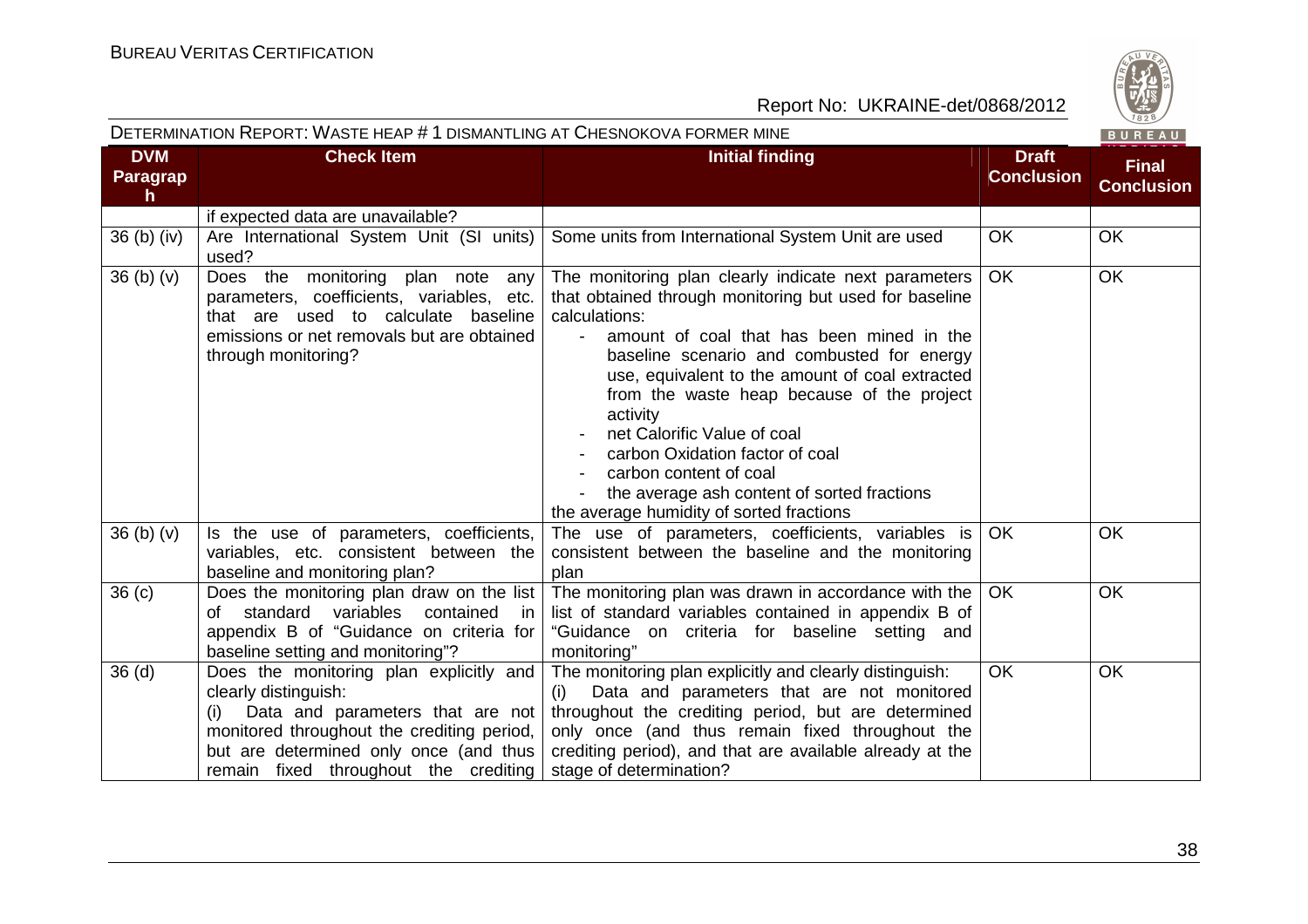

| DETERMINATION REPORT: WASTE HEAP # 1 DISMANTLING AT CHESNOKOVA FORMER MINE |                                                                                                                                                                                                                                                                                                                                                                                                                             |                                                                                                                                                                                                                                                                                                                                                                                                        |                                   | BUREAU                            |
|----------------------------------------------------------------------------|-----------------------------------------------------------------------------------------------------------------------------------------------------------------------------------------------------------------------------------------------------------------------------------------------------------------------------------------------------------------------------------------------------------------------------|--------------------------------------------------------------------------------------------------------------------------------------------------------------------------------------------------------------------------------------------------------------------------------------------------------------------------------------------------------------------------------------------------------|-----------------------------------|-----------------------------------|
| <b>DVM</b><br>Paragrap<br>$\mathsf{h}$                                     | <b>Check Item</b>                                                                                                                                                                                                                                                                                                                                                                                                           | <b>Initial finding</b>                                                                                                                                                                                                                                                                                                                                                                                 | <b>Draft</b><br><b>Conclusion</b> | <b>Final</b><br><b>Conclusion</b> |
|                                                                            | period), and that are available already at<br>the stage of determination?<br>(ii) Data and parameters that are not<br>monitored throughout the crediting period,<br>but are determined only once (and thus<br>remain fixed throughout the crediting<br>period), but that are not already available<br>at the stage of determination?<br>Data and parameters that are<br>(iii)<br>monitored throughout the crediting period? | (ii) Data and parameters that are not monitored<br>throughout the crediting period, but are determined<br>only once (and thus remain fixed throughout the<br>crediting period), but that are not already available at<br>the stage of determination?<br>(iii) Data and parameters that are monitored throughout<br>the crediting period.                                                               |                                   |                                   |
| 36(e)                                                                      | Does the monitoring plan describe the<br>methods employed for data monitoring<br>(including its frequency) and recording?                                                                                                                                                                                                                                                                                                   | The monitoring plan clearly describes the methods<br>employed for data monitored, such as direct measuring<br>with metering devices and laboratory samples, account<br>from bookkeeper invoices; frequency of monitoring<br>procedures and recording.<br>CAR14<br>Please add in the section D.1 sub-section Measuring<br>devices reference on Annex 3 contained data on<br>project measuring equipment | CAR14                             | OK                                |
| 36(f)                                                                      | Does the monitoring plan elaborate all<br>algorithms and formulae used for the<br>estimation/calculation<br>baseline<br>of<br>emissions/removals<br>and<br>project<br>emissions/removals or direct monitoring of<br>emission reductions from the project,<br>leakage, as appropriate?                                                                                                                                       | The monitoring plan elaborates all formulae required to<br>baseline and project emissions adjusted by leakages<br>calculation                                                                                                                                                                                                                                                                          | <b>OK</b>                         | <b>OK</b>                         |
| 36(f)(i)                                                                   | rationale<br>for the<br>Is the underlying<br>algorithms/formulae explained?                                                                                                                                                                                                                                                                                                                                                 | The underlying rationale for the formulae is explained                                                                                                                                                                                                                                                                                                                                                 | OK                                | OK                                |
| 36 (f) (ii)                                                                |                                                                                                                                                                                                                                                                                                                                                                                                                             | Are consistent variables, equation formats,   All variables, equation formats, subscripts are used in                                                                                                                                                                                                                                                                                                  | OK                                | <b>OK</b>                         |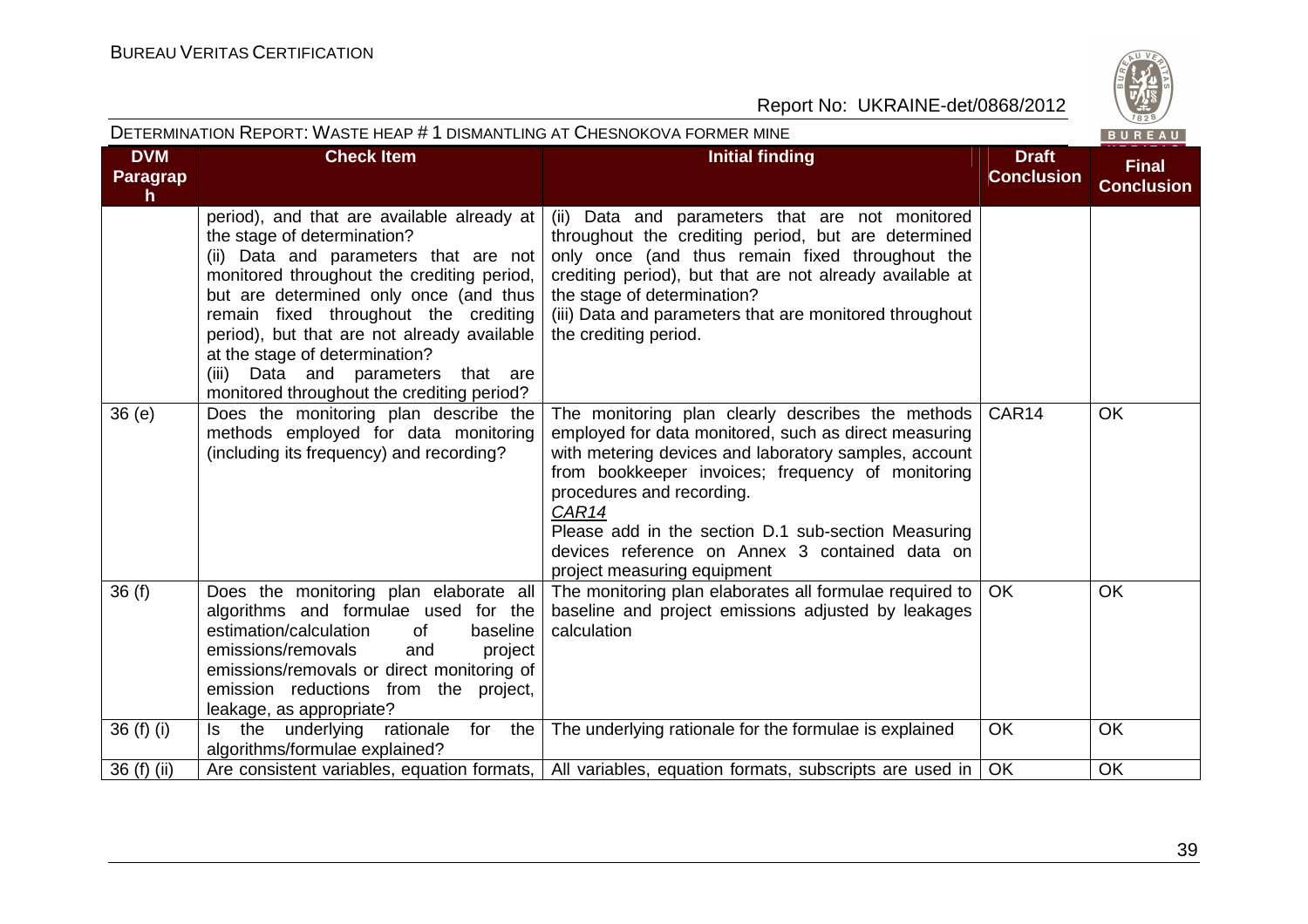

|                             | <b>DETERMINATION INEFUNT. WAS ILTIEAF # T DISMANTEING AT UITESNUNUVAT UNMEN MINE</b>                                                                                 |                                                                                                                                                                                                                             |                                   |                                   |
|-----------------------------|----------------------------------------------------------------------------------------------------------------------------------------------------------------------|-----------------------------------------------------------------------------------------------------------------------------------------------------------------------------------------------------------------------------|-----------------------------------|-----------------------------------|
| <b>DVM</b><br>Paragrap<br>h | <b>Check Item</b>                                                                                                                                                    | <b>Initial finding</b>                                                                                                                                                                                                      | <b>Draft</b><br><b>Conclusion</b> | <b>Final</b><br><b>Conclusion</b> |
|                             | subscripts etc. used?                                                                                                                                                | consistent way                                                                                                                                                                                                              |                                   |                                   |
| 36 (f) (iii)                | Are all equations numbered?                                                                                                                                          | All equations are numbered                                                                                                                                                                                                  | OK                                | OK                                |
| 36 (f) (iv)                 | indicated<br>Are all variables, with units<br>defined?                                                                                                               | All variables with units are indentified                                                                                                                                                                                    | <b>OK</b>                         | OK                                |
| 36(f)(v)                    | conservativeness<br>ls.<br>of<br>the<br>the<br>algorithms/procedures justified?                                                                                      | CAR <sub>15</sub><br>Please add information how values of coal concentrate<br>will be crosschecked                                                                                                                          | CAR15                             | OK                                |
| 36(f)(v)                    | To the extent possible, are methods to<br>quantitatively account for uncertainty in key<br>parameters included?                                                      | Uncertainty level of Key parameters is indicated as low<br>in the section D.2 of the PDD. Only uncertainty level of<br>probability of waste heap self-ignition is indicated as<br>medium                                    | <b>OK</b>                         | <b>OK</b>                         |
| 36 (f) (vi)                 | Is consistency between the elaboration of<br>the<br>baseline scenario and the procedure for<br>calculating the emissions or net removals<br>of the baseline ensured? | the consistency between the elaboration of the<br>baseline scenario and the procedure for calculating the<br>emissions or net removals of the baseline is ensured                                                           | <b>OK</b>                         | <b>OK</b>                         |
| 36 (f) (vii)                | Are any parts of the algorithms or formulae<br>that are not self-evident explained?                                                                                  | The monitoring plan contains detailed explanation of<br>each part of formulae                                                                                                                                               | OK                                | <b>OK</b>                         |
| 36 (f) (vii)                | Is it justified that the procedure is<br>consistent<br>with<br>standard<br>technical<br>procedures in the relevant sector?                                           | The proposed monitoring plan is similar with monitoring<br>plans of JI projects implemented at SIA "Antracit", SIA<br>"Monolit", "Temp" LLC etc, determined by Global<br>Carbon B.V.                                        | <b>OK</b>                         | <b>OK</b>                         |
| 36 (f) (vii)                | Are references provided as necessary?                                                                                                                                | The references are provided in relevant points                                                                                                                                                                              | OK                                | OK                                |
| 36 (f) (vii)                | Are implicit and explicit key assumptions<br>explained in a transparent manner?                                                                                      | The explicit and implicit key assumptions are explained<br>in transparent manner                                                                                                                                            | OK                                | OK                                |
| 36(f)(vii)                  | Is it clearly stated which assumptions and<br>procedures have significant uncertainty<br>associated with them, and how such<br>uncertainty is to be addressed?       | The project participants describe uncertainty level of<br>key factors as low. Key project parameters monitoring<br>equipment is calibrated/verified in accordance with<br>state rules and approved methodologies of quality | OK                                | <b>OK</b>                         |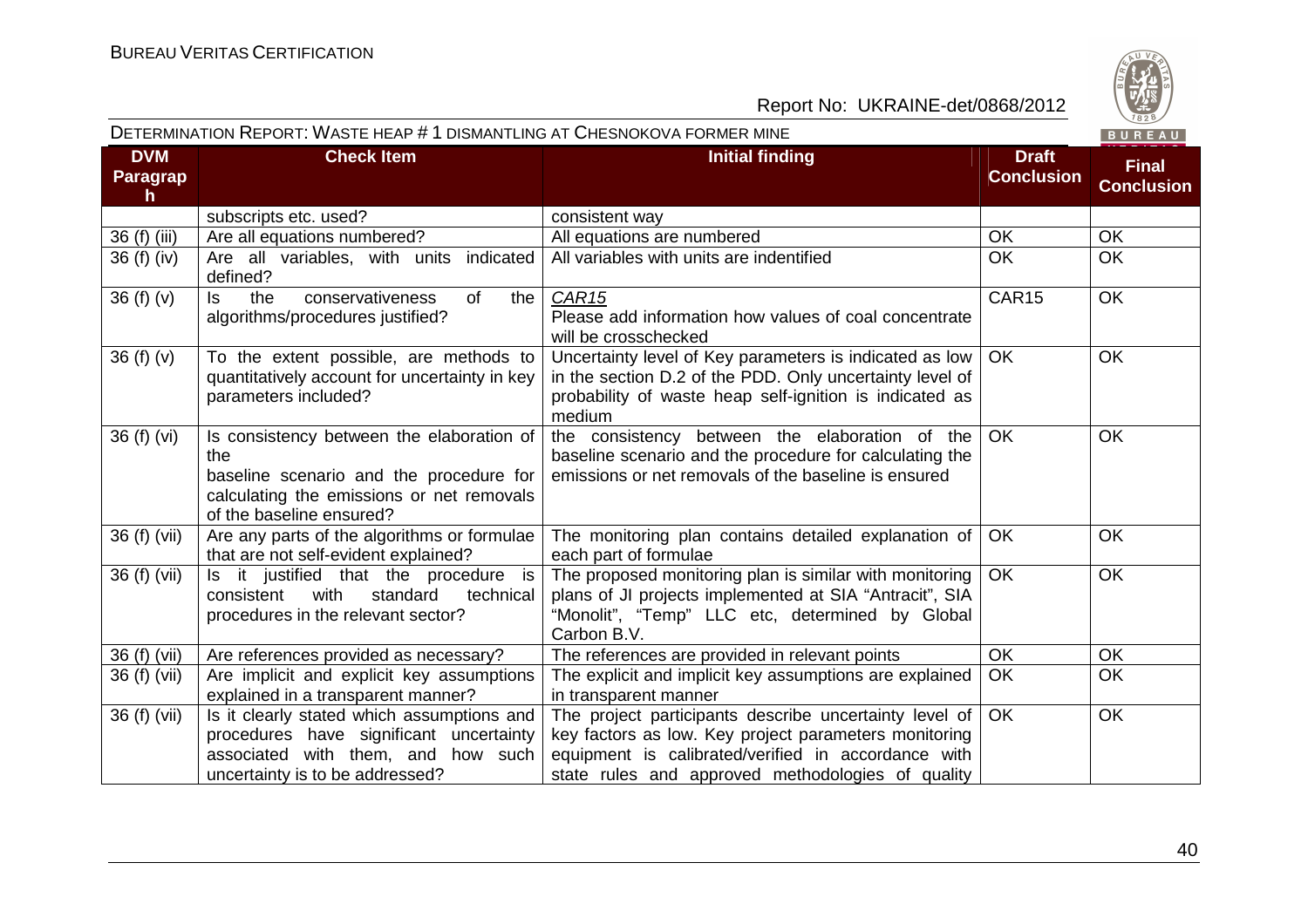

| DETERMINATION REPORT: WASTE HEAP # 1 DISMANTLING AT CHESNOKOVA FORMER MINE |                                                                                                                                                                                                                                                                                                   |                                                                                                                                                                                                                                                                                  |                                   | BUREAU                            |
|----------------------------------------------------------------------------|---------------------------------------------------------------------------------------------------------------------------------------------------------------------------------------------------------------------------------------------------------------------------------------------------|----------------------------------------------------------------------------------------------------------------------------------------------------------------------------------------------------------------------------------------------------------------------------------|-----------------------------------|-----------------------------------|
| <b>DVM</b><br><b>Paragrap</b><br>h.                                        | <b>Check Item</b>                                                                                                                                                                                                                                                                                 | <b>Initial finding</b>                                                                                                                                                                                                                                                           | <b>Draft</b><br><b>Conclusion</b> | <b>Final</b><br><b>Conclusion</b> |
|                                                                            |                                                                                                                                                                                                                                                                                                   | control and quality assurance                                                                                                                                                                                                                                                    |                                   |                                   |
| 36 (f) (vii)                                                               | Is the uncertainty of key parameters<br>described and, where possible, is an<br>uncertainty range at 95% confidence level<br>for key parameters for the calculation of<br>emission reductions or enhancements of<br>net removals provided?                                                        | The uncertainty level of parameters monitored is<br>indicated in the section D.2, quality control and quality<br>assurance procedures. The uncertainty level of<br>parameters monitored is indicated as low, only<br>Probability of waste heap burning is indicated as<br>medium | <b>OK</b>                         | OK                                |
| 36 <sub>(g)</sub>                                                          | Does the monitoring plan identify a national<br>or international monitoring standard if such<br>standard has to be and/or is applied to<br>certain aspects of the project?<br>Does the monitoring plan provide a<br>reference as to where a detailed<br>description of the standard can be found? | The monitoring plan identifies next state ruling<br>documents:<br>GOST 11022-95 and GOST 11014-2001 for<br>(a)<br>sampling analysis process<br>GOST 305-82 on diesel fuel parameters<br>(b)<br>References on detailed description of mentioned<br>standard are provided          | OK                                | OK                                |
| 36(h)                                                                      | Does the monitoring plan document<br>techniques,<br>if<br>statistical<br>used<br>for<br>monitoring, and that they are used in a<br>conservative manner?                                                                                                                                           | The monitoring plan uses some statistical data sources<br>such as researches of waste heap self-ignition<br>probability from Scientific Centre "Respirator", data<br>from Ukrainian State Statistic Service                                                                      | <b>OK</b>                         | OK                                |
| 36 (i)                                                                     | Does the monitoring plan present the<br>quality assurance and control procedures<br>for the monitoring process, including, as<br>appropriate, information on calibration and<br>on how records on data and/or method<br>validity and accuracy are kept and made<br>available upon request?        | The quality control and quality assurance procedures of<br>monitoring process are presented. Information on<br>project measuring devices calibration is provided                                                                                                                 | <b>OK</b>                         | OK                                |
| 36(j)                                                                      | Does the monitoring plan clearly identify<br>the responsibilities and the authority<br>regarding the monitoring activities?                                                                                                                                                                       | identifies<br>The<br>monitoring<br>plan<br>clearly<br>the<br>responsibilities and the authorities regarding the<br>monitoring activities, see please figure 9, section D.3 of<br>the PDD                                                                                         | OK                                | OK                                |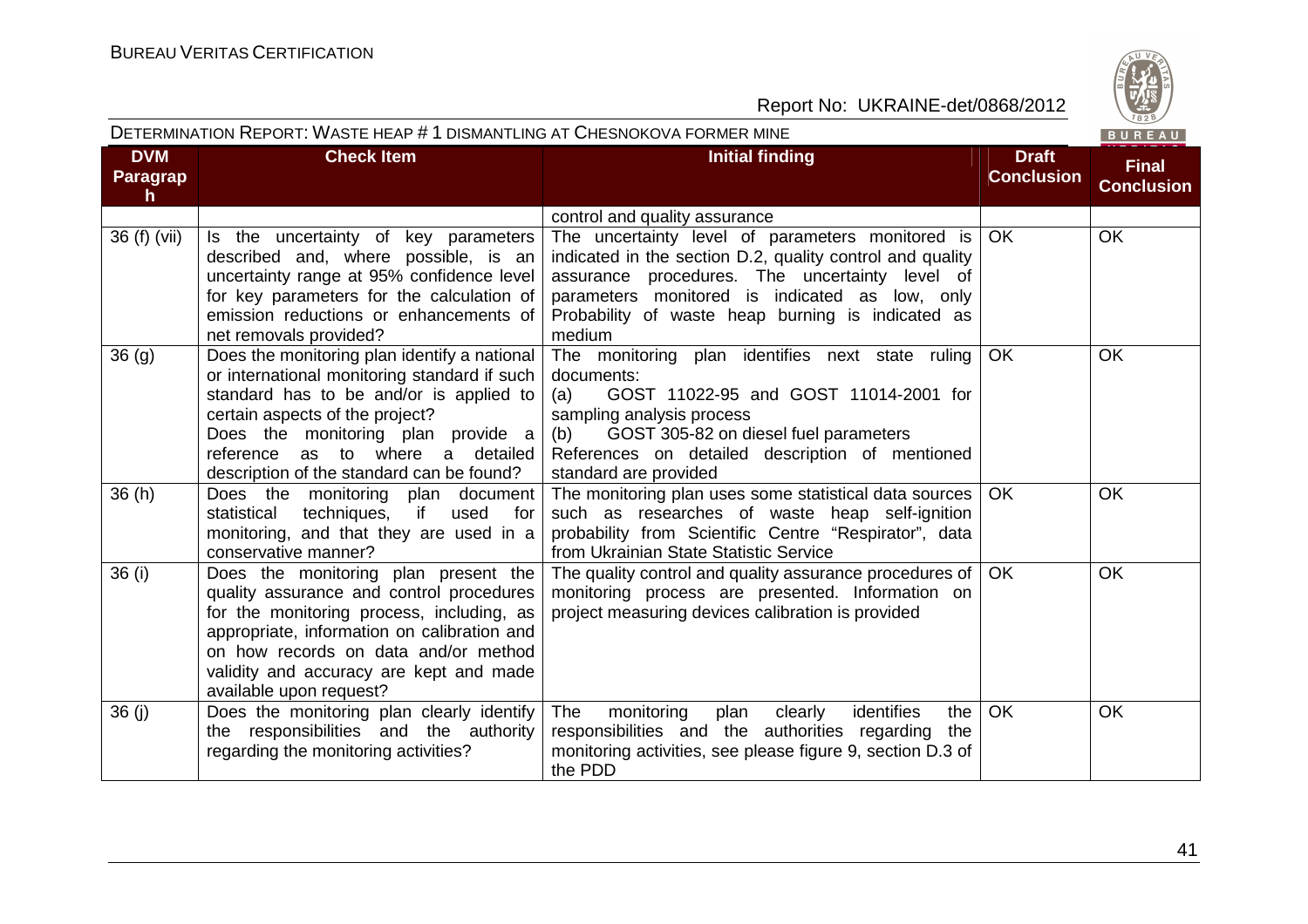|                                     | DETERMINATION REPORT: WASTE HEAP # 1 DISMANTLING AT CHESNOKOVA FORMER MINE<br>BUREAU                                                                                                                                                                                                                                             |                                                                                                                                                                                                                                                                                                                |                                   |                                   |  |
|-------------------------------------|----------------------------------------------------------------------------------------------------------------------------------------------------------------------------------------------------------------------------------------------------------------------------------------------------------------------------------|----------------------------------------------------------------------------------------------------------------------------------------------------------------------------------------------------------------------------------------------------------------------------------------------------------------|-----------------------------------|-----------------------------------|--|
| <b>DVM</b><br><b>Paragrap</b><br>h. | <b>Check Item</b>                                                                                                                                                                                                                                                                                                                | <b>Initial finding</b>                                                                                                                                                                                                                                                                                         | <b>Draft</b><br><b>Conclusion</b> | <b>Final</b><br><b>Conclusion</b> |  |
| 36(k)                               | Does the monitoring plan, on the whole,<br>reflect<br>monitoring<br>good<br>practices<br>appropriate to the project type?<br>If it is a JI LULUCF project, is the good<br>practice guidance developed by IPCC<br>applied?                                                                                                        | The monitoring plan is identical to monitoring plans in<br>JI projects implemented at SIA "Antracit", SIA "Monolit",<br>"Temp" LLC etc, determined by Global Carbon B.V.                                                                                                                                       | <b>OK</b>                         | OK                                |  |
| 36 (I)                              | Does the monitoring plan provide, in<br>tabular form, a complete compilation of the<br>data that need to be collected for its<br>application, including<br>data that are<br>measured or sampled and data that are<br>collected from other sources but not<br>including data that are calculated with<br>equations?               | The monitoring plan provides in tabular form a<br>complete compilation of the data collected and required<br>for emission reduction calculation, including data that<br>are measured or sampled and data that are collected<br>from other sources but not including data that are<br>calculated with equations | <b>OK</b>                         | OK                                |  |
| 36(m)                               | Does the monitoring plan indicate that the<br>data monitored and required for verification<br>are to be kept for two years after the last<br>transfer of ERUs for the project?                                                                                                                                                   | The monitoring plan indicates that data monitored and<br>required for ERUs calculation will be kept two years<br>after the last ERUs transfer<br>CAR <sub>16</sub><br>Please add reference on relevant order describing data<br>collecting and keeping procedures                                              | CAR <sub>16</sub>                 | OK                                |  |
| 37                                  | If selected elements or combinations of<br><b>CDM</b><br>methodologies<br>approved<br>or<br>methodological tools are<br>used<br>for<br>establishing the monitoring plan, are the<br>selected elements or combination, together<br>with elements supplementary developed by<br>the project participants in line with 36<br>above? | Selected<br>elements<br>of<br><b>CDM</b><br>methodology<br>ACM0009, Version 4.0.0 was used<br>for leakages<br>estimations in line within the section 36 above                                                                                                                                                  | <b>OK</b>                         | <b>OK</b>                         |  |
|                                     | Approved CDM methodology approach only Paragraphs 38(a) – 38(d) Not applicable                                                                                                                                                                                                                                                   |                                                                                                                                                                                                                                                                                                                |                                   |                                   |  |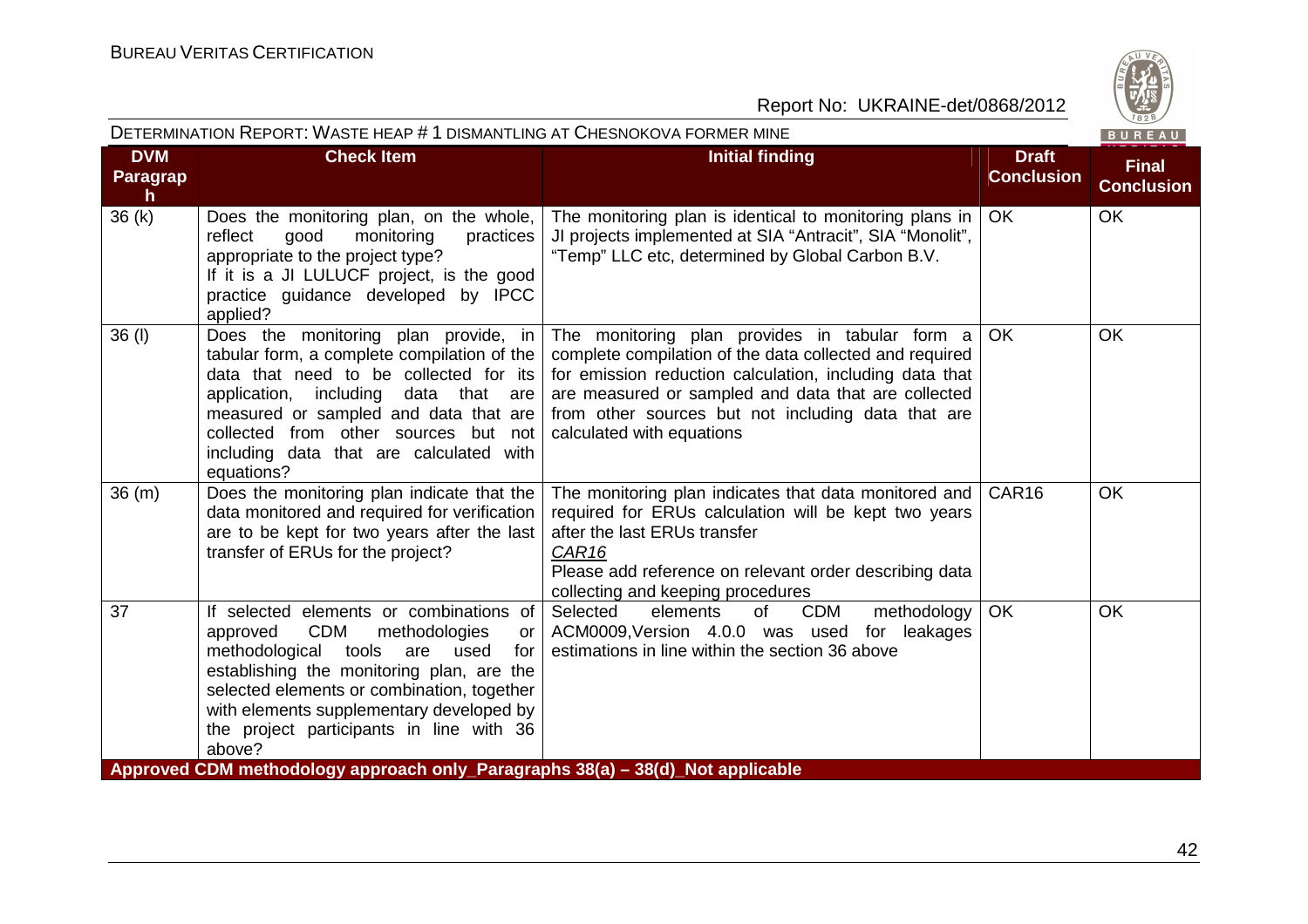| DETERMINATION REPORT: WASTE HEAP # 1 DISMANTLING AT CHESNOKOVA FORMER MINE |                                                                                                                                                                                                                                                                                                                                                                      |                                                                                                                                                                                                                                                                                                                                                                                                                            |                                   | BUREAU                            |
|----------------------------------------------------------------------------|----------------------------------------------------------------------------------------------------------------------------------------------------------------------------------------------------------------------------------------------------------------------------------------------------------------------------------------------------------------------|----------------------------------------------------------------------------------------------------------------------------------------------------------------------------------------------------------------------------------------------------------------------------------------------------------------------------------------------------------------------------------------------------------------------------|-----------------------------------|-----------------------------------|
| <b>DVM</b><br>Paragrap<br>h.                                               | <b>Check Item</b>                                                                                                                                                                                                                                                                                                                                                    | <b>Initial finding</b>                                                                                                                                                                                                                                                                                                                                                                                                     | <b>Draft</b><br><b>Conclusion</b> | <b>Final</b><br><b>Conclusion</b> |
|                                                                            |                                                                                                                                                                                                                                                                                                                                                                      | Applicable to both JI specific approach and approved CDM methodology approach_Paragraph 39_Not applicable                                                                                                                                                                                                                                                                                                                  |                                   |                                   |
| <b>Leakage</b>                                                             |                                                                                                                                                                                                                                                                                                                                                                      |                                                                                                                                                                                                                                                                                                                                                                                                                            |                                   |                                   |
|                                                                            | JI specific approach only                                                                                                                                                                                                                                                                                                                                            |                                                                                                                                                                                                                                                                                                                                                                                                                            |                                   |                                   |
| 40(a)                                                                      | Does the PDD appropriately describe an<br>assessment of the potential leakage of the<br>project and appropriately explain which<br>sources of leakage are to be calculated<br>and which can be neglected?                                                                                                                                                            | The PDD appropriately describe an assessment of<br>project leakages and explain which sources of leakage<br>are to be calculated or to be neglected                                                                                                                                                                                                                                                                        | OK.                               | <b>OK</b>                         |
| 40(b)                                                                      | ex ante estimate of leakage?                                                                                                                                                                                                                                                                                                                                         | Does the PDD provide a procedure for an $\vert$ The procedure of ex ante leakages estimates are $\vert$<br>provided in the PDD                                                                                                                                                                                                                                                                                             | <b>OK</b>                         | <b>OK</b>                         |
| Approved CDM methodology approach only_Paragraph 41_Not applicable         |                                                                                                                                                                                                                                                                                                                                                                      |                                                                                                                                                                                                                                                                                                                                                                                                                            |                                   |                                   |
|                                                                            | <b>Estimation of emission reductions or enhancements of net removals</b>                                                                                                                                                                                                                                                                                             |                                                                                                                                                                                                                                                                                                                                                                                                                            |                                   |                                   |
| 42                                                                         | Does the PDD indicate which of the<br>following approaches it chooses?<br>(a) Assessment of emissions or net<br>removals in the baseline scenario and in<br>the project scenario<br>(b) Direct assessment of emission<br>reductions                                                                                                                                  | The PDD indicates that assessment of emissions in the<br>baseline scenario and in the project scenario was<br>chosen                                                                                                                                                                                                                                                                                                       | OK.                               | <b>OK</b>                         |
| 43                                                                         | If the approach (a) in 42 is chosen, does<br>the PDD provide ex ante estimates of:<br>(a) Emissions or net removals for the<br>project scenario<br>(within<br>the<br>project<br>boundary)?<br>(b) Leakage, as applicable?<br>(c) Emissions or net removals for the<br>baseline scenario (within the project<br>boundary)?<br>(d) Emission reductions or enhancements | The PDD provides ex ante estimates:<br>(a) Emissions for the project scenario within the<br>project boundary which is 145 900 tonnes of<br>CO2 equivalent for 05/03/2012-31/12/2012 and<br>132 975 tonnes of CO2 equivalent for<br>01/01/2013-31/12/2017<br>(b) Leakages which is -1 775 085 tonnes of CO2<br>equivalent for 05/03/2012-31/12/2012 and -<br>1735 430 tonnes of CO2 equivalent for<br>01/01/2013-31/12/2017 | <b>OK</b>                         | <b>OK</b>                         |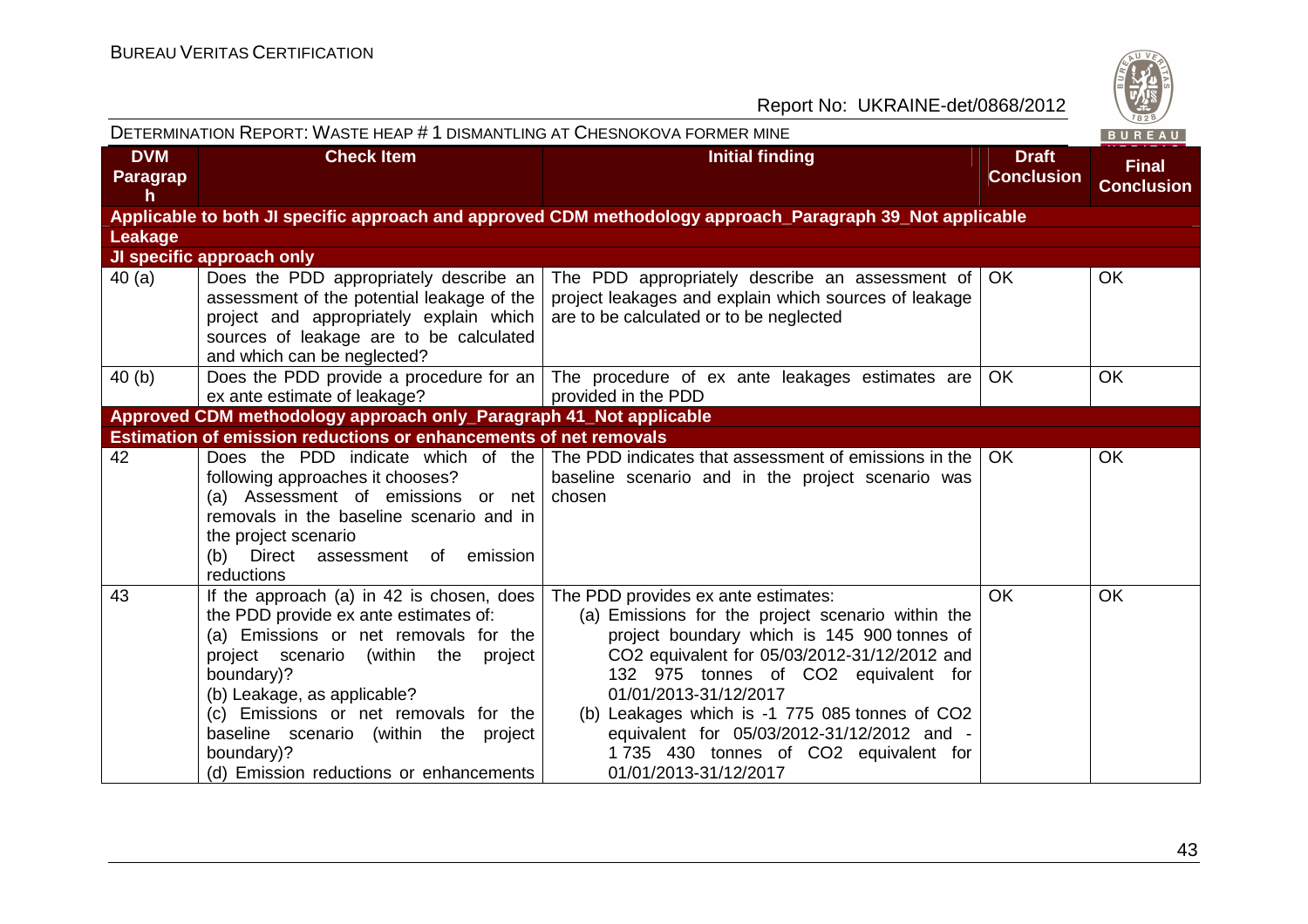|                              | DETERMINATION REPORT: WASTE HEAP # 1 DISMANTLING AT CHESNOKOVA FORMER MINE                                                                                                                                                                                                                                                                                                                                                           |                                                                                                                                                                                                                                                                                                                                                                                                                                                                                                      |                                   | BUREAU                            |
|------------------------------|--------------------------------------------------------------------------------------------------------------------------------------------------------------------------------------------------------------------------------------------------------------------------------------------------------------------------------------------------------------------------------------------------------------------------------------|------------------------------------------------------------------------------------------------------------------------------------------------------------------------------------------------------------------------------------------------------------------------------------------------------------------------------------------------------------------------------------------------------------------------------------------------------------------------------------------------------|-----------------------------------|-----------------------------------|
| <b>DVM</b><br>Paragrap<br>h. | <b>Check Item</b>                                                                                                                                                                                                                                                                                                                                                                                                                    | <b>Initial finding</b>                                                                                                                                                                                                                                                                                                                                                                                                                                                                               | <b>Draft</b><br><b>Conclusion</b> | <b>Final</b><br><b>Conclusion</b> |
|                              | of net removals adjusted by leakage?                                                                                                                                                                                                                                                                                                                                                                                                 | (c) Emissions for the baseline scenario which is<br>6 540 217 tonnes of CO2 equivalent for<br>05/03/2012-31/12/2012 and 6 487 100 tonnes<br>of CO2 equivalent for 01/01/2013-31/12/2017<br>(d) Emission reductions adjusted by leakages<br>which is 8 295 302 tonnes of CO2 equivalent<br>for 05/03/2012-31/12/2012 and 8 222 530<br>tonnes of CO2 equivalent for 01/01/2013-<br>31/12/2017                                                                                                          |                                   |                                   |
| 44                           | If the approach (b) in 42 is chosen, does<br>the PDD provide ex ante estimates of:<br>(a) Emission reductions or enhancements<br>of net removals (within the project<br>boundary)?<br>(b) Leakage, as applicable?<br>(c) Emission reductions or enhancements<br>of net removals adjusted by leakage?                                                                                                                                 | The approach 42(a) was chosen                                                                                                                                                                                                                                                                                                                                                                                                                                                                        | <b>OK</b>                         | OK                                |
| 45                           | For both approaches in 42<br>(a) Are the estimates in 43 or 44 given:<br>(i) On a periodic basis?<br>(ii) At least from the beginning until the<br>end of the crediting period?<br>(iii) On a source-by-source/sink-by-sink<br>basis?<br>(iv) For each GHG?<br>In tones of CO2 equivalent, using<br>(v)<br>global warming potentials defined by<br>decision 2/CP.3 or as subsequently<br>revised in accordance with Article 5 of the | a) The estimates are given on<br>(i) on a yearly basis<br>(ii) from 05/03/2008 till 31/12/2017<br>(iii) On a source-by-source/sink-by-sink basis<br>- for each GHG, which are CH4 and CO2<br>- in tonnes of CO2 equivalent<br>- using global warming potentials defined by decision<br>2/CP.3<br>(b) The formula used for calculating in 43 is consistent<br>throughout the PDD<br>(c) The key factors influencing the baseline emissions<br>and the activity level of the project and the emissions | <b>OK</b>                         | OK                                |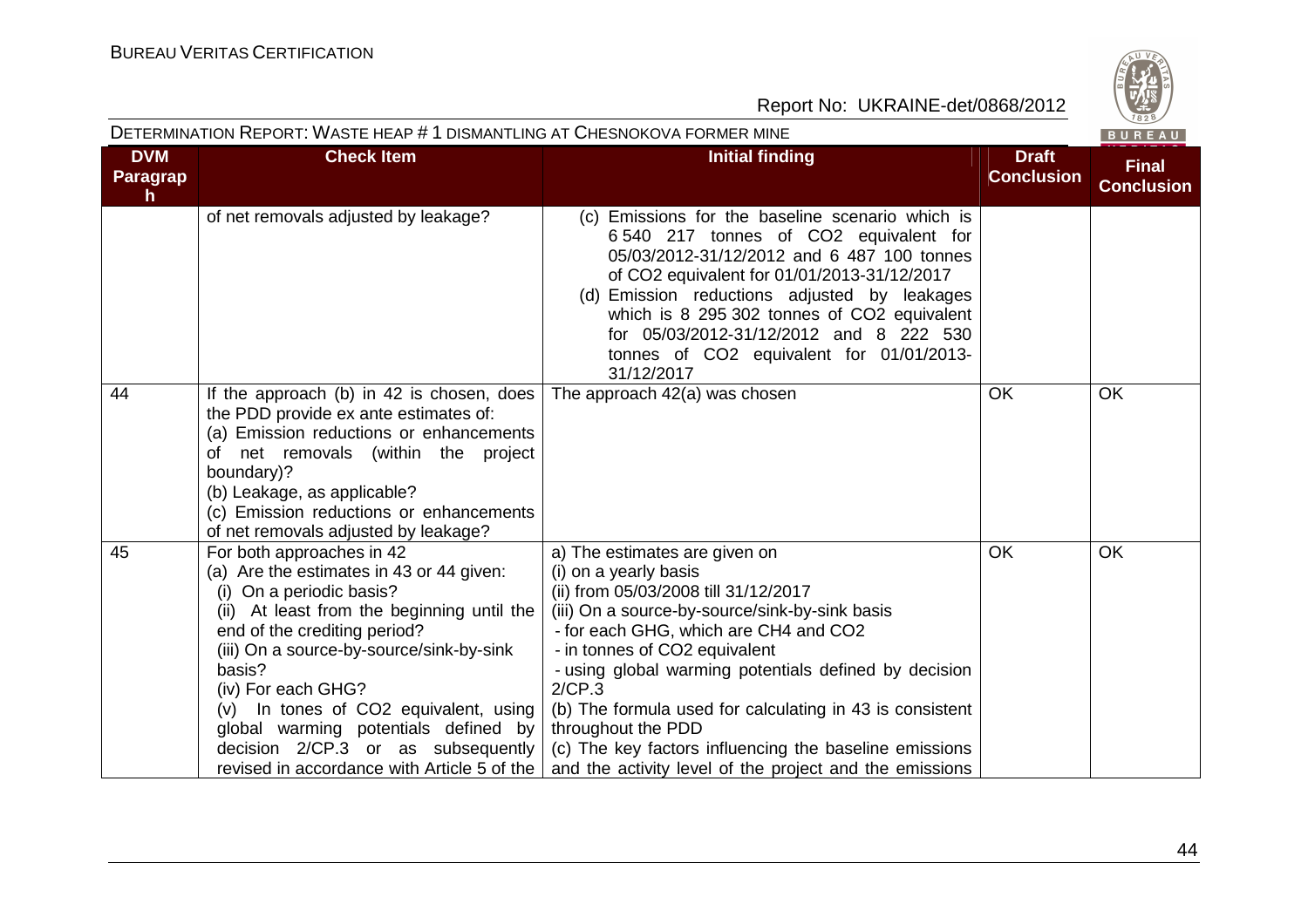

|                             | DETERMINATION REPORT: WASTE HEAP # 1 DISMANTLING AT CHESNOKOVA FORMER MINE                                                                                                                                                                                                                                                                                                                                                                                                                                                                                                                                                                                                                                                                                                                                                                                                                                                                                                                                                                                                                                                                                                        |                                                                                                                                                                                                                                                                                                                                                                                                                                                                                                                                                                                                                                                                                                                                                                                                                                                                  |                                   | BUREAU                            |
|-----------------------------|-----------------------------------------------------------------------------------------------------------------------------------------------------------------------------------------------------------------------------------------------------------------------------------------------------------------------------------------------------------------------------------------------------------------------------------------------------------------------------------------------------------------------------------------------------------------------------------------------------------------------------------------------------------------------------------------------------------------------------------------------------------------------------------------------------------------------------------------------------------------------------------------------------------------------------------------------------------------------------------------------------------------------------------------------------------------------------------------------------------------------------------------------------------------------------------|------------------------------------------------------------------------------------------------------------------------------------------------------------------------------------------------------------------------------------------------------------------------------------------------------------------------------------------------------------------------------------------------------------------------------------------------------------------------------------------------------------------------------------------------------------------------------------------------------------------------------------------------------------------------------------------------------------------------------------------------------------------------------------------------------------------------------------------------------------------|-----------------------------------|-----------------------------------|
| <b>DVM</b><br>Paragrap<br>h | <b>Check Item</b>                                                                                                                                                                                                                                                                                                                                                                                                                                                                                                                                                                                                                                                                                                                                                                                                                                                                                                                                                                                                                                                                                                                                                                 | <b>Initial finding</b>                                                                                                                                                                                                                                                                                                                                                                                                                                                                                                                                                                                                                                                                                                                                                                                                                                           | <b>Draft</b><br><b>Conclusion</b> | <b>Final</b><br><b>Conclusion</b> |
|                             | Kyoto Protocol?<br>(b) Are the formula used for calculating the<br>estimates in 43 or 44 consistent throughout<br>the PDD?<br>(c) For calculating estimates in 43 or 44,<br>are key factors influencing the baseline<br>emissions or removals and the activity<br>level of the project and the emissions or<br>net removals as well as risks associated<br>with the project taken into account, as<br>appropriate?<br>(d) Are data sources used for calculating<br>the estimates in 43 or 44 clearly identified,<br>reliable and transparent?<br>(e) Are emission factors (including default<br>emission factors) if used for calculating the<br>estimates in 43 or 44 selected by carefully<br>balancing accuracy and reasonableness,<br>and appropriately justified of the choice?<br>(f) Is the estimation in 43 or 44 based on<br>conservative assumptions and the most<br>plausible scenarios in a transparent<br>manner?<br>Are the estimates in 43 or 44<br>(g)<br>consistent throughout the PDD?<br>(h) Is the annual average of estimated<br>emission reductions or enhancements of<br>net removals calculated by dividing the<br>total estimated emission reductions or | as well as risks associated with the project were taken<br>into account for calculating estimates in 43<br>(d) The data sources used for calculating the estimates<br>in 43 are clearly identified, reliable and transparent.<br>(e) emission factors used for calculations in 43 are in<br>line with National GHG Inventory Report approved by<br><b>Ukrainian DFP</b><br>(f) The estimations in 43 are based on conservative<br>assumptions and the most plausible scenarios in a<br>transparent manner<br>(g) the estimates in 43 are consistent throughout the<br><b>PDD</b><br>(h) the annual average value of estimated emission<br>reductions is calculated by dividing the total estimated<br>emission reductions or enhancements of net removals<br>over the crediting period by the total months of the<br>crediting period and multiplying by twelve. |                                   |                                   |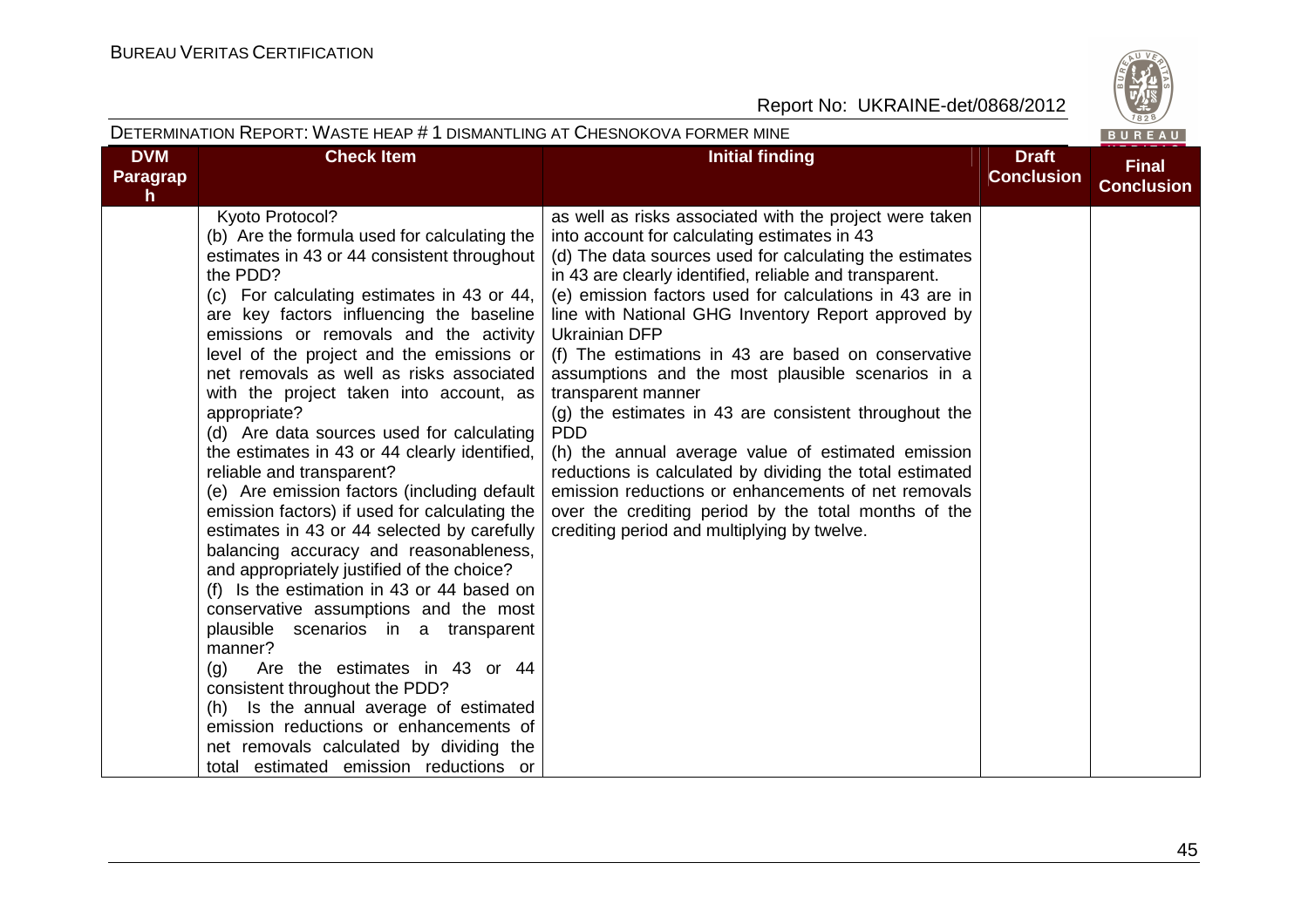|                             | DETERMINATION REPORT: WASTE HEAP # 1 DISMANTLING AT CHESNOKOVA FORMER MINE                                                                                                                                                                                                                                                                                            |                                                                                                                                                                                                    |                                   | BUREAU                            |
|-----------------------------|-----------------------------------------------------------------------------------------------------------------------------------------------------------------------------------------------------------------------------------------------------------------------------------------------------------------------------------------------------------------------|----------------------------------------------------------------------------------------------------------------------------------------------------------------------------------------------------|-----------------------------------|-----------------------------------|
| <b>DVM</b><br>Paragrap<br>h | <b>Check Item</b>                                                                                                                                                                                                                                                                                                                                                     | <b>Initial finding</b>                                                                                                                                                                             | <b>Draft</b><br><b>Conclusion</b> | <b>Final</b><br><b>Conclusion</b> |
|                             | enhancements of net removals over the<br>crediting period by the total months of the<br>crediting period and multiplying by twelve?                                                                                                                                                                                                                                   |                                                                                                                                                                                                    |                                   |                                   |
| 46                          | If the calculation of the baseline emissions<br>or<br>net removals is to be performed ex post,<br>does the PDD include an illustrative ex<br>emissions<br>net<br>removals<br>ante<br><b>or</b><br>calculation?                                                                                                                                                        | PDD contains ex-post calculations for 2008-2011<br>years. Ex-ante calculations is provided for 2012 year                                                                                           | OK                                | <b>OK</b>                         |
|                             | Approved CDM methodology approach only_Paragraphs 47(a) - 47(b)_Not applicable                                                                                                                                                                                                                                                                                        |                                                                                                                                                                                                    |                                   |                                   |
|                             | <b>Environmental impacts</b>                                                                                                                                                                                                                                                                                                                                          |                                                                                                                                                                                                    |                                   |                                   |
| 48(a)                       | <b>Does</b><br><b>PDD</b><br>list<br>the<br>and<br>attach<br>documentation on the analysis<br>of the<br>environmental impacts of the project,<br>transboundary<br>including<br>impacts, in<br>accordance with procedures as determined<br>by the host Party?                                                                                                          | The PDD<br>lists documentation<br>on the<br>project  <br>environmental impact analysis in accordance with<br>actual Ukrainian legislation.                                                         | <b>OK</b>                         | OK                                |
| 48 (b)                      | If the analysis in 48 (a) indicates that the<br>environmental impacts are considered<br>significant by the project participants or the<br>host Party, does the PDD provide<br>conclusion and all references to supporting<br>documentation of an environmental impact<br>assessment undertaken in accordance with<br>the procedures as required by the host<br>Party? | The analysis mentioned in 48(a) indicates that impact<br>on air is significant. Assessment of impact on the<br>environment under the laws of Ukraine was held for the<br>proposed project in 2008. | OK.                               | OK                                |
|                             | <b>Stakeholder consultation</b>                                                                                                                                                                                                                                                                                                                                       |                                                                                                                                                                                                    |                                   |                                   |
| 49                          | If stakeholder consultation was undertaken<br>in                                                                                                                                                                                                                                                                                                                      | Actual Ukraine legislation doesn't require public<br>information for JI project. Any comments from local                                                                                           | <b>OK</b>                         | OK                                |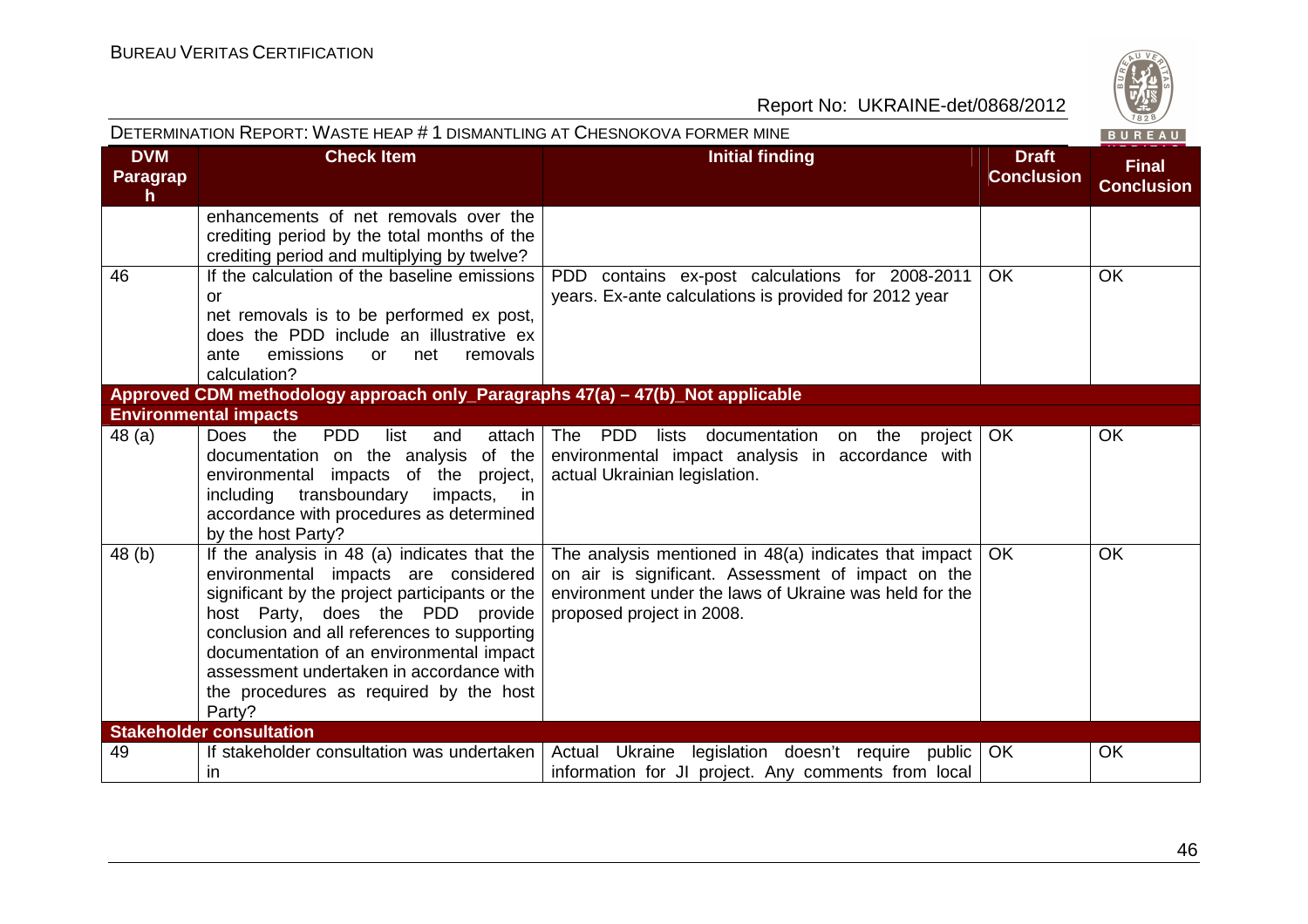| DETERMINATION REPORT: WASTE HEAP # 1 DISMANTLING AT CHESNOKOVA FORMER MINE<br>BUREAU                                |                                                                                                                                                                                                                                                                                                             |                                                                                     |                                   |                                   |  |  |  |
|---------------------------------------------------------------------------------------------------------------------|-------------------------------------------------------------------------------------------------------------------------------------------------------------------------------------------------------------------------------------------------------------------------------------------------------------|-------------------------------------------------------------------------------------|-----------------------------------|-----------------------------------|--|--|--|
| <b>DVM</b><br><b>Paragrap</b><br>h.                                                                                 | <b>Check Item</b>                                                                                                                                                                                                                                                                                           | <b>Initial finding</b>                                                              | <b>Draft</b><br><b>Conclusion</b> | <b>Final</b><br><b>Conclusion</b> |  |  |  |
|                                                                                                                     | accordance with the procedure as required<br>by the host Party, does the PDD provide:<br>A list of stakeholders from whom<br>(a)<br>comments on the projects have been<br>received, if any?<br>(b) The nature of the comments?<br>(c) A description on whether and how the<br>comments have been addressed? | stakeholders are obtained. Comments will be collect<br>during determination process |                                   |                                   |  |  |  |
| Determination regarding small-scale projects (additional elements for assessment)_Paragraphs 50 - 57_Not applicable |                                                                                                                                                                                                                                                                                                             |                                                                                     |                                   |                                   |  |  |  |
| Determination regarding land use, land-use change and forestry projects _Paragraphs 58 - 64(d)_Not applicable       |                                                                                                                                                                                                                                                                                                             |                                                                                     |                                   |                                   |  |  |  |
| Determination regarding programmes of activities_Paragraphs 66 - 73_Not applicable                                  |                                                                                                                                                                                                                                                                                                             |                                                                                     |                                   |                                   |  |  |  |

### **Table 2 Resolution of Corrective Action and Clarification Requests**

| Draft report clarifications and corrective Ref. to<br>action requests by validation team            | checklist<br>question<br>in table 1 | Summary<br>response                                          | <b>of</b> | project | participant                                                                                                                                           | Determination team conclusion |
|-----------------------------------------------------------------------------------------------------|-------------------------------------|--------------------------------------------------------------|-----------|---------|-------------------------------------------------------------------------------------------------------------------------------------------------------|-------------------------------|
| CAR01<br>Please add data on subcontractors of "Ingredient"<br>Ltd involved to the project activity. |                                     | 10/03/08<br>Granite<br>"Krasnoperekopsky glass factory" Ltd. | Quarry"   | between | "Stulnevskyy Granite Quarry" Ltd. is the<br>contractor of waste heap sorting and<br>dismantling. Contract for work from<br>"Stulnevskyy<br>Ltd<br>and | The issue is closed           |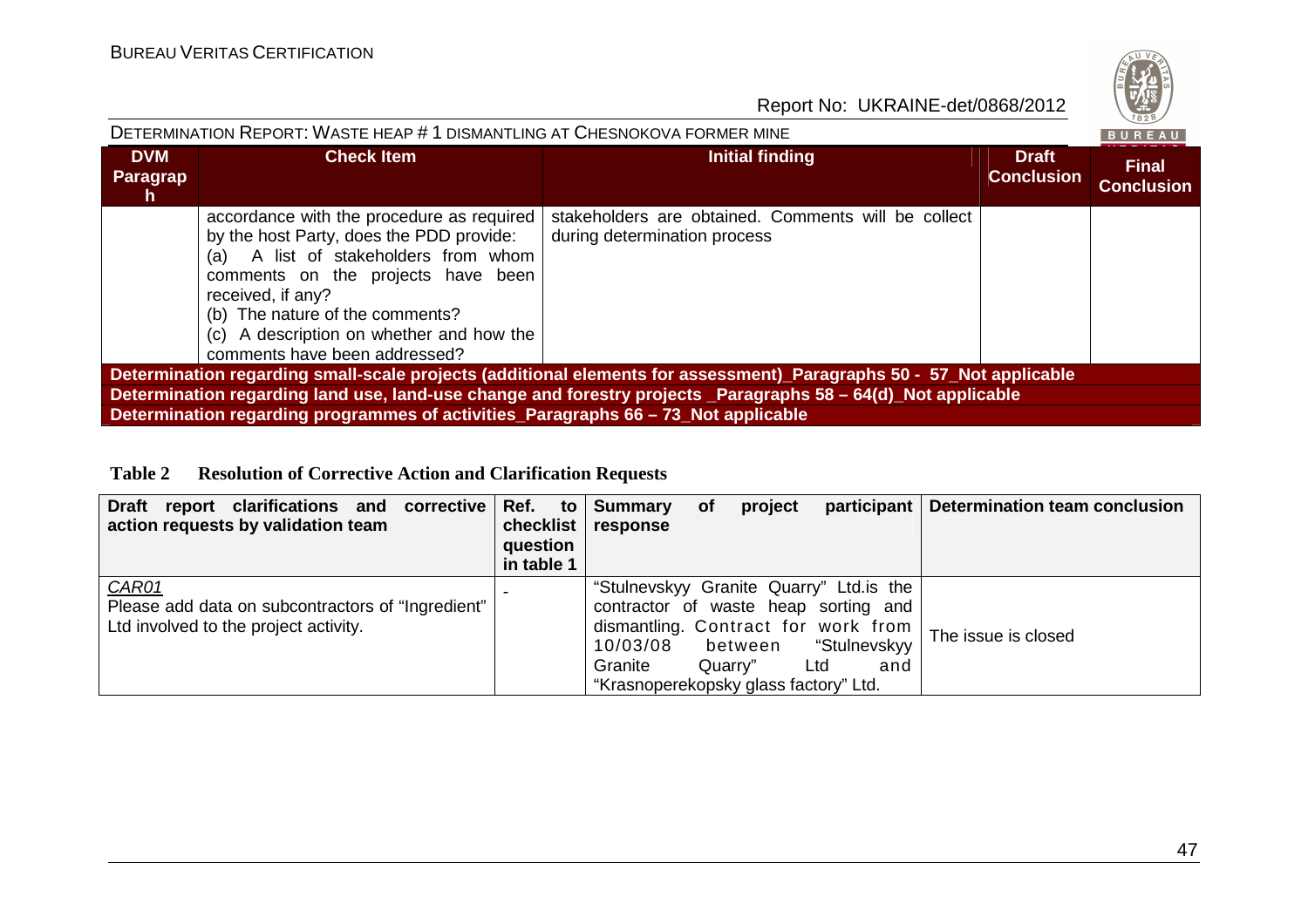

| <b>DETERMINATION REPORT: WASTE HEAP # 1 DISMANTLING AT CHESNOKOVA FORMER MINE</b><br>BUREAU                                                                                                                                                                                                                                                                                                                                                                           |    |                                                                                                                                                                                                                                                                                                                                                                                               |                     |                |  |  |
|-----------------------------------------------------------------------------------------------------------------------------------------------------------------------------------------------------------------------------------------------------------------------------------------------------------------------------------------------------------------------------------------------------------------------------------------------------------------------|----|-----------------------------------------------------------------------------------------------------------------------------------------------------------------------------------------------------------------------------------------------------------------------------------------------------------------------------------------------------------------------------------------------|---------------------|----------------|--|--|
| CAR02<br>Please add history of waste heaps dismantled in<br>project frames. According to "Моделювання<br>температурного поля згасаючих териконів,<br>В.В. Попович, А.Д. Кузик, канд. фіз.-мат. наук,<br>доцент, О.О. Карабин, канд. фіз.-мат. наук,<br>доцент, О.Ю. Чмир, канд. фіз.-мат. наук<br>(Львівський державний університет безпеки<br><i>життедіяльності)</i> " time of waste heap burning<br>is about 15-20 years after finishing of waste heap<br>mantling |    | The beginning of waste heap dumping -<br>1961 year, the end - 1983. Concerning<br>duration of burning waste heaps, it is a<br>controversial subject. In the literature<br>there are numbers from 5 to 50 years. In<br>terms of the project, an important matter<br>is the time of waste heap ignition.<br>However, in this project waste heaps that<br>are being dismantled were not burning. | The issue is closed | <b>VERITAS</b> |  |  |
| CAR03<br>Please add coordinates of sorting unit and clarify<br>source of project geographical data                                                                                                                                                                                                                                                                                                                                                                    |    | Source of geographic coordinates -<br>program Google - Earth, version 6.0. The<br>sorting unit is not explored at the waste<br>heap dismantling place.                                                                                                                                                                                                                                        | The issue is closed |                |  |  |
| CAR04<br>Please provide adequate photos of sorting unit                                                                                                                                                                                                                                                                                                                                                                                                               |    | Sorting unit is not used at the place,<br>where waste heap is under dismantling.                                                                                                                                                                                                                                                                                                              | The issue is closed |                |  |  |
| CAR05<br>The proposed project envisages processing 2 500<br>000 tonnes of coal containing rock mass from<br>waste heap per year. Assuming that average coal<br>content is about 12%, some less than 1,2 million<br>tCO2eq will be obtained per year. Please explain<br>misamendment<br>between<br>abovementioned<br>evaluations and table 2 of the PDD                                                                                                                |    | Section A.2. provides statistical data on<br>the ash content and moisture content of<br>the rock mass of waste heaps. These<br>values have considerable fluctuations.<br>According to statistics, coal content can<br>be much higher than 12%. Accompanying<br>materials provide calculations of coal<br>content in the rock of waste heap.                                                   | The issue is closed |                |  |  |
| CAR06<br>Please provide Letter of Endorsement from<br><b>Ukrainian DFP</b>                                                                                                                                                                                                                                                                                                                                                                                            | 19 | Letter of Endorsement #3776/23/7 dated<br>07/12/2012 from the SEIA is provided in<br>PDD, Section A.5                                                                                                                                                                                                                                                                                         | The issue is closed |                |  |  |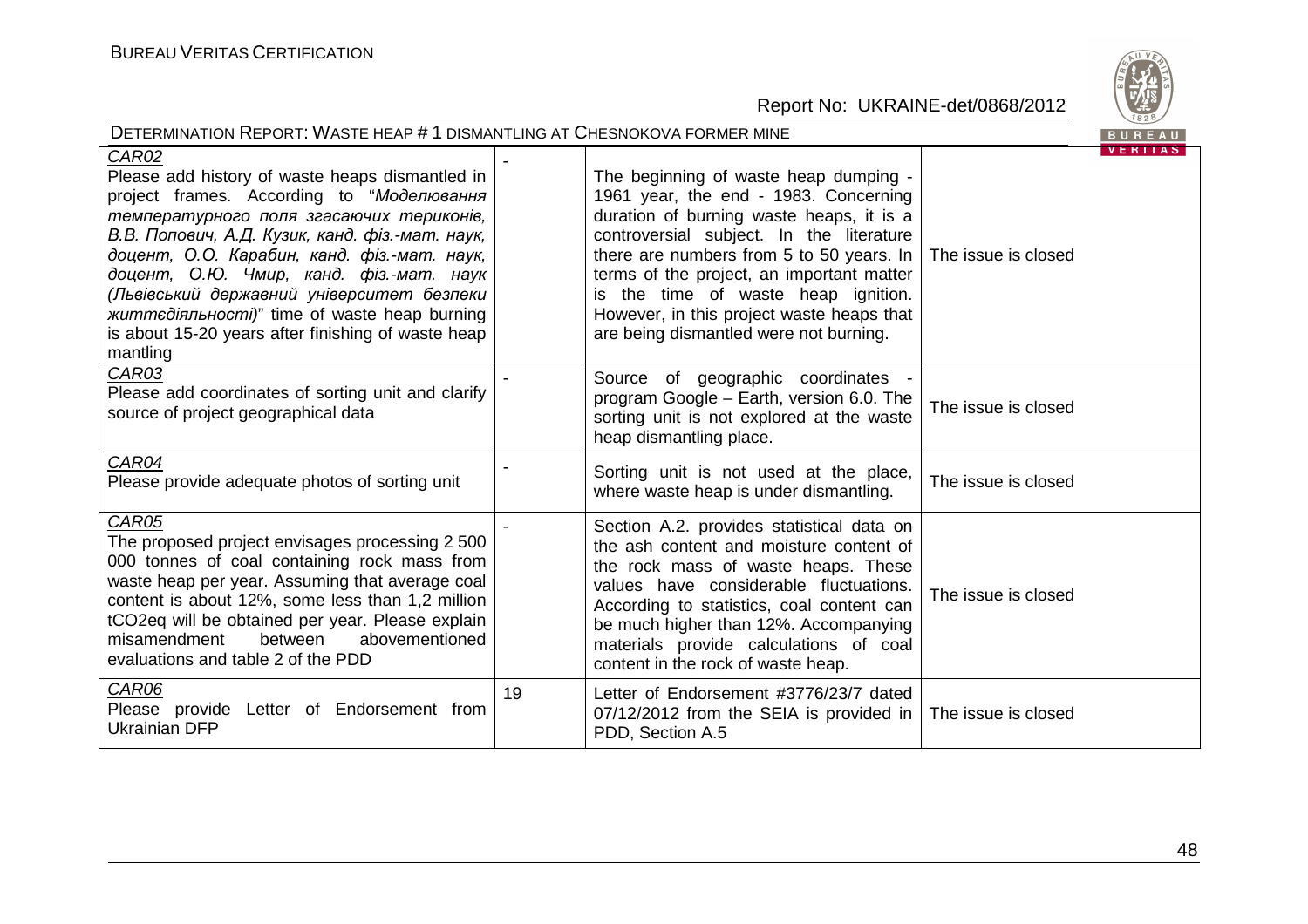

| <b>DETERMINATION REPORT: WASTE HEAP # 1 DISMANTLING AT CHESNOKOVA FORMER MINE</b><br>BUREAU |                                                                                                                                                                                                                                                                 |                     |                                                                    |  |  |  |  |
|---------------------------------------------------------------------------------------------|-----------------------------------------------------------------------------------------------------------------------------------------------------------------------------------------------------------------------------------------------------------------|---------------------|--------------------------------------------------------------------|--|--|--|--|
| 19                                                                                          | Project approvals from the both Parties<br>Involved will be provided to AIE after the<br>Determination Report submission to<br><b>DFPs of Parties Involved</b>                                                                                                  | Pending             | VERITAS                                                            |  |  |  |  |
| 23                                                                                          | An additional obstacle to the use of this<br>waste heap as building materials is that it<br>has high carbon content, therefore it<br>addition, the technology of building<br>materials requires fine grinding, therefore<br>results in additional energy costs. |                     |                                                                    |  |  |  |  |
| 23                                                                                          | The first lane of table 4 is corrected.                                                                                                                                                                                                                         | The issue is closed |                                                                    |  |  |  |  |
| 24                                                                                          | Reference number is correctly indicated:<br>methodology ACM0009 version 4.0.0                                                                                                                                                                                   | The issue is closed |                                                                    |  |  |  |  |
| 32(a)                                                                                       | Grammatical error in English version PDD<br>was corrected - «baseline scenario»                                                                                                                                                                                 | The issue is closed |                                                                    |  |  |  |  |
| 34(a)                                                                                       | The beginning of waste heap dismantling<br>is determined by the act.                                                                                                                                                                                            | The issue is closed |                                                                    |  |  |  |  |
|                                                                                             |                                                                                                                                                                                                                                                                 |                     | leads to lower quality of products. In $\vert$ The issue is closed |  |  |  |  |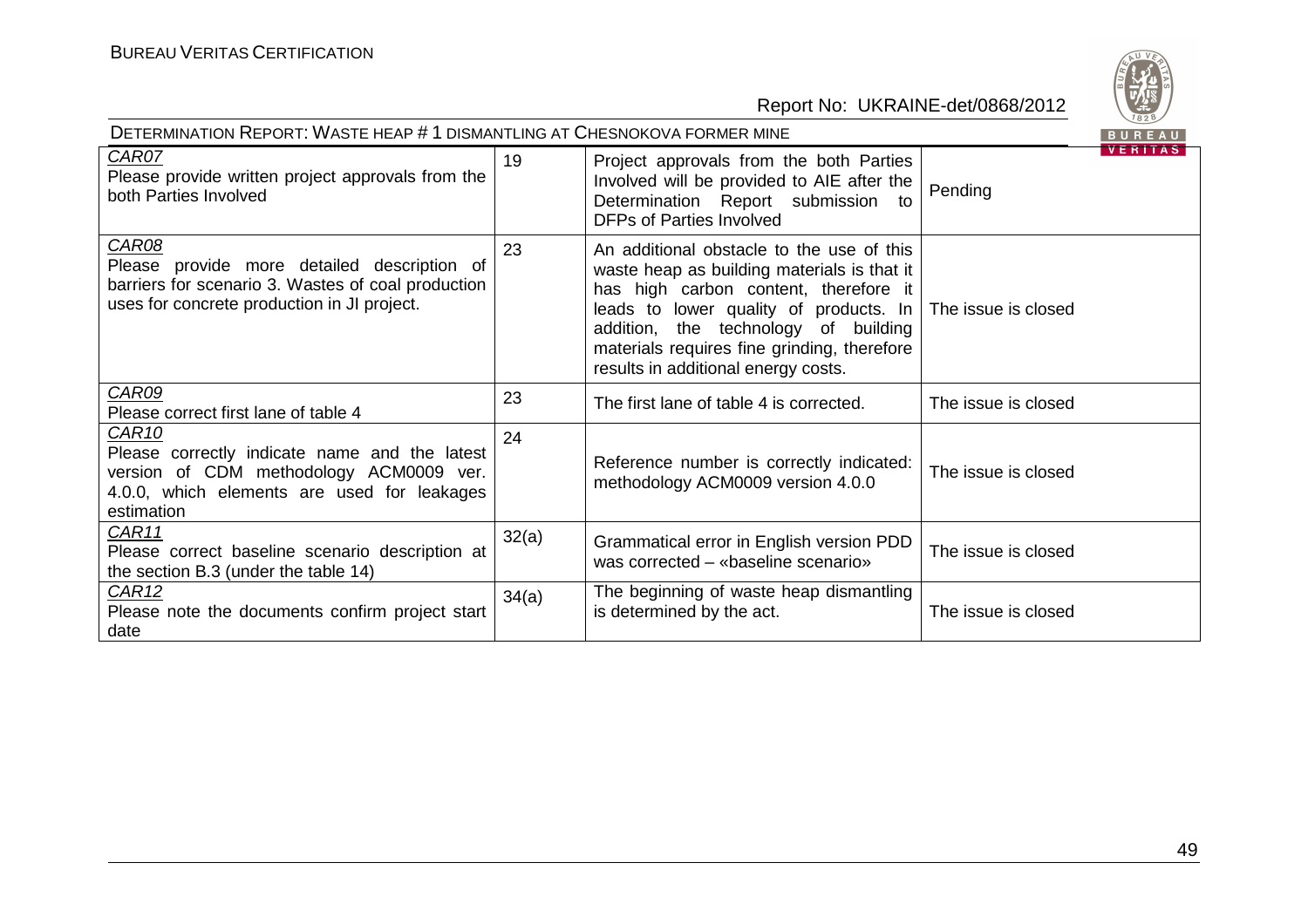

| <b>DETERMINATION REPORT: WASTE HEAP # 1 DISMANTLING AT CHESNOKOVA FORMER MINE</b><br>BUREAU                                                                                                                                                                                                                                                                                                                                                              |             |                                                                                                                                                                                                                                                                                                                                                                                                                                                                                                                                                                                       |                     |                |  |
|----------------------------------------------------------------------------------------------------------------------------------------------------------------------------------------------------------------------------------------------------------------------------------------------------------------------------------------------------------------------------------------------------------------------------------------------------------|-------------|---------------------------------------------------------------------------------------------------------------------------------------------------------------------------------------------------------------------------------------------------------------------------------------------------------------------------------------------------------------------------------------------------------------------------------------------------------------------------------------------------------------------------------------------------------------------------------------|---------------------|----------------|--|
| CAR13<br>Please provide to AIE documents, that describe<br>project key parameters, such as<br>consumed<br>sale<br>invoices<br>on<br>coal<br>containing rock mass<br>delivered<br>sale<br>invoices<br>on<br>coal<br>concentrate<br>invoices on consumed diesel fuel<br>monthly<br>acts<br>electric<br>on<br>energy<br>consumptions<br>Also, Please provide documents describing<br>calculation of specific electricity consumption at<br>enrichment plant | 36(b)       | Appropriate documents will be provided to<br><b>AIE</b>                                                                                                                                                                                                                                                                                                                                                                                                                                                                                                                               | The issue is closed | <b>VERIIAS</b> |  |
| CAR14<br>Please add in the section D.1 sub-section<br>Measuring devices reference on Annex 3<br>contained<br>data<br>on project<br>measuring<br>equipment                                                                                                                                                                                                                                                                                                | 36(e)       | Reference on Annex 3 «Monitiring plan»<br>contains data on project measuring   The issue is closed<br>equipment.                                                                                                                                                                                                                                                                                                                                                                                                                                                                      |                     |                |  |
| CAR <sub>15</sub><br>Please add information how values of coal<br>concentrate will be crosschecked                                                                                                                                                                                                                                                                                                                                                       | 36 $(f)(v)$ | Information<br>values<br>how<br>of<br>coal<br>concentrate will be crosschecked is<br>described in Section D.1.: To determine<br>this parameter the commercial data of<br>company are used. To confirm the<br>amount of coal checks and documents<br>from customers are used. Taken into<br>account and refers to the project activity<br>only product which delivered to the<br>customer. Weighing takes place on site<br>using certified scales. Regular cross-<br>inspections with customers are executed.<br>Information of summarized reports is<br>based on these delivery data. | The issue is closed |                |  |